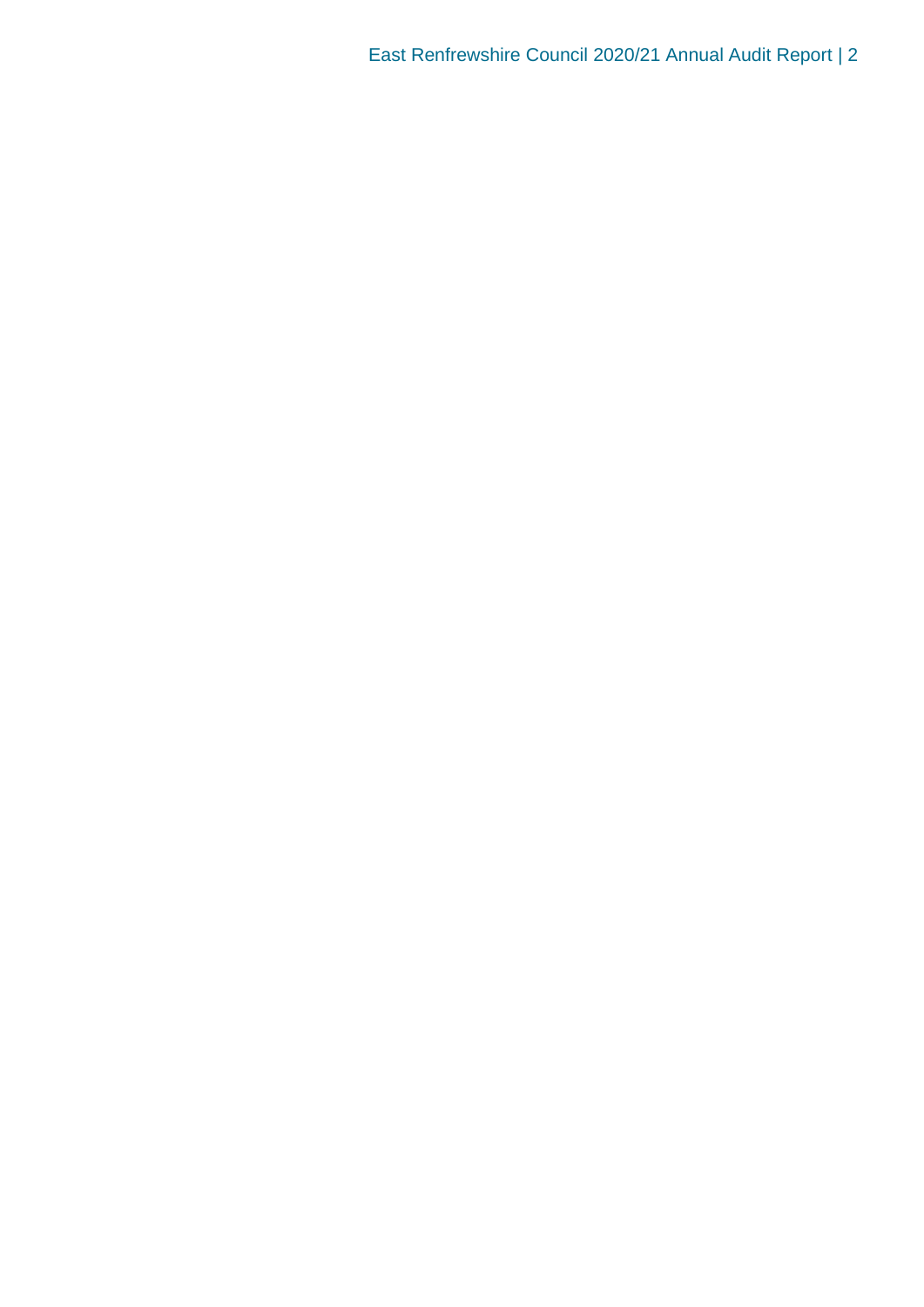### **Contents**

| Key messages                        | 4  |
|-------------------------------------|----|
| <b>Introduction</b>                 | 6  |
| 1. Audit of 2020/21 annual accounts | 9  |
| 2. Financial management             | 18 |
| 3. Financial sustainability         | 24 |
| 4. Governance and transparency      | 26 |
| 5. Best Value                       | 29 |
| <b>Appendix 1</b>                   | 35 |
| <b>Appendix 2</b>                   | 45 |
| <b>Appendix 3</b>                   | 50 |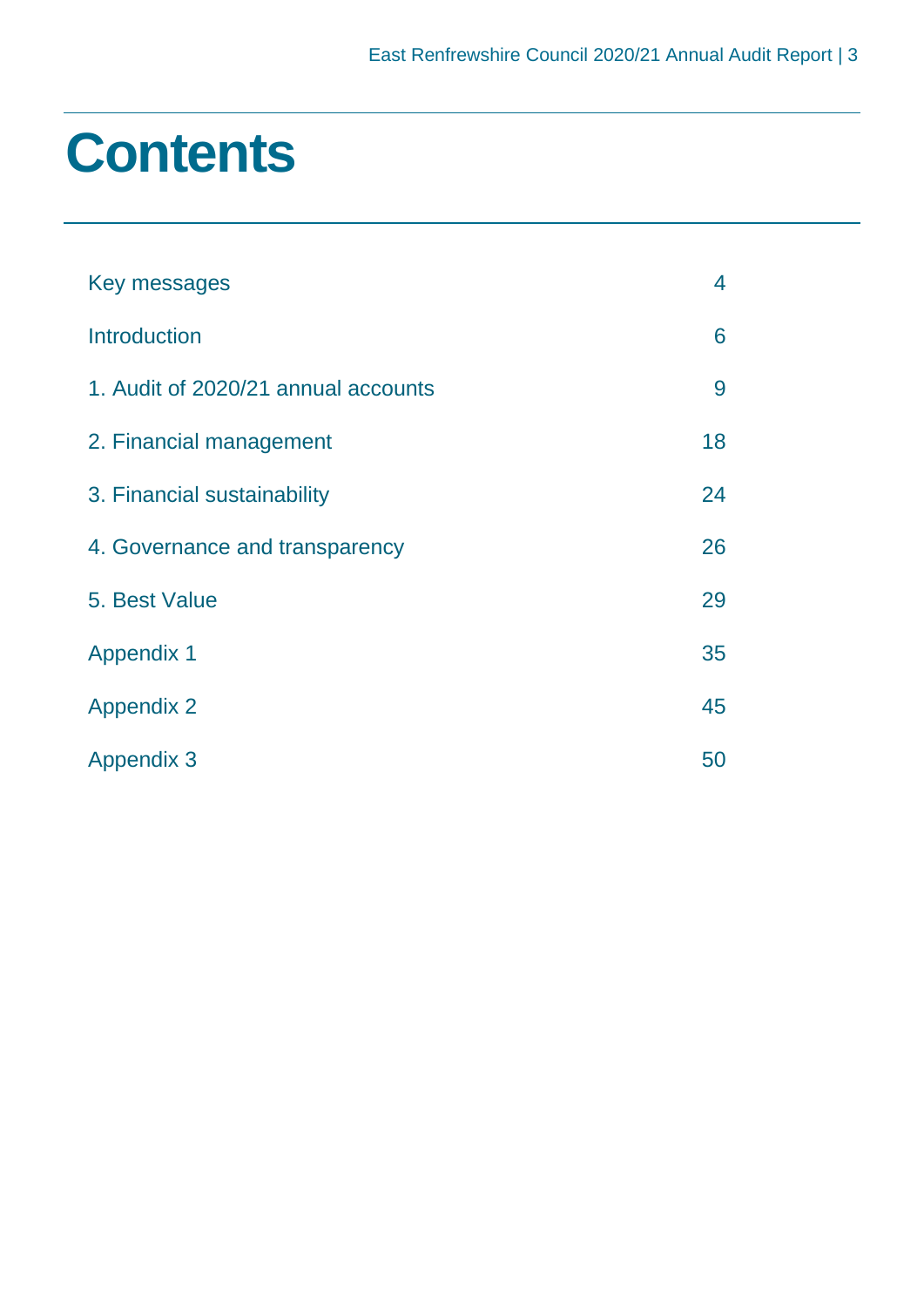## <span id="page-3-0"></span>**Key messages**

### **2020/21 annual accounts**

- **1** Our audit opinions on the annual accounts of the Council and its group are unqualified and unmodified and confirm that the 2020/21 Financial Statements present a true and fair view of the financial activities of the Council and its Group. Similarly, our audit opinion on the section 106 charities administered by the Council is also unqualified and unmodified.
- **2** Covid-19 created additional challenges for both Council and audit staff, with key dates in the financial reporting process updated to reflect the revised statutory deadlines. These revised deadlines have been achieved.

### **Financial management and sustainability**

- **3** The Council has appropriate and effective financial management. An underspend against budget was reported in 2020/21 after a decision to restrict non-essential expenditure in-year to ensure appropriate funds were available to cover the financial pressures arising from Covid-19. Covid-19 pressures were met through Scottish Government funding.
- **4** The council's general fund balance increased significantly during the year. At 31 March 2021, the non-earmarked balance of £11.670 million of reserves is 4.5% of the annual budgeted net revenue expenditure. This is above the Council's target of 4%.
- **5** Medium-term financial plans are aligned to the Council's corporate priorities and demonstrate future financial challenges and the associated impact.
- **6** The financial consequences of Covid-19 are continuing to emerge. The Council will need to continue to refine the medium-term financial plan as more clarity on the impacts of Covid-19 become evident and to ensure the financial impacts of the Modern Ambitious Programme are fully reflected.
- **7** Systems of internal control operated effectively in 2020/21 with some scope for improvement noted.

### **Governance and transparency**

**8** The Council has appropriate governance arrangements in place and emergency arrangements implemented at the start of the pandemic were appropriate.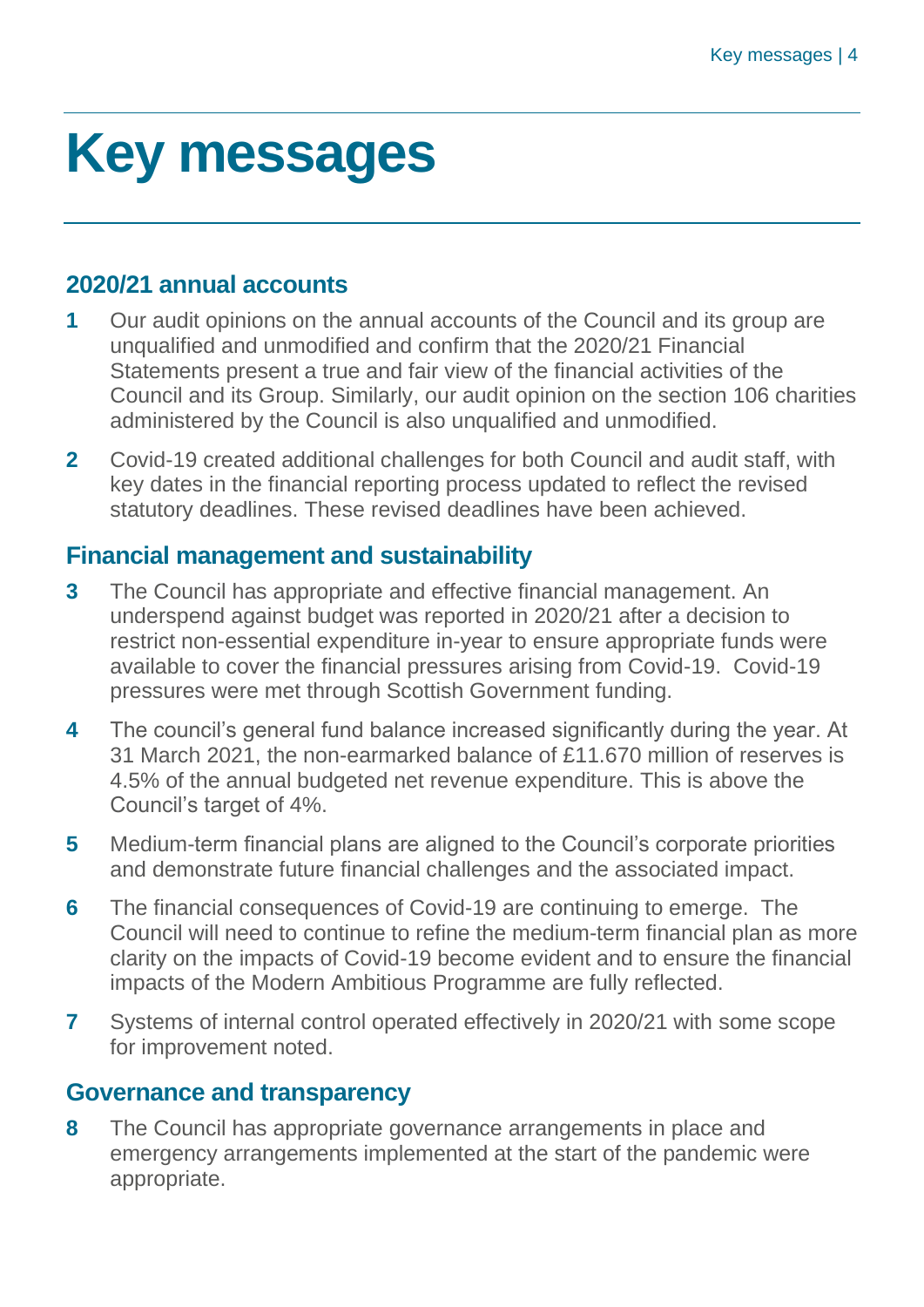**9** The Council demonstrates its commitment to conducting its business in an open and transparent manner through the recording of committee meetings and availability of information through the Council website.

### **Best Value**

- **10** The Council has an appropriate and effective best value framework in place.
- **11** Follow up work around best value findings from prior years including equality training, accommodation strategy and transformation projects has progressed.
- **12** The Council continue to perform strongly in comparison to other Councils. However, service performance levels in 2020/21 were impacted by Covid-19. Work is now underway to re-establish performance baselines for 2021/22 onwards.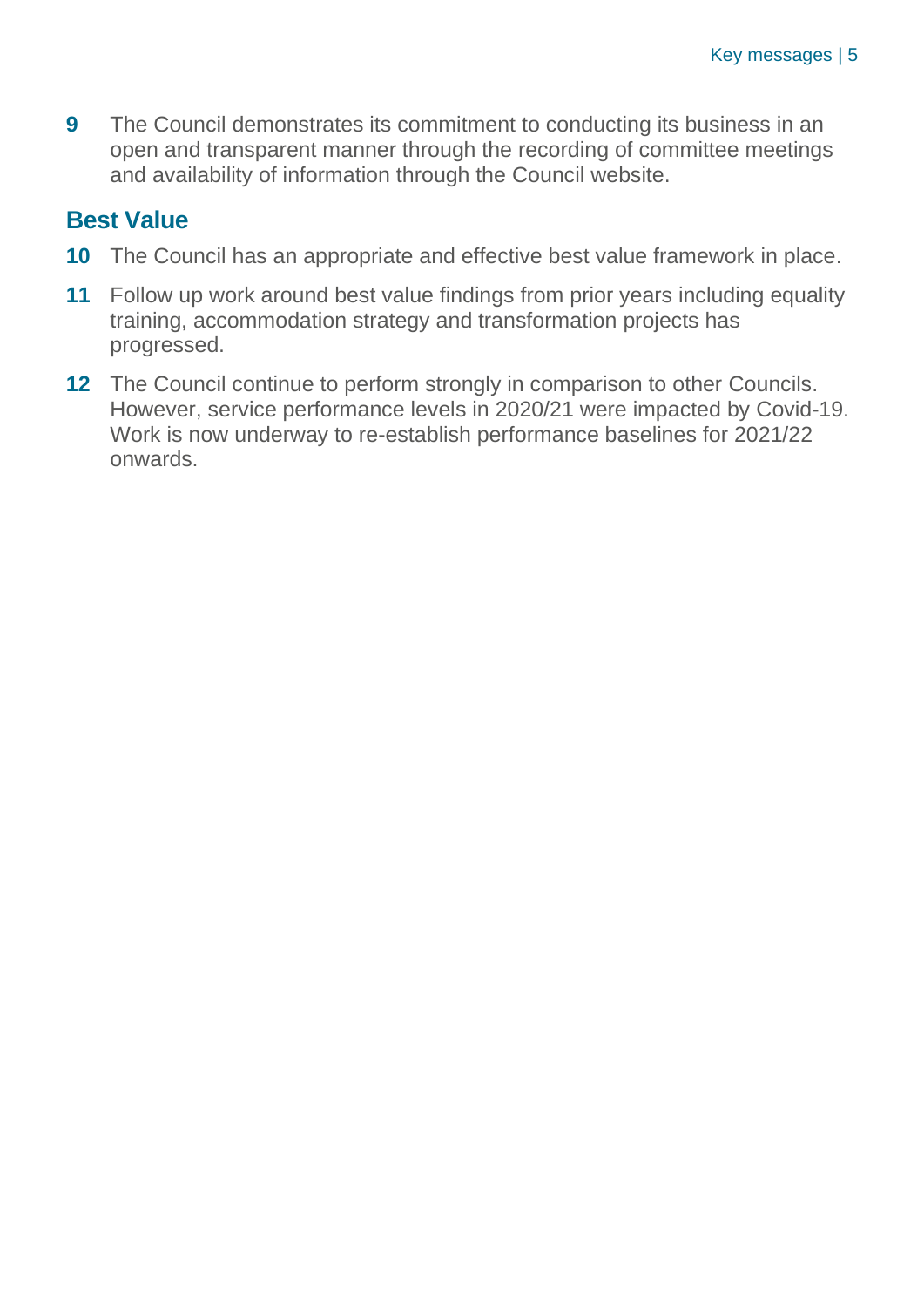### <span id="page-5-0"></span>**Introduction**

**1.** This report summarises the findings arising from the 2020/21 audit of East Renfrewshire Council (the Council) and its group.

**2.** The scope of the audit was set out in our 2020/21 Annual Audit Plan presented to the 29 April 2021 meeting of the Audit and Scrutiny Committee. This report comprises the findings from:

- an audit of the annual accounts
- consideration of the four audit dimensions that frame the wider scope of public audit set out in the [Code of Audit Practice 2016](http://www.audit-scotland.gov.uk/report/code-of-audit-practice-2016) namely, financial management, financial sustainability, governance and transparency and value for money.
- **3.** The main elements of our audit work in 2020/21 have been:
	- an audit of the annual accounts of the Council and its group including the statement of accounts of the seven section 106 charities administered by the Council and the issue of independent auditor's reports setting out our opinions
	- a review of the Council's key financial systems
	- audit work covering the Council's arrangements for securing best value relating to the follow up of points arising from the Council's BVAR. Our work included a review of progress in equality training, accommodation strategy and the transformation programme
	- consideration of the four audit dimensions.

**4.** The global coronavirus pandemic has had a considerable impact on East Renfrewshire Council during 2020/21. This has had significant implications for the services it delivers. Risks related to the pandemic were included in our annual audit plan, and we have adapted our planned work to address any new emerging risks.

### **Adding value through the audit**

**5.** We add value to the Council through the audit by:

- regularly meeting with management to discuss current issues and share knowledge and insights from the wider public sector
- identifying and providing insight on significant risks, and making clear and relevant recommendations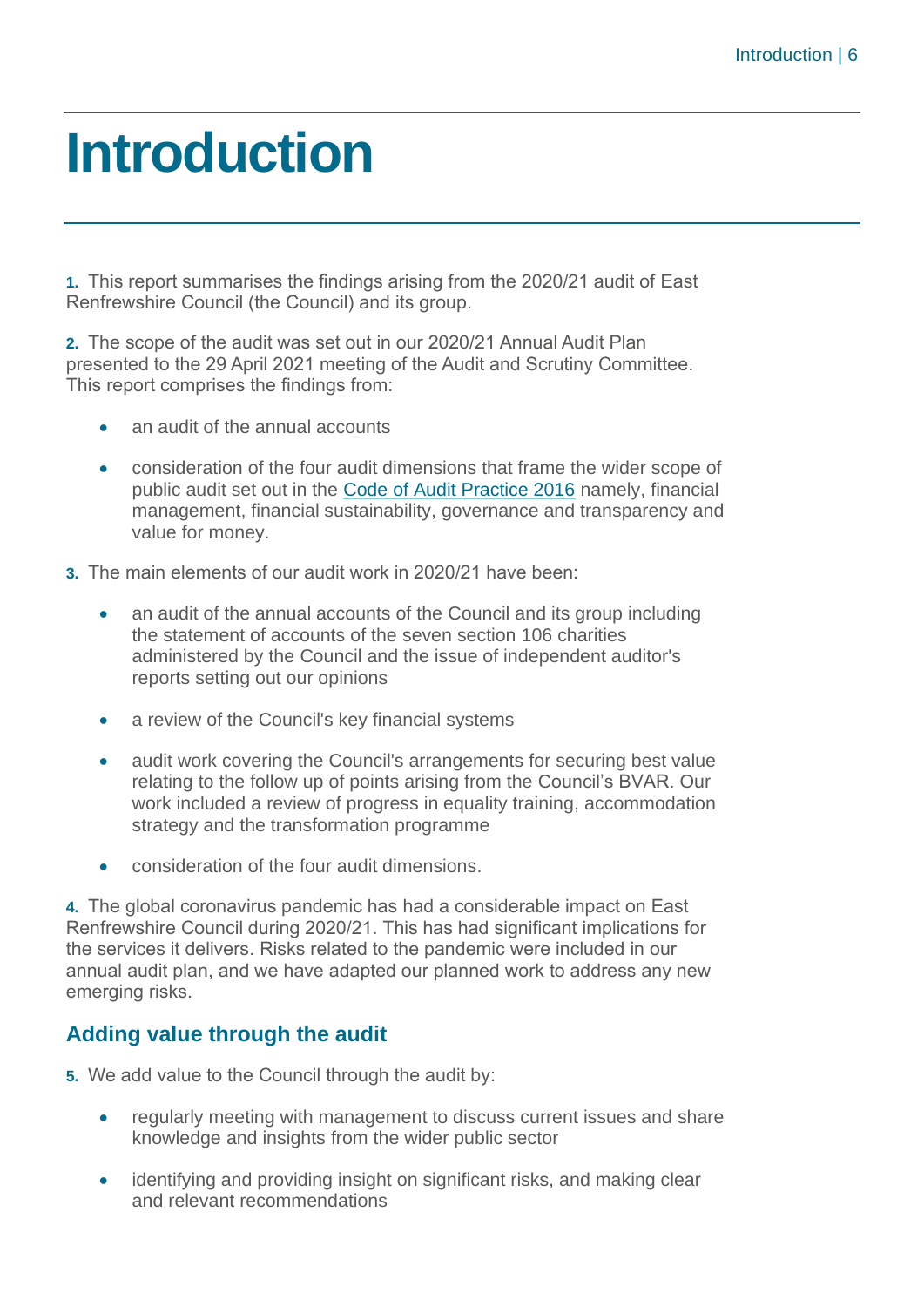- sharing intelligence and good practice through our national reports [\(Appendix 3\)](#page-49-0) and good practice guides
- providing clear and focused conclusions on the appropriateness, effectiveness and impact of corporate governance, performance management arrangements and financial sustainability.

### **Responsibilities and reporting**

**6.** The Council has primary responsibility for ensuring the proper financial stewardship of public funds. This includes preparing annual accounts that are in accordance with proper accounting practices.

**7.** The Council is also responsible for compliance with legislation, and putting arrangements in place for governance, propriety and regularity that enable it to successfully deliver its objectives.

**8.** Our responsibilities as independent auditor appointed by the Accounts Commission are established by the Local Government in Scotland Act 1973, the [Code of Audit Practice 2016](http://www.audit-scotland.gov.uk/report/code-of-audit-practice-2016) and supplementary guidance, and International Standards on Auditing in the UK.

**9.** As public sector auditors we give independent opinions on the annual accounts. Additionally, we conclude on:

- the effectiveness of the Council's performance management arrangements
- the suitability and effectiveness of corporate governance arrangements, and financial position
- the arrangements for securing financial sustainability and,
- Best Value arrangements.

**10.** Further details of the respective responsibilities of management and the auditor can be found in the [Code of Audit Practice 2016](http://www.audit-scotland.gov.uk/report/code-of-audit-practice-2016) and supplementary guidance.

**11.** This report raises matters from our audit. Weaknesses or risks identified are only those which have come to our attention during our normal audit work and may not be all that exist. Communicating these does not absolve management from its responsibility to address the issues we raise and to maintain adequate systems of control.

**12.** Our annual audit report contains an agreed action plan at [Appendix 1](#page-34-0) setting out specific recommendations, responsible officers and dates for implementation. It also includes outstanding actions from last year and the steps being taken to implement them.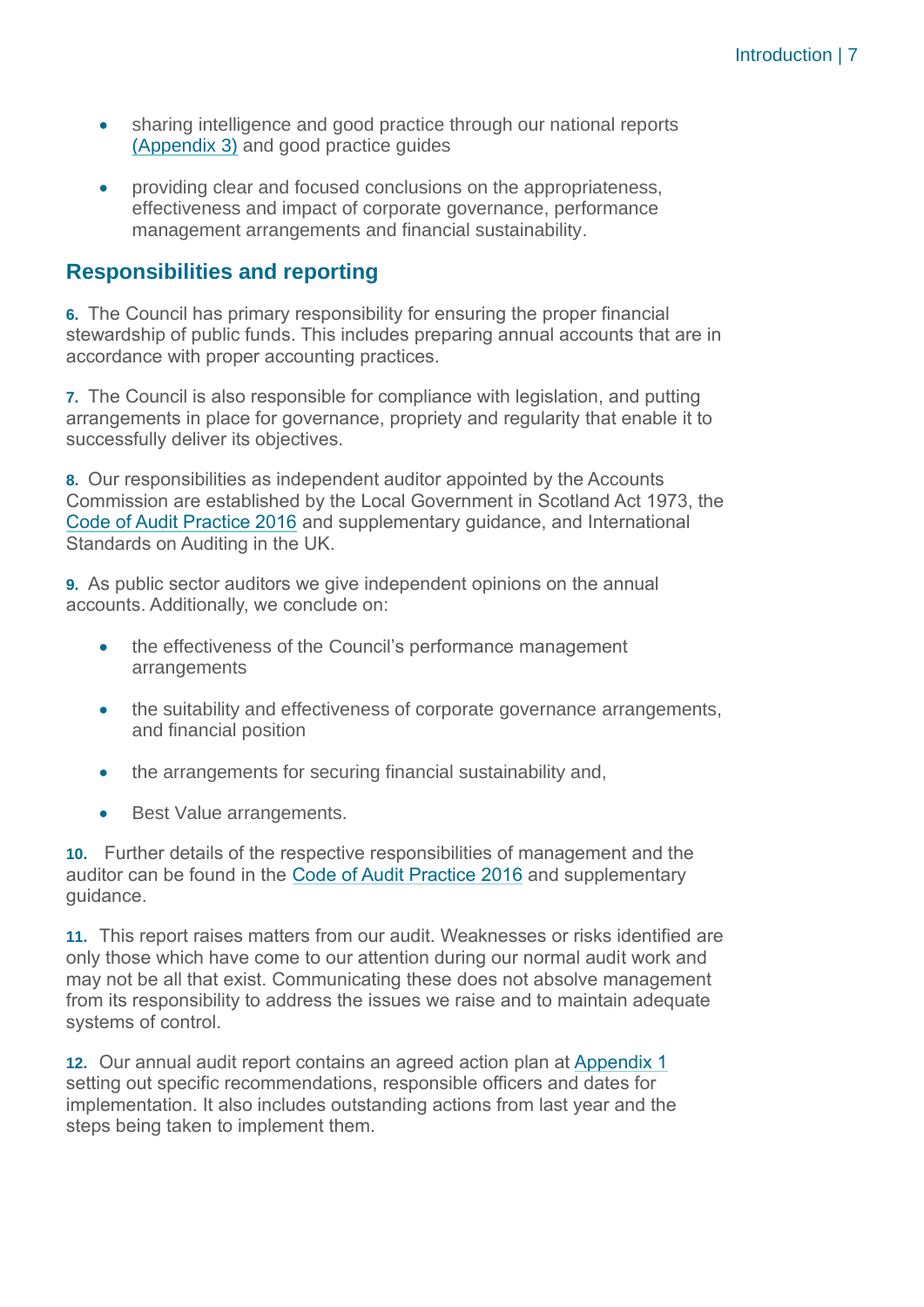### **Auditor Independence**

**13.** Auditors appointed by the Accounts Commission or Auditor General must comply with the Code of Audit Practice and relevant supporting guidance. When auditing the financial statements auditors must comply with professional standards issued by the Financial Reporting Council and those of the professional accountancy bodies. We can confirm that we comply with the Financial Reporting Council's Ethical Standard. We can also confirm that we have not undertaken any non-audit related services and therefore the 2020/21 audit fee of £237,580 as set out in our Annual Audit Plan remains unchanged. We are not aware of any relationships that could compromise our objectivity and independence.

**14.** This report is addressed to both the Council and the Controller of Audit and will be published on Audit Scotland's website [www.audit-scotland.gov.uk](http://www.audit-scotland.gov.uk/) in due course. We would like to thank the management and staff who have been involved in our work for their cooperation and assistance during the audit.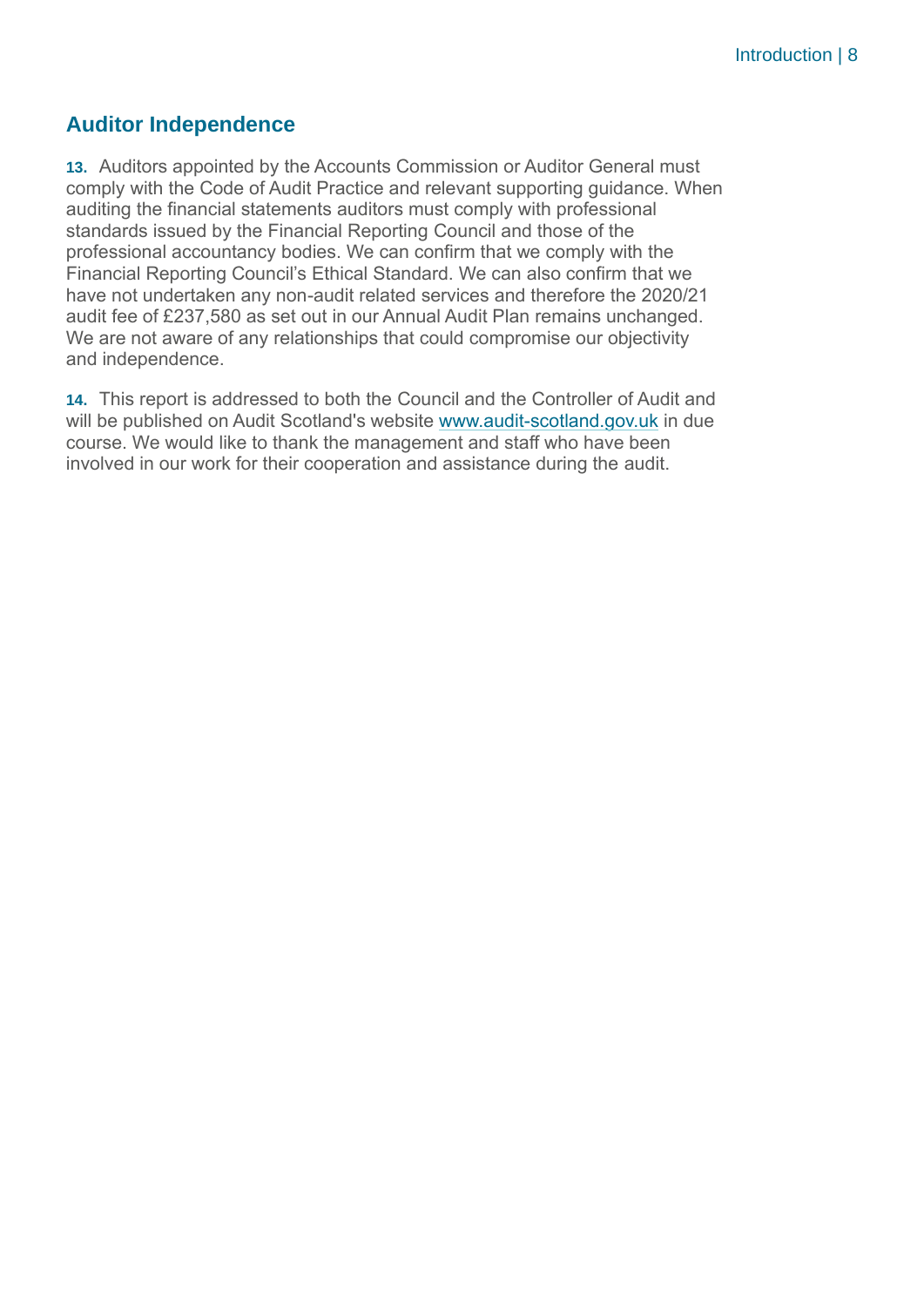## <span id="page-8-0"></span>**1. Audit of 2020/21 annual accounts**

The principal means of accounting for the stewardship of resources and performance

### **Main judgements**

Our audit opinions on the annual accounts of the Council and its group are unqualified and unmodified and confirm that the 2020/21 Financial Statements present a true and fair view of the financial activities of the Council and its Group. Similarly, our audit opinion on the section 106 charities administered by the Council is also unqualified and unmodified.

Covid-19 created additional challenges for both Council and audit staff, with key dates in the financial reporting process updated to reflect the revised statutory deadlines. These revised deadlines have been achieved.

### **Our audit opinions on the annual accounts are unmodified**

**15.** The accounts for the Council and its group for the year ended 31 March 2021 were approved by the Audit and Scrutiny Committee on 25 November 2021. As reported in the independent auditor's report:

- the financial statements give a true and fair view in accordance with applicable law and the 2020/21 Code of the state of affairs of the Council and its group as at 31 March 2021 and of the income and expenditure of the Council and its group for the year then ended
- the audited part of the remuneration report, management commentary and the annual governance statement were all consistent with the financial statements and properly prepared in accordance with the relevant regulations and guidance.

### **The annual accounts were signed off in line with the timescales permitted to reflect Covid-19**

**16.** As a result of the continuing impact of Covid-19 the submission deadlines for Local Government audited annual accounts and annual audit reports have been set at 30 November 2021.

**17.** Remote working continues to bring additional challenges to the audit process. This affected how we were able to work as an audit team and with Council staff. Our planned audit work has adapted to new emerging risks as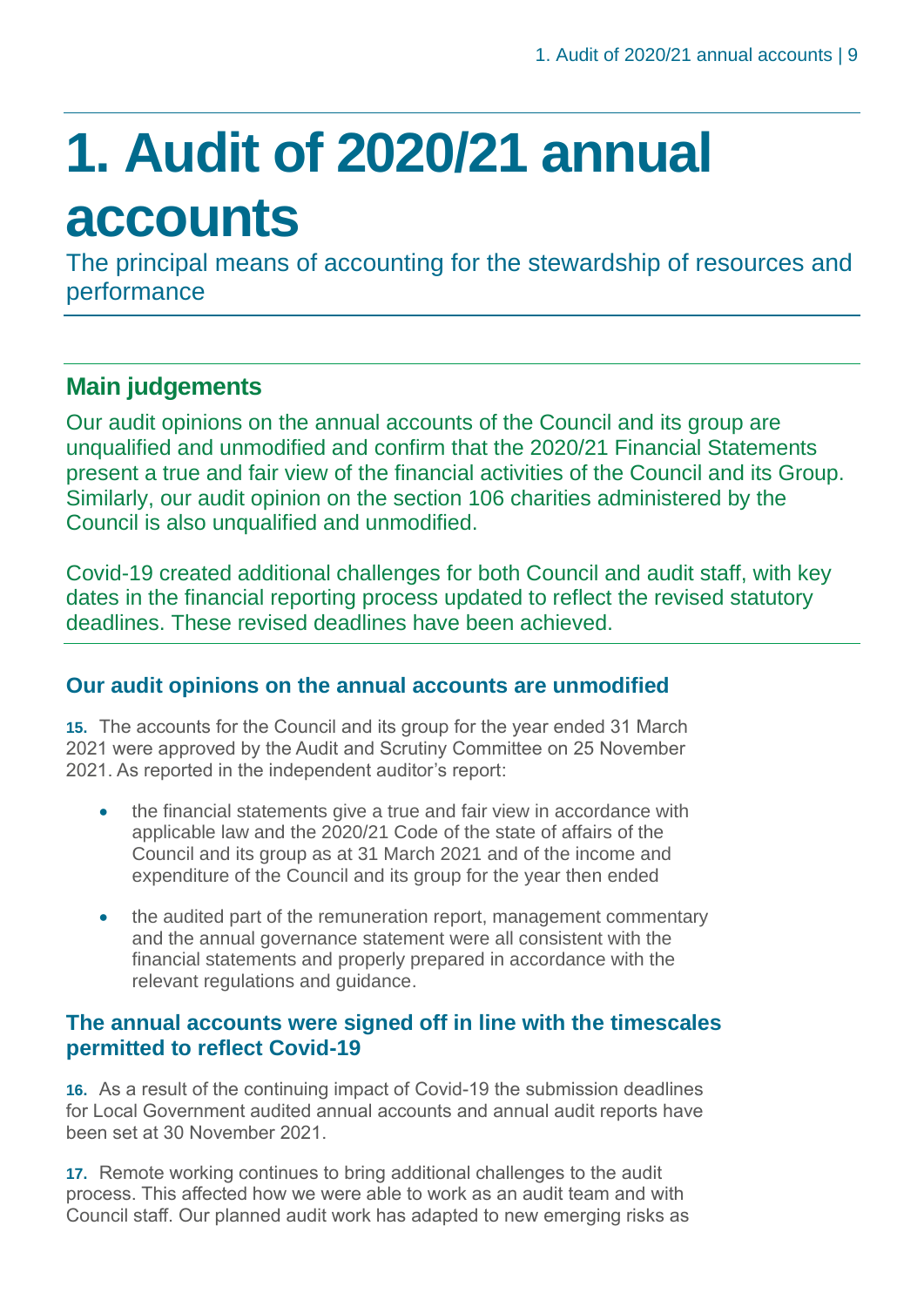they relate to the audit of the financial statements and the wider dimensions of audit.

**18.** The unaudited annual accounts and supporting working paper package were received in line with our agreed audit timetable on 24 June 2021. Finance staff provided good support to the audit team and all working papers were provided electronically. Working arrangements with officers continue to be reviewed to deliver an efficient and effective audit that meets our quality standards. Despite these challenges we were able to deliver the audit in line with the revised statutory deadline.

### **Our audit opinions on Section 106 charities were unmodified**

**19.** Due to the interaction of section 106 of the Local Government in Scotland Act 1973 with the charities legislation, a separate independent auditor's report is required for the statement of accounts of each registered charity where members of East Renfrewshire Council are sole trustees, irrespective of the size of the charity.

**20.** We noted that there are two charitable trusts that did not disburse any funds in 2020/21 or on the preceding six years - The Lieutenants Duff Memorial Institute and The Endowment for Talented Children and Young People.

**21.** The Lieutenants Duff Memorial Institute was set up for the provision of a building to house the Busby School District library and fund repairs to the building as required. There have been discussions around planned expenditure from this trust fund, however, progress has been delayed due to the impact of Covid-19.

**22.** The Endowment for Talented Children and Young People was established for the benefit of exceptionally talented children and young people in the fields of the arts, culture and sport who have attended an East Renfrewshire Council school. There are limited funds within this charitable trust and the Council are investigating whether the principal funds can be authorised for spend prior to any decisions being taken around the future use of this fund.

**23.** Our audit opinions on the Section 106 charities are unmodified and confirm that the 2020/21 financial statements present a true and fair view of the financial activities of the Section 106 charities.

**24.** We received the charities' accounts in line with the agreed timetable and after completing our audit we reported in the independent auditor's reports that:

- the financial statements give a true and fair view of the section 106 charity's financial position and are properly prepared in accordance with charities legislation
- the trustees' annual report is consistent with the financial statements and prepared in accordance with proper accounting practices.

**25.** These were approved by the Council on 25 November and signed by the statutory deadline of 30 November.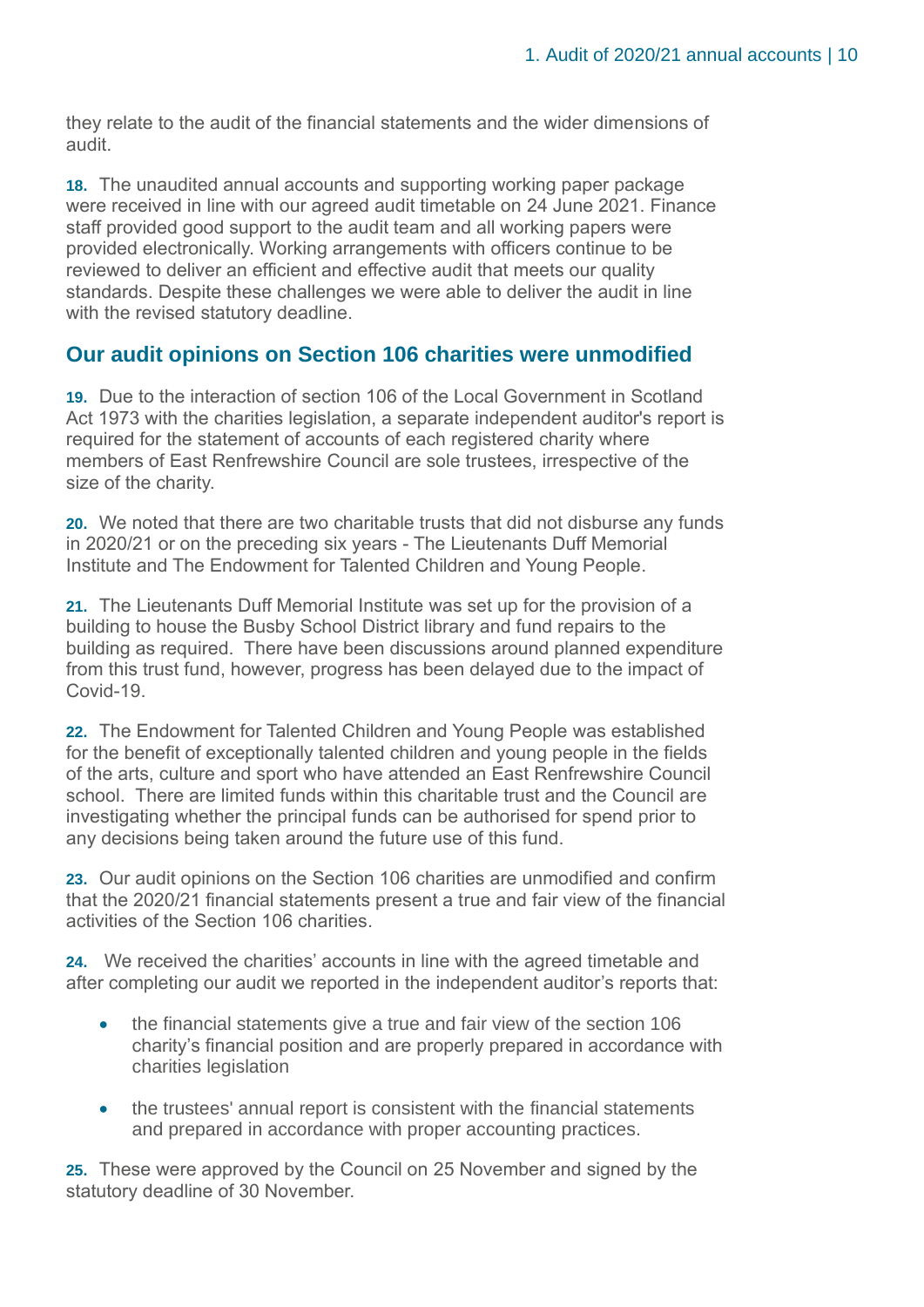### **There were no objections raised to the annual accounts**

**26.** The Local Authority Accounts (Scotland) Regulations 2014 require local government bodies to publish a public notice on its website that includes details of the period for inspecting and objecting to the accounts. This must remain on the website throughout the inspection period. The Council complied with the regulations. There were no objections to the 2020/21 accounts.

### **Work on the assurance statement for the Whole of Government Accounts has been delayed**

**27.** Whole of Government Accounts (WGA) is the consolidated financial statements for all components of government in the UK. Most public bodies are required to submit returns for the preparation of WGA. The returns are consolidated into WGA by HM Treasury. WGA is audited at a UK level by the National Audit Office (NAO), who issue Group Audit Instructions.

**28.** Appointed auditors in Scotland are required by the Code of Audit Practice, as part of their audit appointment, to examine and report on WGA returns prepared by Scottish audited bodies. Auditors are required to report the results of their examination in an Assurance Statement. The examination and reporting process performed by auditors is therefore described as auditor assurance.

**29.** The National Audit Office has advised that due to the late completion of the 2019/20 Whole of Government Accounts (WGA) for all bodies, the process for 2020/21 is running late. HM Treasury has advised that the OSCAR system will not be open for 2020/21 submissions before December 2021. The 2020/21 WGA component data will therefore not be available for auditors to review until after that. Group Audit Instructions from the NAO and the timetable for 2020/21 will follow any changes the Treasury make to the Data Collection Tool (DCT) and process.

**30.** We will work with the Council to progress the audit of the 2020/21 return when the issues at a UK level are resolved.

### **Overall materiality is £3.7 million**

**31.** We apply the concept of materiality in both planning and performing the audit and in evaluating the effect of identified misstatement on the audit and of uncorrected misstatements, if any, on the financial statements and in forming the opinion in the auditor's report. We identify a benchmark on which to base overall materiality, such as gross expenditure, and apply what we judge to be the most appropriate percentage level for calculating materiality values.

**32.** The determination of materiality is based on professional judgement and is informed by our understanding of the entity and what users are likely to be most concerned about in the annual accounts. In assessing performance materiality, we have considered factors such as our findings from previous audits, any changes in business processes and the entity's control environment including fraud risks.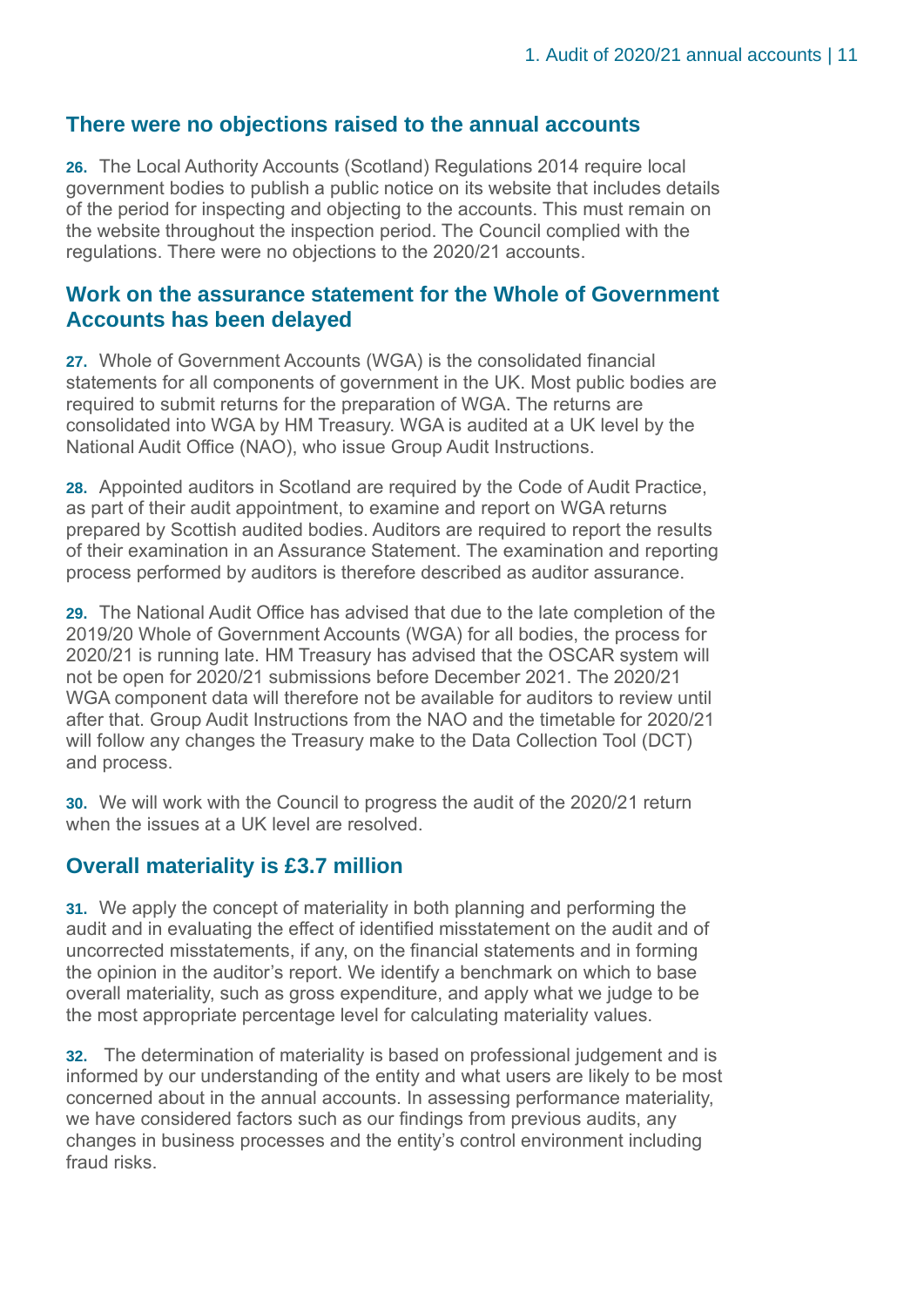**33.** Our initial assessment of materiality for the annual accounts was carried out during the planning phase of the audit. This was reviewed on receipt of the unaudited annual accounts and is summarised in [Exhibit 1.](#page-11-0)

### <span id="page-11-0"></span>**Exhibit 1 Materiality values for the East Renfrewshire Council and its Group**

| <b>Materiality level</b>   | <b>Council</b> | <b>Group</b>  |
|----------------------------|----------------|---------------|
| <b>Overall materiality</b> | £3.7 million   | £4.1 million  |
| Performance materiality    | £2.2 million   | £2.5 million  |
| Reporting threshold        | £180 thousand  | £205 thousand |

Source: Audit Scotland Annual Audit Plan 2020/21

### **Appendix 2 identifies the main risks of material misstatement and our audit work performed to address these**

**34.** Appendix 2 [provides our assessment of the risks of material misstatement](#page-44-0)  [in the annual accounts and any wider audit dimension risks. These risks](#page-44-0)  [influence our overall audit strategy, the allocation of staff resources to the audit](#page-44-0)  [and indicate how the efforts of the team were directed. The appendix identifies](#page-44-0)  [the work we undertook to address these risks and our conclusions from this](#page-44-0)  [work.](#page-44-0) 

### **Significant findings to report on the annual accounts**

**35.** International Standard on Auditing (UK) 260 requires us to communicate significant findings from the audit to those charged with governance, including our view about the qualitative aspects of the body's accounting practices.

**36.** Where we have identified misstatements in the accounts, we have concluded that they arose from issues that have been isolated and identified in their entirety and do not indicate further systemic error. It is our responsibility to request that all misstatements, other than those below the reporting threshold are corrected, although the final decision on making the correction lies with those charged with governance considering advice from senior officers and materiality.

**37.** Our audit identified four significant adjustments which cumulatively exceeded our materiality level of £3.7 million. In addition, our audit identified a prior year re-classification within expenditure totalling £2.253 million and two non-significant adjustments which were significantly below our materiality level. The overall impact of these adjustments on the annual accounts was an increase in the total comprehensive income and expenditure and a corresponding reduction in total reserves of £0.085 million. Management have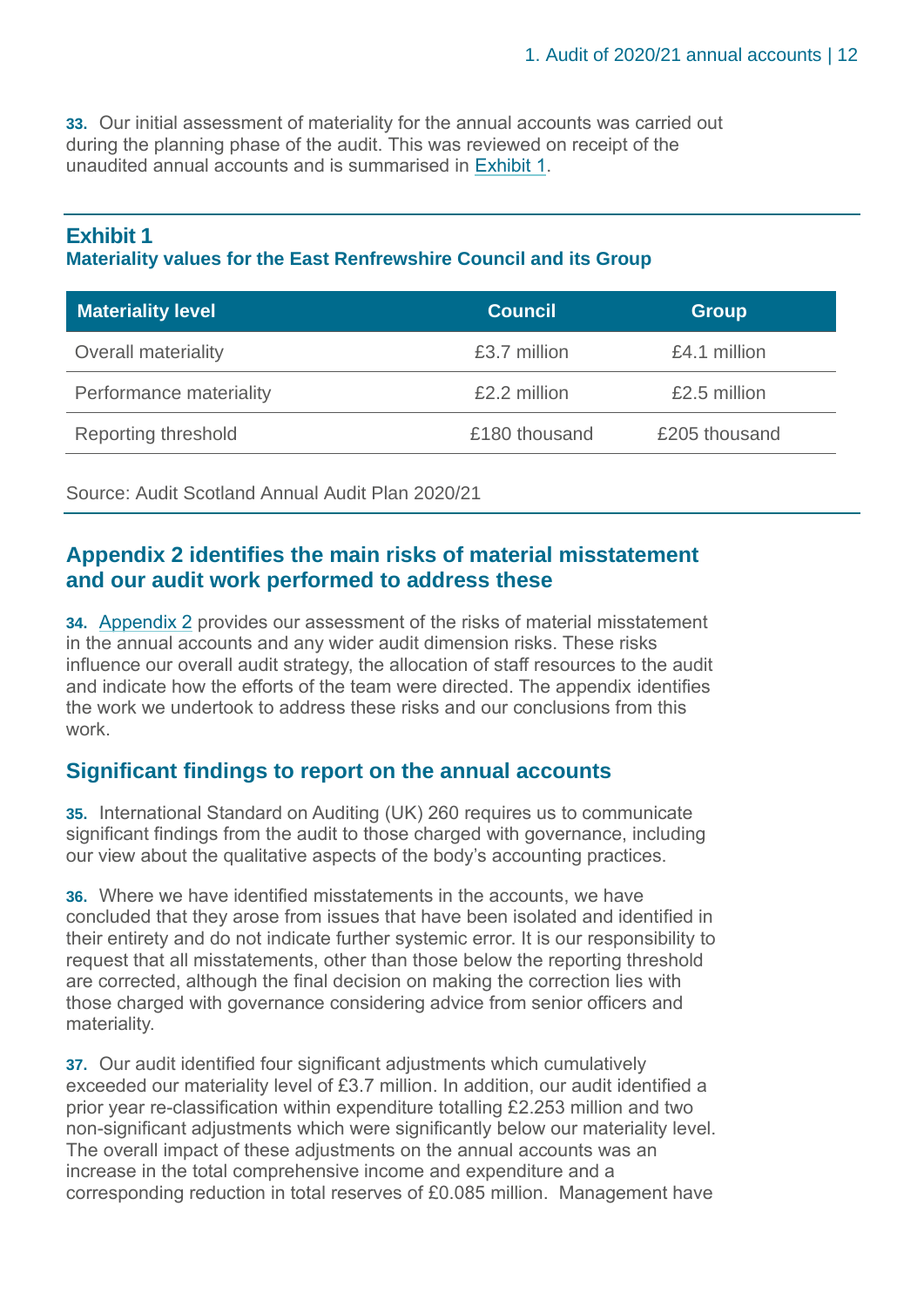agreed to correct all misstatements and there are no uncorrected errors arising from our audit.

**38.** Exhibit 2 below summarises the significant findings from our audit split between those that required adjustments to the accounts and those which are non-adjusting. The non-significant adjustments are detailed after Exhibit 2 in paragraph 39.

### **Exhibit 2 Significant findings from the audit of the financial statements**

**Issue Resolution** 

### **Non-Adjusting Finding**

### **1. Valuer Report**

The non-current asset valuation within the annual accounts is supported by workings from the valuer. The valuation documentation could be further enhanced to support the disclosures in the accounts and the annual audit process through the preparation of an annual valuation report outlining

- the assets revalued in year
- the methodology applied to the exercise
- the total valuation amount reflected within the annual accounts and
- details of compliance with industry standards.

We recommend that a valuation report is prepared by the Council's valuer on an annual basis outlining the details of the work undertaken, the impact on the asset values and the methodology applied in completing the revaluation programme.

### **Recommendation 1**

(see below and refer [Appendix 1,](#page-34-0) action plan point 1)

### **2. Governance Statement**

The annual governance statement forms an integral part of the annual accounts. Responsibility for the preparation of the annual governance statement changed this year and our review of the unaudited statement noted a number of refinements required to ensure that:

- a governance focus was maintained
- information provided by Council directors through their completed assurance statements was fully reflected
- the statement reflected the changes to the internal audit plan during the year

Review and refine the project plan for the delivery of the unaudited Annual Governance Statement to ensure the statement is delivered within agreed timescales and to the appropriate standard.

Directors should ensure that their assurance statements are completed comprehensively, within the required timeframe and to appropriate quality standards for review and consideration prior to the drafting of the governance statement.

### **Recommendations 2 and 3**

(see below and refer [Appendix 1,](#page-34-0) action plan point 2)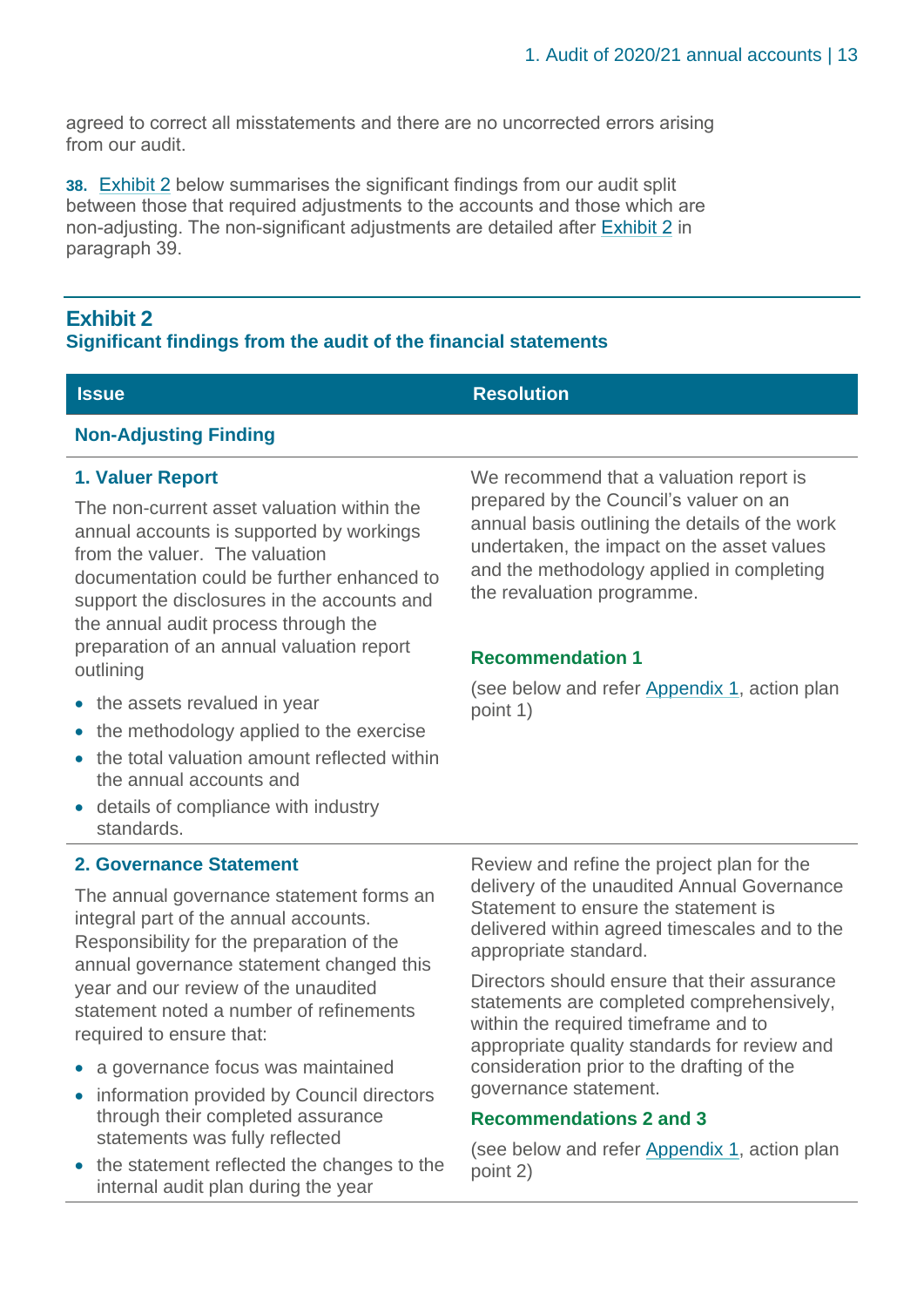### • updates were provided for actions not progressed.

Furthermore, the assurance statements provided by directors to support the annual governance statement contained varying levels of detail.

### **Adjusting Finding**

### **3. Capitalisation of staff costs**

Directly attributable staff costs are part of the cost of a capital asset and should not be reflected within the total staff costs within the Comprehensive Income and Expenditure Statement. From discussions with officers, we noted that all staff costs, whether capital or revenue in nature, are included within the Comprehensive Income and Expenditure Statement (CIES). The CIES is a revenue statement and should not include capital costs.

The Council are able to identify the capital costs and whilst the current arrangements in place are reasonable for internal reporting, to ensure compliance with the Code of Practice on Local Authority accounting the capitalised staff costs need to be removed from the revenue account. The Council should incorporate a process to re-allocate capitalised costs for the purposes of the annual accounts.

The financial statements have been adjusted to account for the capitalisation of staff costs. This adjustment resulted in £2.323 million of staff costs being removed from revenue staff costs and recognised within the accounts as capital costs.

### **Recommendation 4**

(see below and refer [Appendix 1,](#page-34-0) action plan)

### **4. Personal Protective Equipment**

East Renfrewshire Council received £0.912 million of personal protective equipment (PPE) from Scottish Government via National Services Scotland during the pandemic to support front line services.

The Council are unable to account for how the PPE was used but it appears that this was distributed to local businesses due to a lack of storage capacity within the Council. Therefore, this should be included as an agency disclosure within the annual accounts.

The PPE of £0.912 million has been included within the agency note within the financial statements.

Learn the lessons from the PPE experience to review and assess stock control/distribution processes and transparency of decision making with a view to improving control over provision of equipment and avoiding duplicate purchasing.

### **Recommendation 5**

(see below and refer [Appendix 1,](#page-34-0) action plan)

### **Issue Resolution**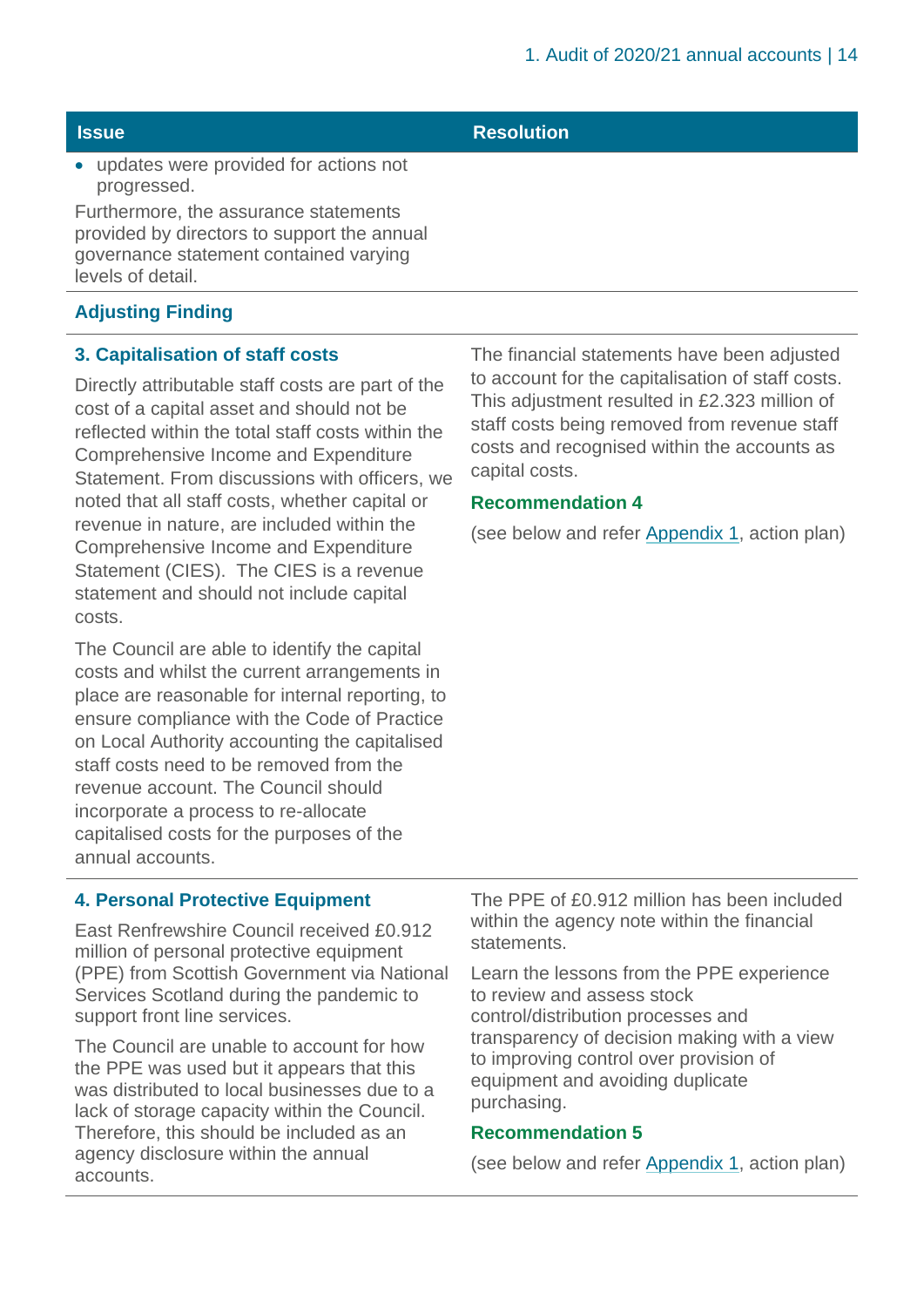| <b>Issue</b>                                                                                                                                                                                                                                                        | <b>Resolution</b>                                  |
|---------------------------------------------------------------------------------------------------------------------------------------------------------------------------------------------------------------------------------------------------------------------|----------------------------------------------------|
| The Council procured its own PPE at a cost<br>of £1.05 million during 2020/21. Furthermore,<br>it is not clear at what level the decision to<br>distribute the PPE to local businesses was<br>taken.                                                                |                                                    |
| 5. Misclassification of asset as asset                                                                                                                                                                                                                              | This was corrected within the audited              |
| under construction                                                                                                                                                                                                                                                  | accounts.                                          |
| As part of our work on non-current assets we<br>review a sample of assets categorised as<br>assets under construction. These are assets<br>that are still under construction and are not<br>yet operational and as such are not subject to<br>depreciation charges. |                                                    |
| We identified that within assets under<br>construction there was £3.753 million relating<br>to Balgraystone Road which became<br>operational during 2020/21.                                                                                                        |                                                    |
| The Council agreed to move the asset from<br>assets under construction to infrastructure<br>assets.                                                                                                                                                                 |                                                    |
| 6. Miscoded receivables from related<br>parties                                                                                                                                                                                                                     | This was corrected within the audited<br>accounts. |
| As part of the audit, we queried variances in<br>short term debtors and creditors. There were<br>a number of mis-postings between accounts<br>including:                                                                                                            |                                                    |
| miscoding of £4.401 million of receivables<br>$\bullet$<br>from related parties in short term creditors<br>which included a miscoding of<br>prepayments of £0.398 million relating to<br>DWP housing benefit                                                        |                                                    |
| miscoding of ICT prepayments and CCS<br>$\bullet$<br>prepayments totalling £1.468 million within<br>short term creditors.                                                                                                                                           |                                                    |
| The impact of these coding errors resulted in<br>an increase of receivables to related parties<br>by £4.401 million and decreases in short term<br>creditors for prepayments of £4.401 million<br>which included the £0.398 million noted<br>above.                 |                                                    |
| An increase in prepayments of £1.468 million<br>and a corresponding decrease in short term<br>creditors.                                                                                                                                                            |                                                    |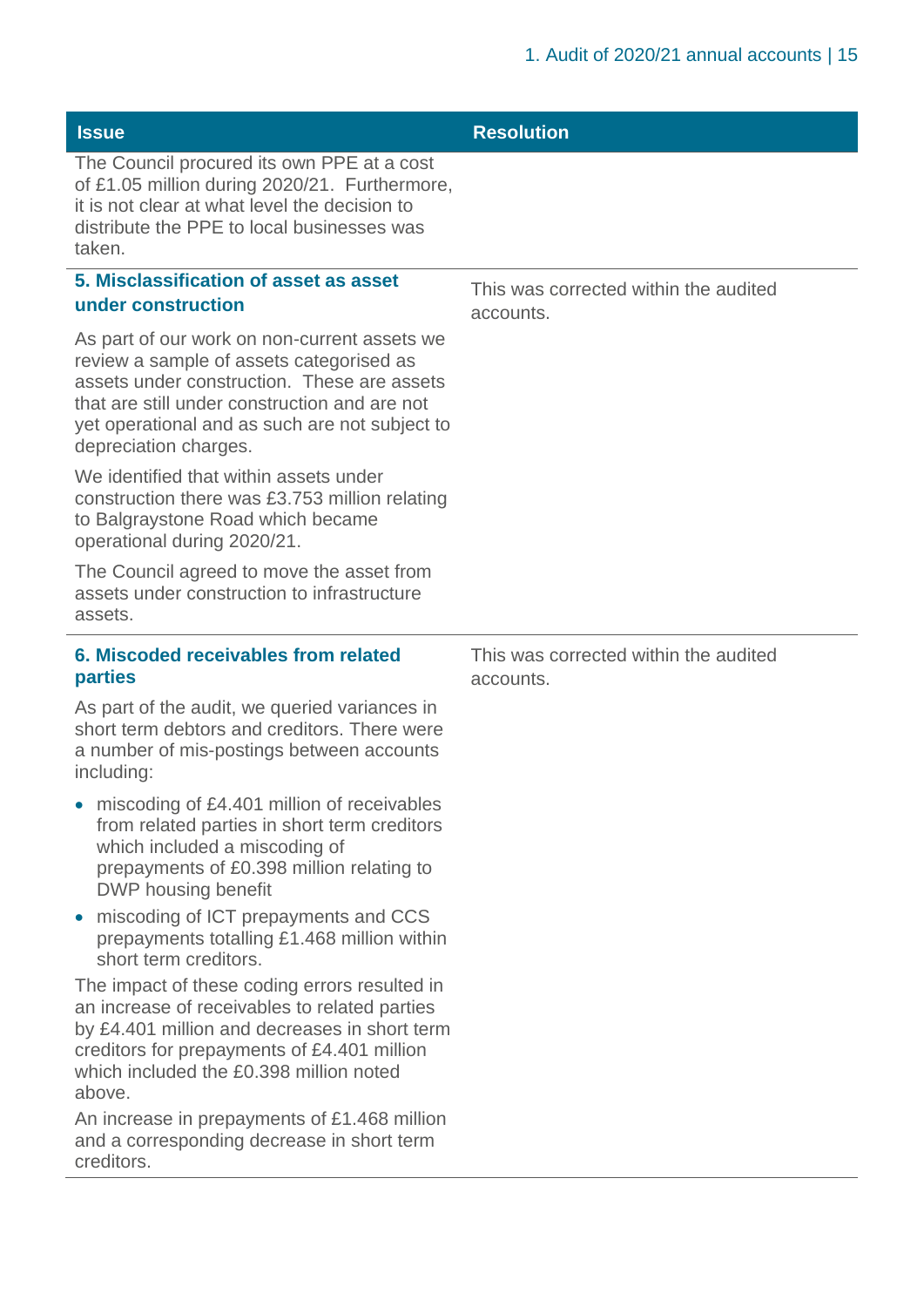### **Recommendation 1**

The Council's valuer prepares a valuation report on an annual basis outlining the details of the work undertaken, the impact on the asset values and the methodology applied in completing the revaluation programme.

### **Recommendation 2**

Review and refine the project plan for the delivery of the unaudited Annual Governance Statement to ensure the statement is delivered within agreed timescales and to the appropriate standard.

### **Recommendation 3**

Directors should ensure that their assurance statements and certificate are completed comprehensively, within the required timeframe and to appropriate quality standards for review and consideration prior to the drafting of the governance statement.

### **Recommendation 4**

Develop a process to support year-end reporting requirements for the allocation and recognition of capitalised staff costs within the financial statements

### **Recommendation 5**

Learn the lessons from the PPE experience to review and assess stock control/distribution processes and transparency of decision making with a view to improving control over provision of equipment and avoiding duplicate purchasing.

**39.** In addition to the significant adjustments detailed in Exhibit 2 our audit also identified two non-significant adjustments to the accounts. The first, relates specifically to the Housing Revenue Account whereby the Council had removed £408k from HRA rental income due to an identified error with income received from DWP in relation to universal credit. This was included within the accounts as a creditor, however, following discussions between audit and finance officers, this has been disclosed as a provision instead of a creditor. This results on a nil impact within the balance sheet. The second relates to a re-classification of £0.288 million of funding due to updated LASAAC guidance issued after the preparation of the annual accounts.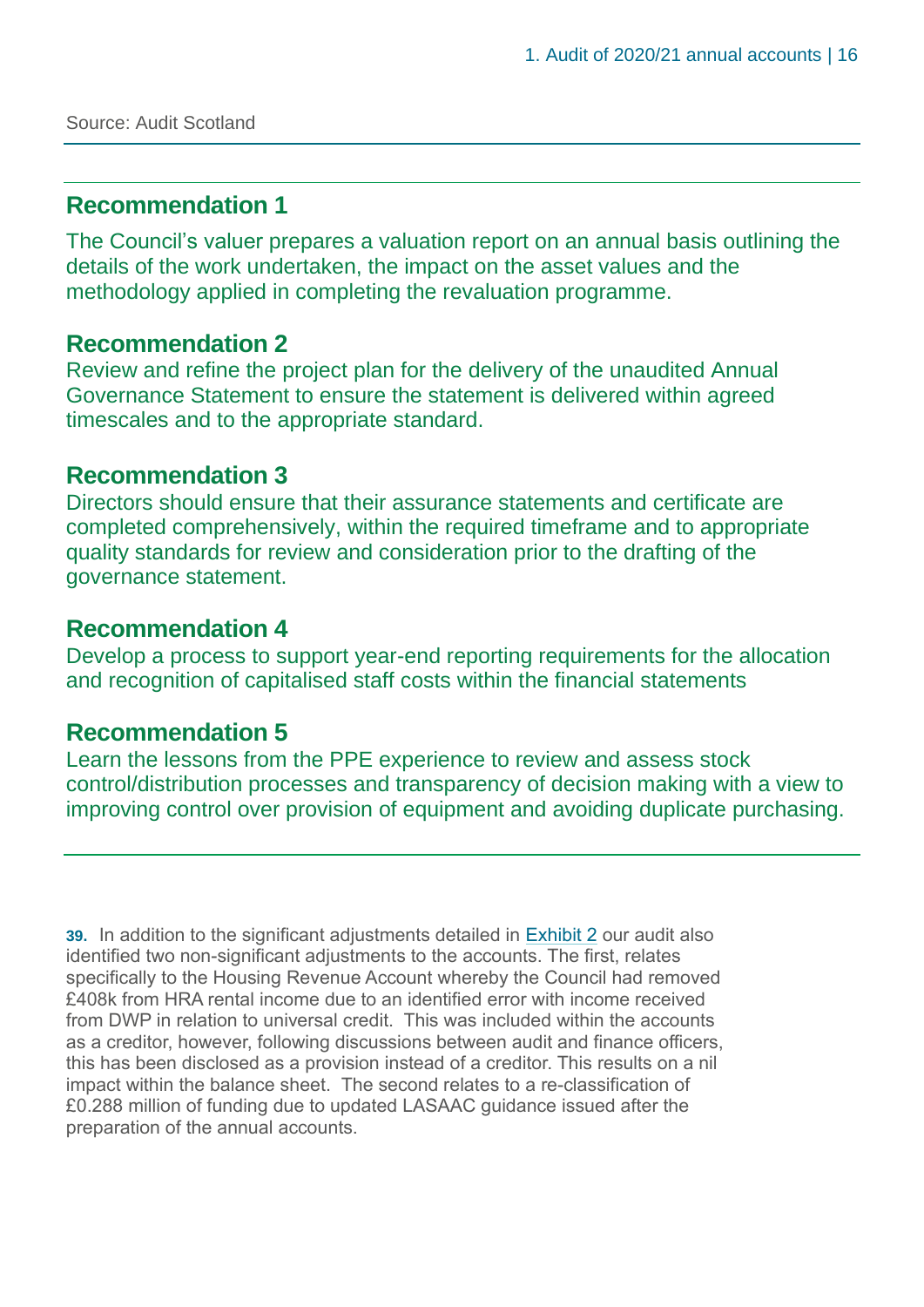### **Progress was made on prior year recommendations**

**40.** The Council has made progress on our prior year audit recommendations. For actions not yet implemented, revised responses and timescales have been agreed with management, and are set out in [Appendix 1.](#page-34-0)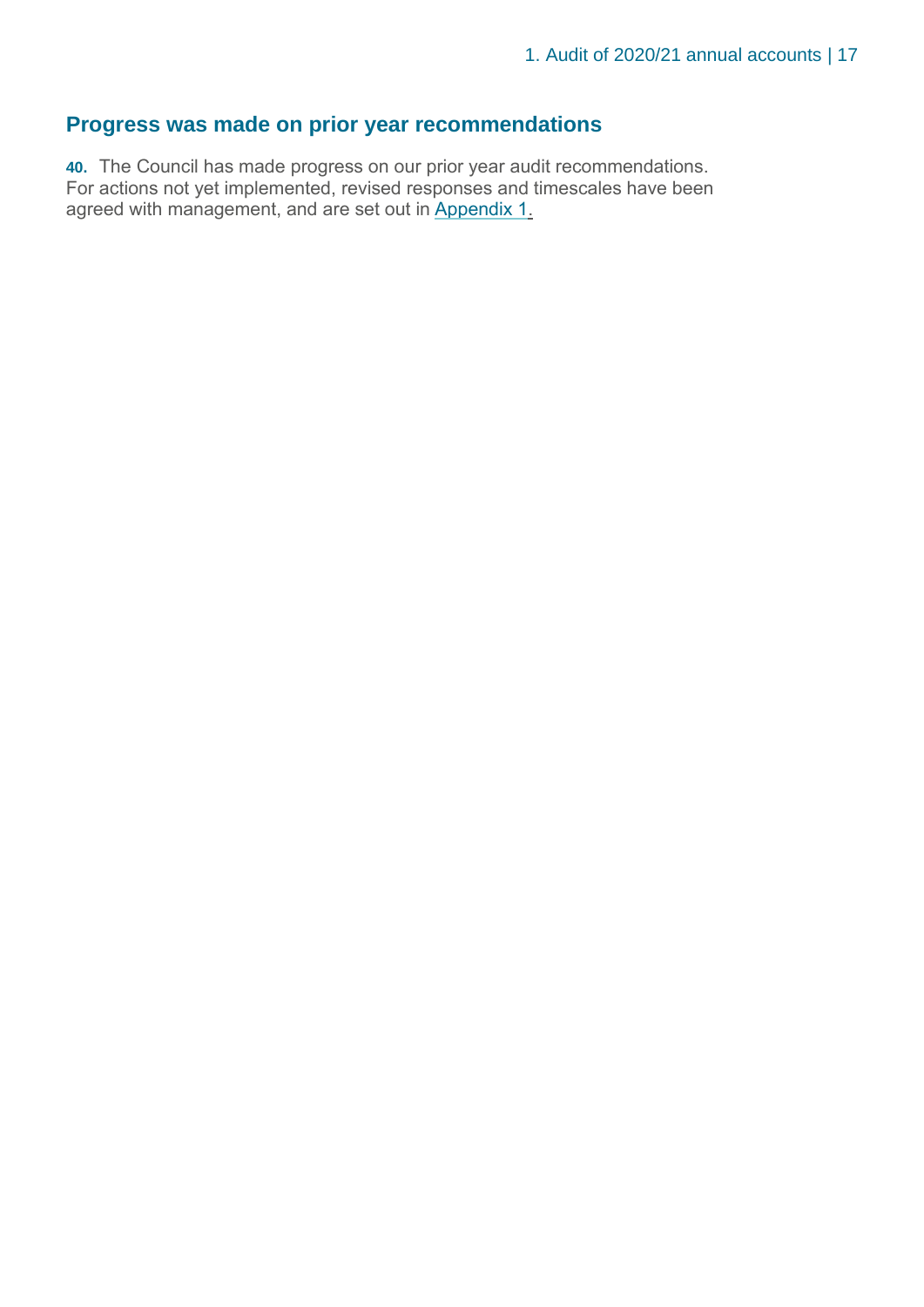## <span id="page-17-0"></span>**2. Financial management**

Financial management is about financial capacity, sound budgetary processes and whether the control environment and internal controls are operating effectively.

### **Main judgements**

The Council has appropriate and effective financial management. An underspend against budget was reported in 2020/21 after a decision to restrict non-essential expenditure in-year to ensure appropriate funds were available to cover the financial pressures arising from Covid-19. Covid-19 pressures were met through Scottish Government funding.

The Council's general fund balance increased significantly during the year. At 31 March 2021, the non-earmarked balance of £11.670 million of reserves is 4.5% of the annual budgeted net revenue expenditure. This is above the Council's target of 4%.

Systems of internal control operated effectively in 2020/21 with some scope for improvement noted.

### **The Council reported a surplus but the Covid-19 pandemic had a significant impact on the 2020/21 financial year**

**41.** The impact on public finances of the Covid 19 pandemic has been unprecedented, which has necessitated both the Scottish and UK governments providing substantial additional funding for public services as well as support for individuals, businesses and the economy. It is likely that further financial measures will be needed and that the effects will be felt well into the future.

**42.** The Covid-19 pandemic had a significant impact on East Renfrewshire Council's 2020/21 budget, and all Council services generally. It has also impacted on the Council's ability to deliver objectives and brought new work streams to the Council as it works to find a 'new normal'.

**43.** The Council approved its 2020/21 budget in February 2020 together with its financial planning 2020-2026 report. The budget was set at £251.882 million with savings required totalling £18.059 million.

**44.** There were additional cost pressures as a result of Covid-19. These include additional costs such as personal protective equipment, lost Council income and additional staff costs to address the pandemic. This resulted in pressures of £14.4 million which were fully funded by the Scottish Government.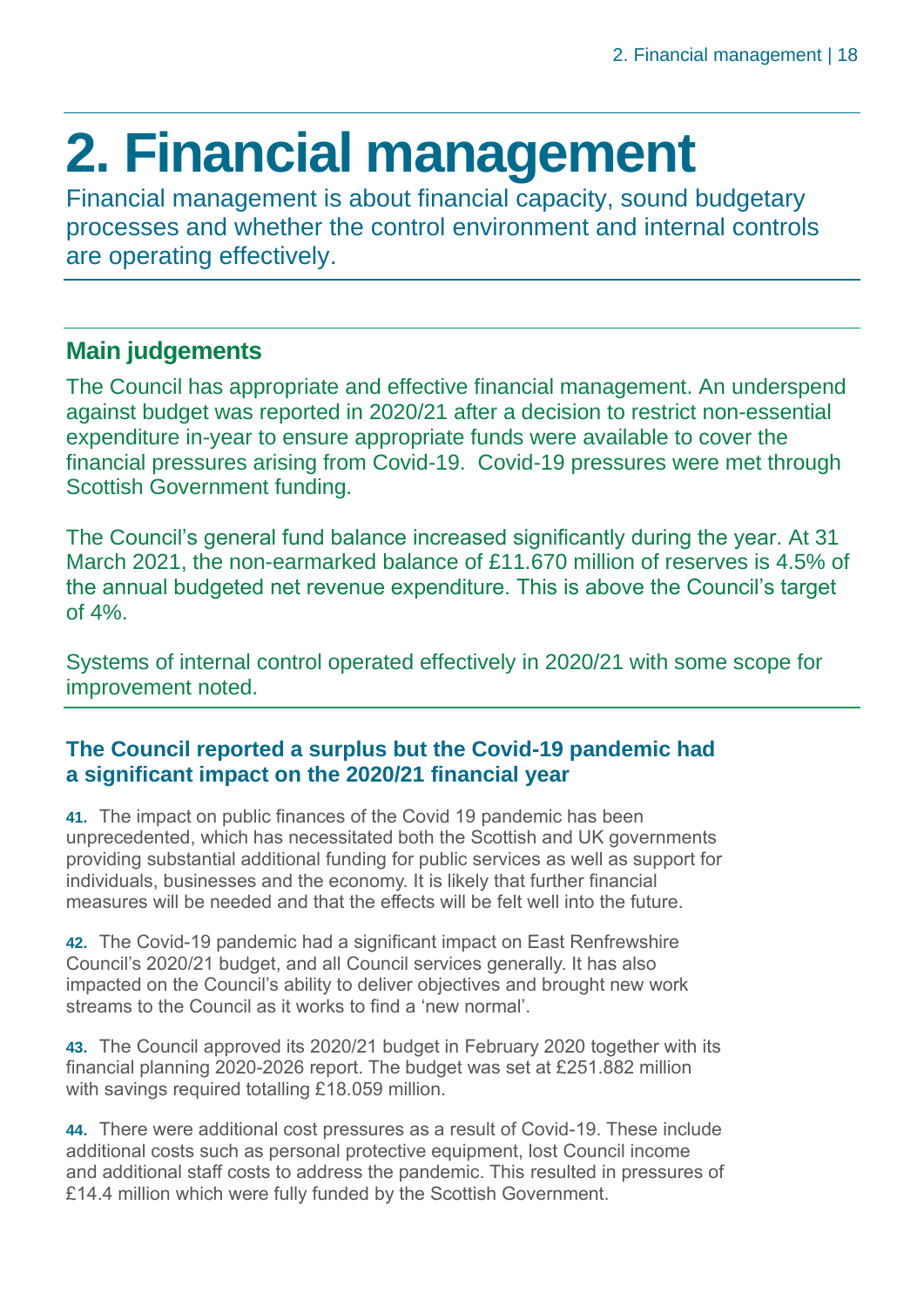**45.** By the end of the year total approved budgeted expenditure, including additional funding, was £259.990 million. There was an overall surplus of £15.8 million at the end of March 2021. This relates mainly to an increase in unspent grants as the Council ceased all non-essential spend during the year. Full grant funding for 2020/21 Covid-19 pressures was confirmed towards the end of the financial year. Therefore, an element of grant funding will be carried forward to assist with Covid-19 pressures in 2021/22.

**46.** In addition, the Council administered the distribution of £20.2 million of Covid-19 grants to local businesses and residents during 2020/21. These included business support grants, hardship payments, the transitional support scheme, temporary restriction funds and self-isolation support. There was an agency arrangement between the Council and the Scottish Government in the administration of these grants.

### **The Council underspent against their planned outturn position and General Fund reserves significantly increased**

**47.** One of the key measures of the financial health of an organisation is the level of reserves held. The level of usable reserves held by the Council was relatively stable between 2018/19 and 2019/20 with a slight increase of £0.5 million to £44.2 million. However, the usable reserve position has increased to £60.3 million at 31 March 2021.

**48.** Exhibit 3 shows reserve movements and year end balances for 2020/21 to illustrate where the most significant reserve movements are attributed.

| <b>Exhibit 3</b> |                                          |  |
|------------------|------------------------------------------|--|
|                  | Movements in useable reserves in 2020/21 |  |

|                                                                   | <b>Opening</b><br>Em     | <b>Used</b><br>Em        | <b>Added</b><br>Em | <b>Closing</b><br>Em |
|-------------------------------------------------------------------|--------------------------|--------------------------|--------------------|----------------------|
| <b>General Fund (Non-</b><br>earmarked)                           | (9.643)                  | 16.165                   | (18.192)           | (11.670)             |
| <b>General Fund (Earmarked)</b>                                   | (31.461)                 | 26.289                   | (42.092)           | (47.264)             |
| <b>Housing Revenue Account</b>                                    | (2.316)                  | 95                       |                    | (2.221)              |
| <b>Capital Reserve</b>                                            | (2.656)                  |                          | (12)               | (2.668)              |
| <b>Capital Grants and</b><br><b>Receipts Unapplied</b><br>Account | $\overline{\phantom{a}}$ |                          | (1.920)            | (1.920)              |
| <b>Repairs and Renewal Fund</b>                                   | (5.829)                  | 2.011                    | (0.418)            | (4.236)              |
| <b>Insurance Fund</b>                                             | (1.960)                  | $\overline{\phantom{a}}$ | (9)                | (1.969)              |
| <b>Total</b>                                                      | (44.222)                 | 28,395                   | (44.451)           | (60.278)             |

Source: Audited Accounts 2020/21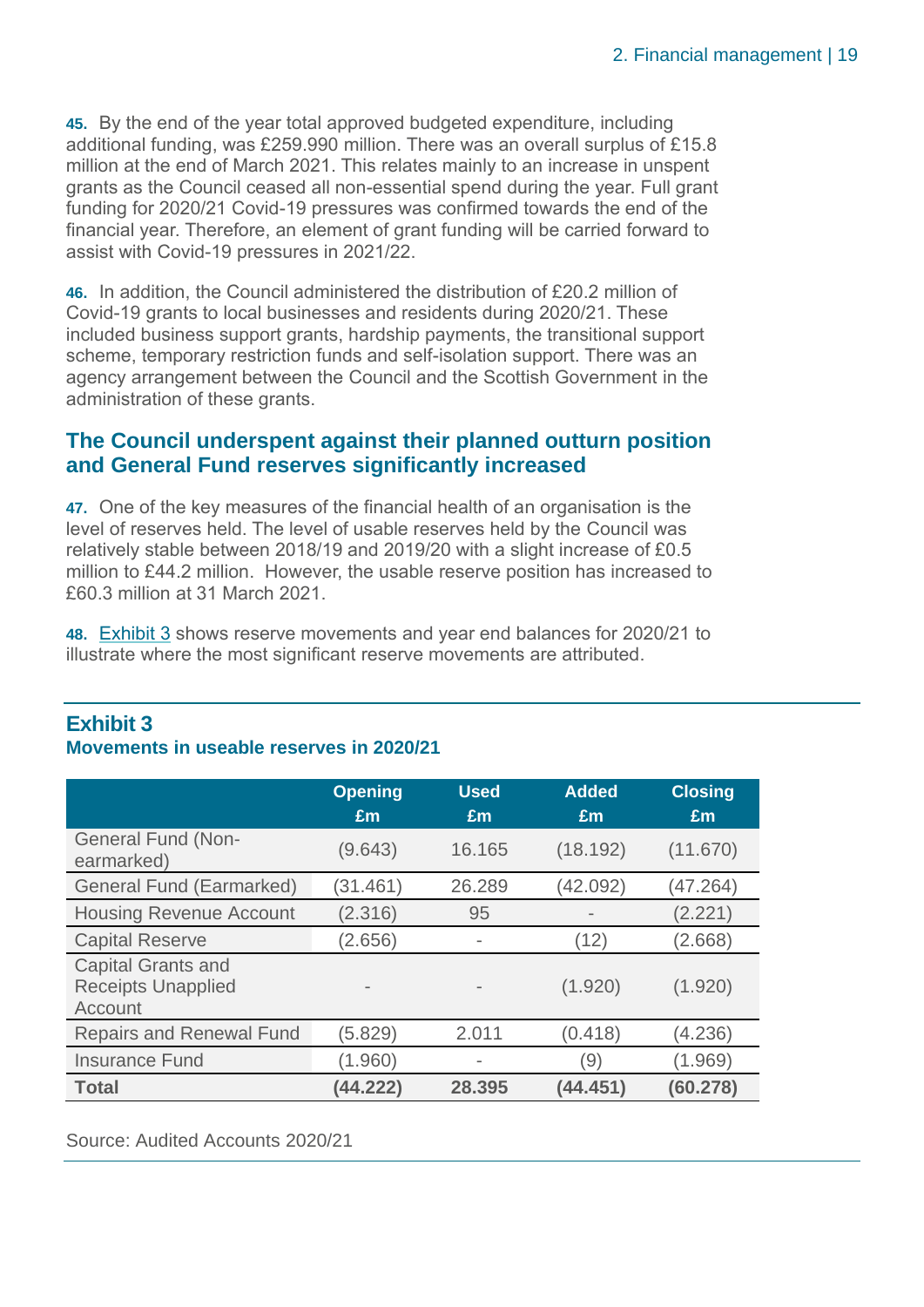**49.** Increases were noted in both the earmarked and non-earmarked general fund reserves during the year. Budget monitoring reports throughout the year outlined uncertainties around the level of Covid funding that may be received. Action was taken to avoid all non-essential expenditure and maintain directorate expenditure within budget. The control of in-year expenditure contributed to £2.027 million and accounts for the total increase in the non-earmarked general fund reserve. Covid funding awarded to the Council in 2020/21 covered Covid pressures in-year and £12.815 million of unspent Covid grants have been earmarked within the general fund as 'unspent Covid grants and will be carried forward to address pressures in 2021/22. Due to the additional Covid funding and the controlled in-year expenditure, the budgeted drawdown on reserves of £3.5 million was not required.

**50.** The general fund reserve is the largest reserve, with a balance of £47.264 million. Although the general fund reserve has no restrictions on its use, £35.594 million has been ring-fenced for future expenditure plans including £12.815 million specifically for Covid-19 recovery which arose due to additional funding from Scottish Government.

**51.** The Council's reserve strategy considers the level of non-earmarked general fund reserves as a percentage of the annual budgeted net revenue expenditure. At 31 March 2021, the balance of £11.670 million of reserves is 4.5% of the annual budgeted net revenue expenditure. This is broadly in-line with the Council's target of 4%.

**52.** In previous audit reports we have recommended improvements to budgeting and forecast reporting arrangements within the Council due to consistent underspends against budget. An underspend was achieved in 2020/21 and planned utilisation of reserves was not required due to the impact of Covid-19 and decisions made to constrain expenditure levels. This was reported through budget monitoring arrangements.

### **Recommendation 6**

Continue to assess the adequacy of reserve levels as part of the financial strategy review; and ensure that members are provided with adequate information to make choices around the utilisation of all monies including previously unused balances.

### **Capital expenditure reduced in 2020/21 as the Council paused and deferred some capital investment projects due to the impact of Covid-19**

**53.** General fund and housing capital expenditure were approved by the Council as part of the budget setting process in February 2020. These outlined capital budgets of £43.093 million and £17.589 million for the general fund and housing respectively.

**54.** The impact of Covid-19 had a significant effect on the timing and cost of projects due to market forces, inflation and new ways of working. In November 2020 Cabinet approved changes to the capital plans to defer work into 2021/22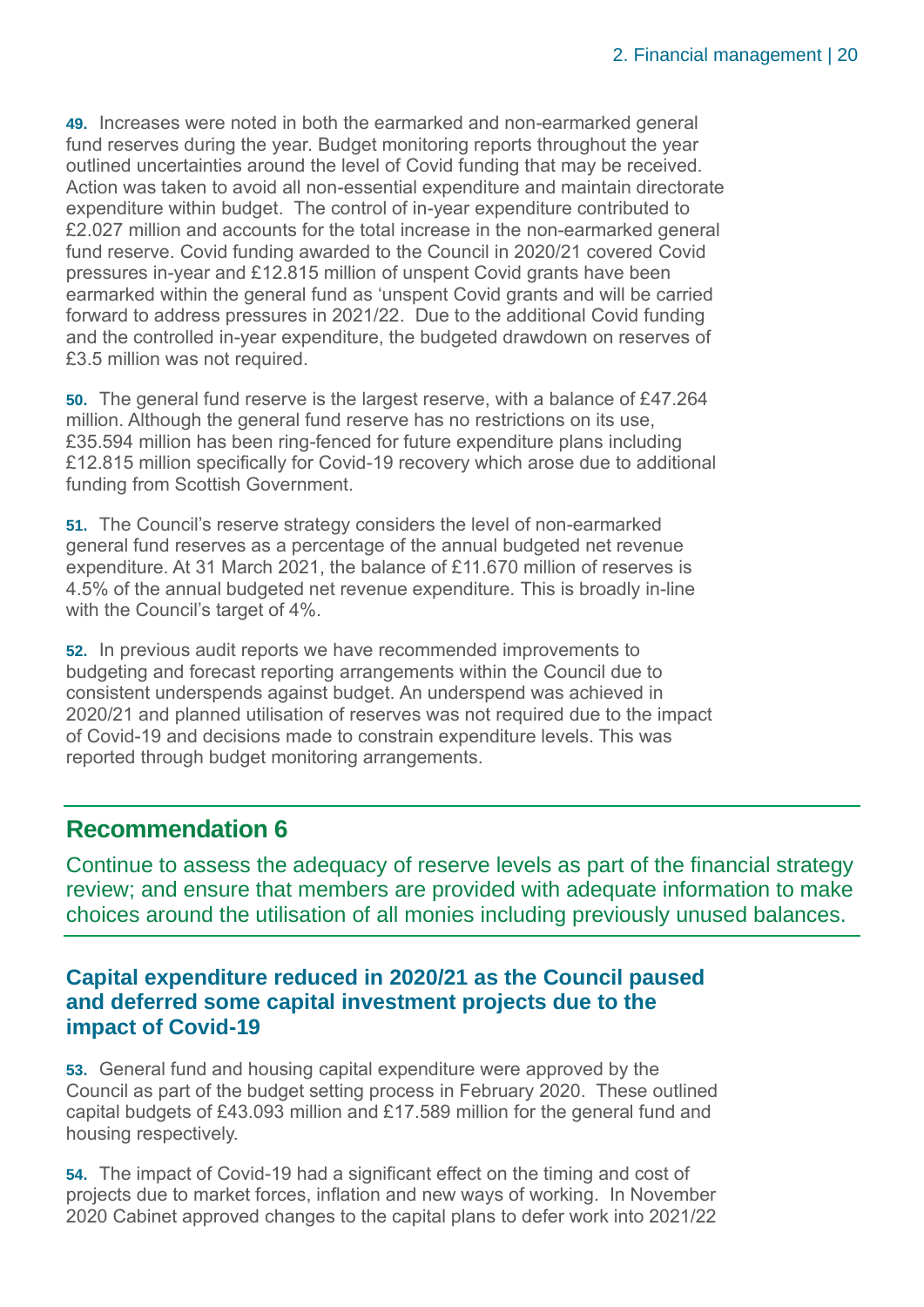and to reflect movements in timings and cost variations. Despite the challenges encountered the Council delivered capital projects within the education estate to support the Council's expansion of early years' facilities across five sites.

### **Eastwood Leisure Centre and Eastwood Park Masterplan**

**55.** The Council identified the requirement for a new leisure facility in 2017/18. There have been several reports to Council outlining plans and costings. A briefing and feasibility report has been presented to members and includes images of what the facility will look like and provides details of site considerations, initial project brief, feasibility, sustainable aspirations, planning considerations and procurement.

**56.** The Council have a strong vision for the project and a consultancy firm has been appointed to manage the project. The build work is planned to commence next year, subject to the resolution of uncertainties around supply issues, the cost and availability of materials as well as ongoing discussions with contractors. The overall development cost is estimated to be £55 million. This projection includes professional and planning fees, construction and fit out of the sport and leisure centre and theatre, contract inflation, contingencies, site clearance and associated external works.

### **Land and building valuations**

**57.** To ensure the accuracy of land and property valuations within the annual accounts, management obtain expert advice from appropriately qualified staff within the Council's estates team in the environmental department.

**58.** The Council revalue elements of its fixed assets over a 5-year rolling programme. This can lead to significant movements in value, particularly if a large class of asset is due for revaluation in a particular year. Management should consider a valuation methodology whereby 20 per cent of each class of asset is revalued each year, with all assets still being revalued once over a 5 year period. This would reduce the likelihood of uneven valuation movements arising from a specific class of assets due for revaluation in a given year.

### **Recommendation 7**

Consider a valuation methodology whereby 20 per cent of each class of asset is revalued each year.

### **Housing revenue account reported a small deficit in year**

**59.** The Council is required by legislation to maintain a separate housing revenue account (HRA) and to ensure that rents are set a level which will at least cover the costs of its social housing provision.

**60.** Income and expenditure reported in the HRA was in line with the budget with a small deficit recorded in year of £0.095 million. This has decreased the HRA reserve to £2.221 million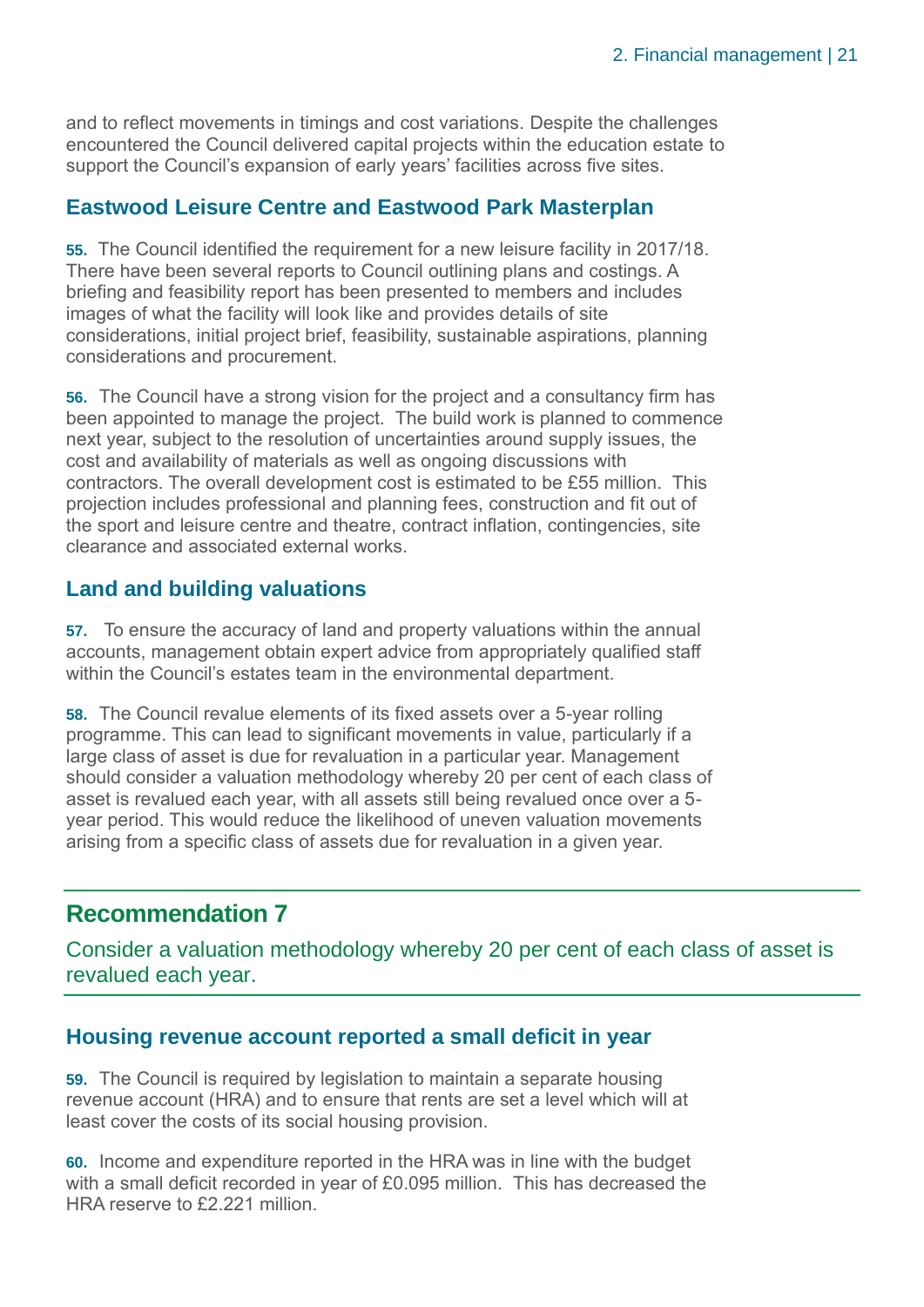### **Financial systems of internal control operated effectively**

**61.** Our management letter presented to the Audit and Scrutiny Committee on 23 September 2021 summarised our findings from the review of systems of internal controls. Whilst our audit testing did not identify any significant control weaknesses. We did identify and report some less significant issues.

**62.** The Council introduced new systems during the year. The new payroll/HR system iTrent replaced resourcelink in November 2020. The Orbis benefits/council tax system was replaced by the NPS system in December 2020. Our testing was undertaken across the systems in place at the start of the year and also the new systems introduced during the year to ensure appropriate coverage of the controls in operation across the full financial year.

**63.** We recognise the challenges around system implementation and note that during this period Council employees continued to work remotely. Additional workload has arisen during the year for the benefits/council tax teams around the increased level of council tax reduction and self-isolation grants. We noted several areas for improvement around the new systems. In response to these findings, additional controls and substantive testing was undertaken by the audit team to gain the required assurances for the financial statements audit. We concluded that appropriate and effective internal controls were in place for those key financial systems reviewed by us.

### **Internal audit**

**64.** Each year we consider whether we can rely on internal audit work to avoid duplication of work. We reviewed the Council's internal audit arrangements in accordance with International Standard on Auditing (UK) 610 (Using the Work of Internal Auditors) to determine the extent we could rely on the work of internal audit. We have taken cognisance of the work of internal audit and have used their work as appropriate in the areas of:

- Creditor payments
- Debtor control
- Cash income and banking
- Council tax review of the transfer of data to the new NPS system.

**65.** The Council's internal audit function regularly reported progress to the Audit and Scrutiny Committee throughout the year. The reports outlined capacity and resourcing challenges and difficulties in auditing remotely. This led to the approved internal audit plan of 733 days being reviewed and refined in August 2020 and then further in February 2021. This resulted in the planned internal audit days reducing to 349 days. Internal audit completed all revised planned audits.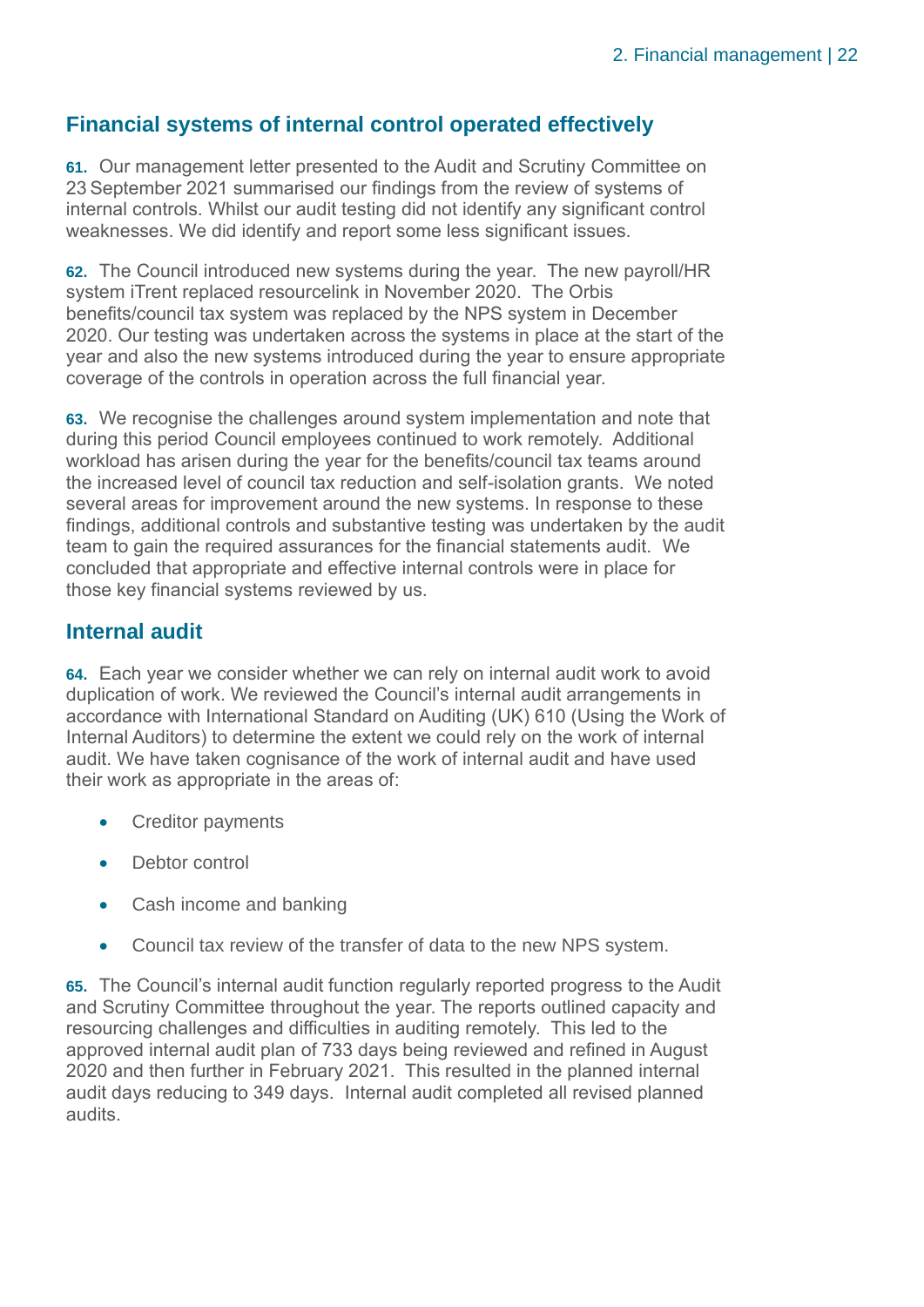### **Arrangements for the prevention and detection of fraud and error were appropriate**

**66.** The Council is responsible for establishing arrangements for the prevention and detection of fraud, error and irregularities, bribery and corruption. Furthermore, it is responsible for ensuring that its affairs are managed in accordance with proper standards of conduct by putting effective arrangements in place.

**67.** The risk profile of public bodies during 2020/21 has been significantly affected by the Covid-19 pandemic. This is likely to have increased the risk of fraud and error as control environments and internal controls have had to change to allow for services to operate effectively and respond to issues in a timely manner. We have concluded that there are appropriate arrangements for the prevention and detection of fraud, error and irregularities.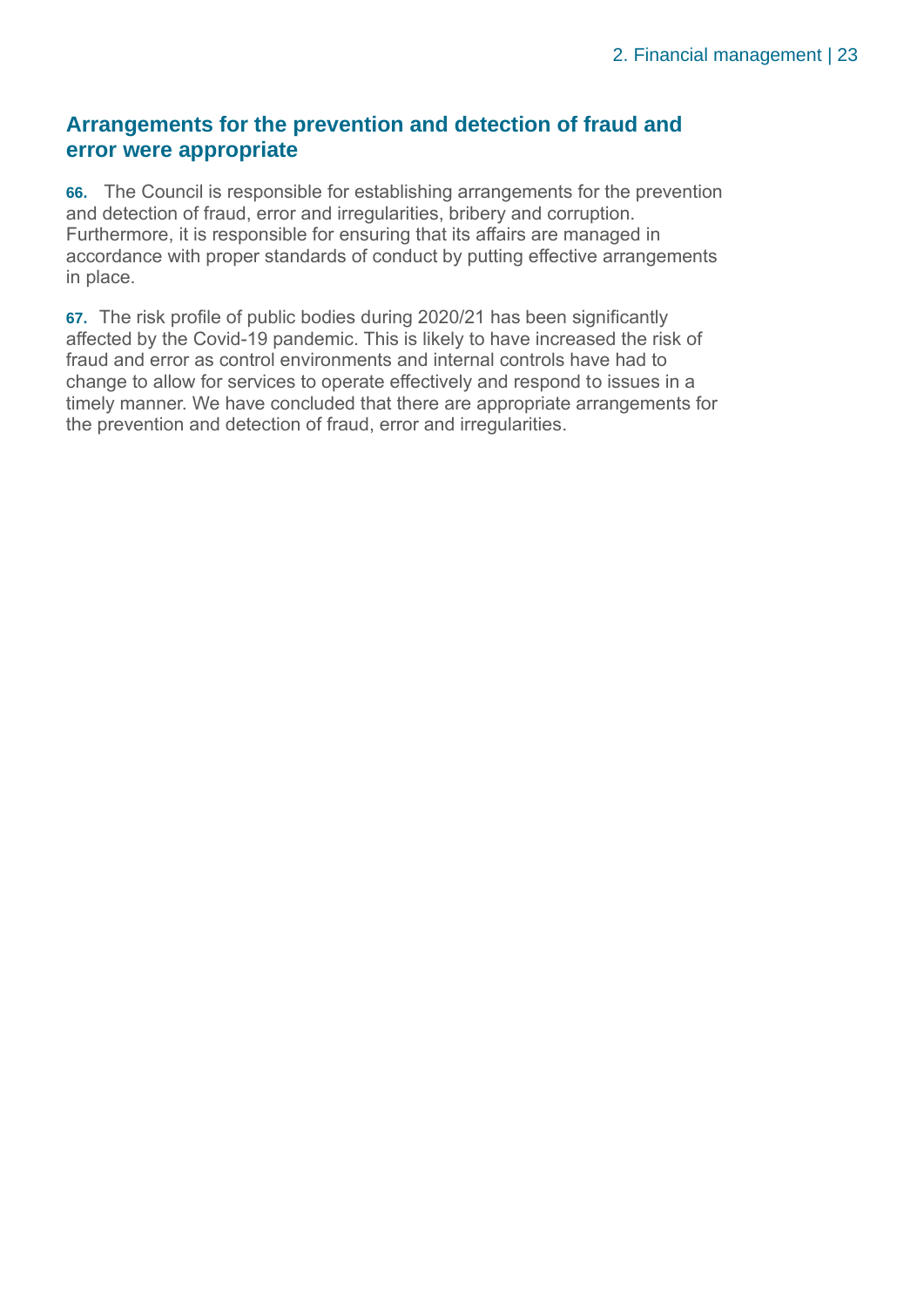## <span id="page-23-0"></span>**3. Financial sustainability**

Financial sustainability looks forward to the medium and long term to consider whether the Council is planning effectively to continue to deliver its services or the way in which they should be delivered

### **Main judgements**

Medium-term financial plans are aligned to the Council's corporate priorities and demonstrate future financial challenges and the associated impact.

The financial consequences of Covid-19 are continuing to emerge. The Council will need to continue to refine the medium-term financial plan as more clarity on the impacts of Covid-19 become evident and to ensure the financial impacts of the Modern Ambitious Programme are fully reflected.

### **The financial impact of the Covid19 pandemic will be significant**

**68.** The financial impact of the pandemic on the Council is likely to extend across several years and could include a reduction in income from business rates and council tax non-payments as well as a reduction in fees and charges from, for example, leisure services. Bodies may also face increased costs such as higher staff costs to cover the delivery of services.

**69.** Financial management across the Council has remained strong, with budget monitoring reports outlining the related costs and income losses from core operating costs due to the impact of Covid-19.

**70.** The 2021/22 revenue budget was approved by Council on 15 March 2021. The budget outlined departmental non-Covid spending plans of £258.343 million, including contributions to the Integration Joint Board and East Renfrewshire Culture and Leisure Trust. The Council plan to drawdown reserves during the year of £3.465 million. Savings requirements of £3.5 million across Council directorates have been set and sufficient savings options to address this gap have been identified.

### **Medium and longer-term financial plans are in place and have been updated to reflect the impact of the pandemic**

**71.** It is important that long-term financial strategies (typically covering five to ten years) are in place which link spending to the Council's operational strategies. Although Councillors only approve the budget for a single year, this should be supported by indicative future spending plans that forecast the impact of relevant pressures on the Council.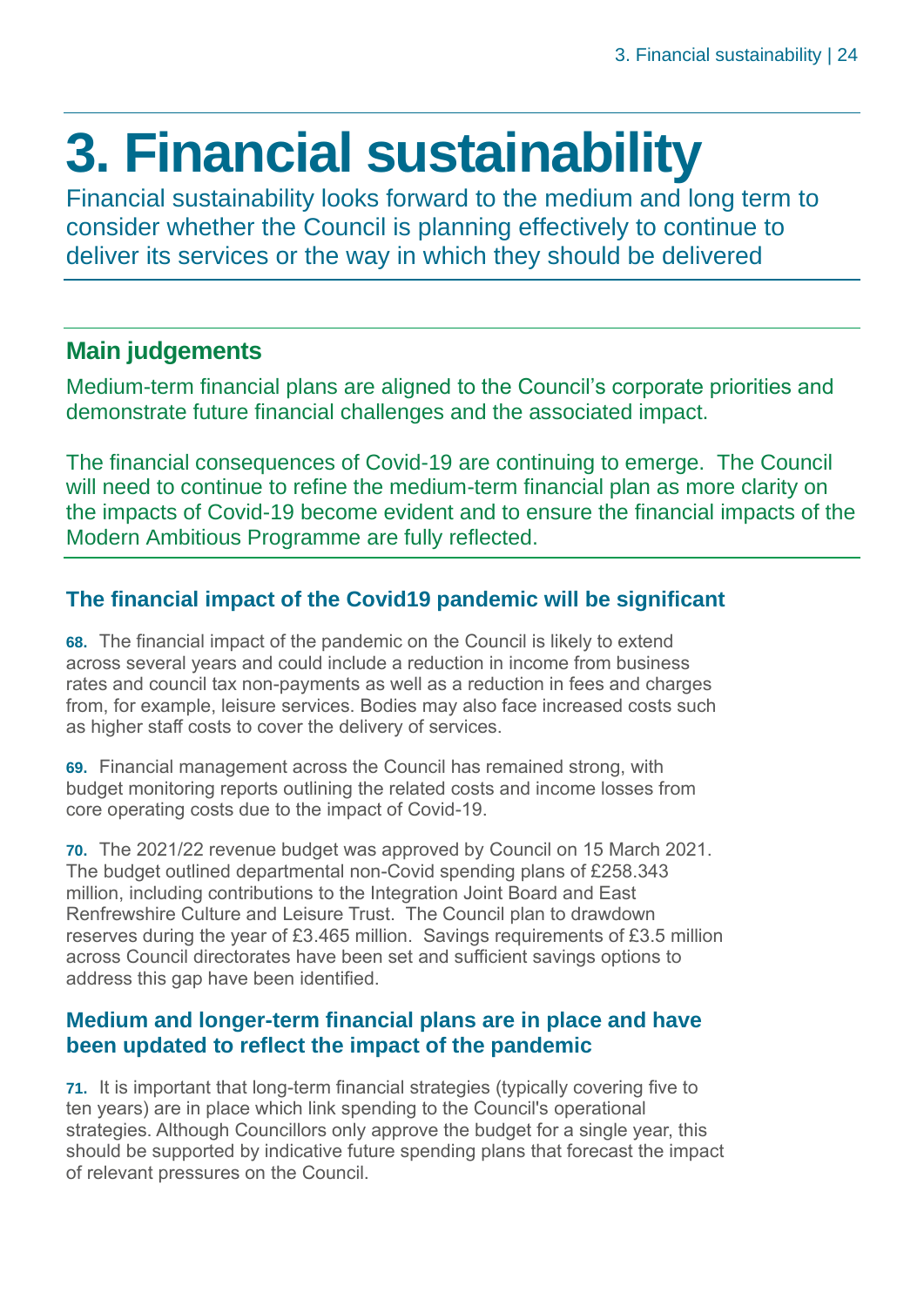**72.** The Council adopted a multi-year budget approach in March 2018 when the 2018/19 budget and indicative budgets for 2019/20 and 2020/21 were approved. The Council planned to continue with a three-year budget cycle for 2021/22 to 2023/24, however, due to the impact of Covid-19, the Council settlement figures for 2021/22 were not known until March 2021. As a consequence, the Council were unable to prepare a three-year budget including the associated savings proposals and therefore a one-year budget for 2021/22 was compiled. The Council intend to re-introduce three-year budget cycles once more certainty is available around future budget settlements.

**73.** To support a long-term financial approach the Council have retained departmental modelling of their financial position. This approach assists with the Outcome Delivery Plan and covers the three-year period from 2021/22.

**74.** As part of the annual budget setting process, the Council present their longterm financial plan, covering the period 2021/22 to 2026/27. The plan details a range of funding scenarios and provides context on future economic and demographic trends. The long-term plan reflects changing demands on the Council's budget through legislative changes and government priorities. It also provides commentary on wider political, societal and economic changes including Covid-19, the independent review of adult social care and the UK's withdrawal from the European Union.

**75.** Due to the additional challenges presented by the Covid-19 pandemic and the medium to longer term impact this may have on planned public sector spending across the UK and Scotland, the Council's existing financial outlook plan is subject to significantly greater uncertainty.

**76.** It is likely that further decisions and announcements by the UK and Scottish Governments will impact and influence the Council's financial outlook in the short, medium and longer term.

### **Recommendation 8**

Develop a revised financial strategy incorporating revised approaches to service delivery and new ways of working to ensure the total balances available are used to support the financial sustainability of the Council over the medium term. To address the financial challenge the Council will need to actively engage with local and national partners to deliver the required level of efficiencies and savings.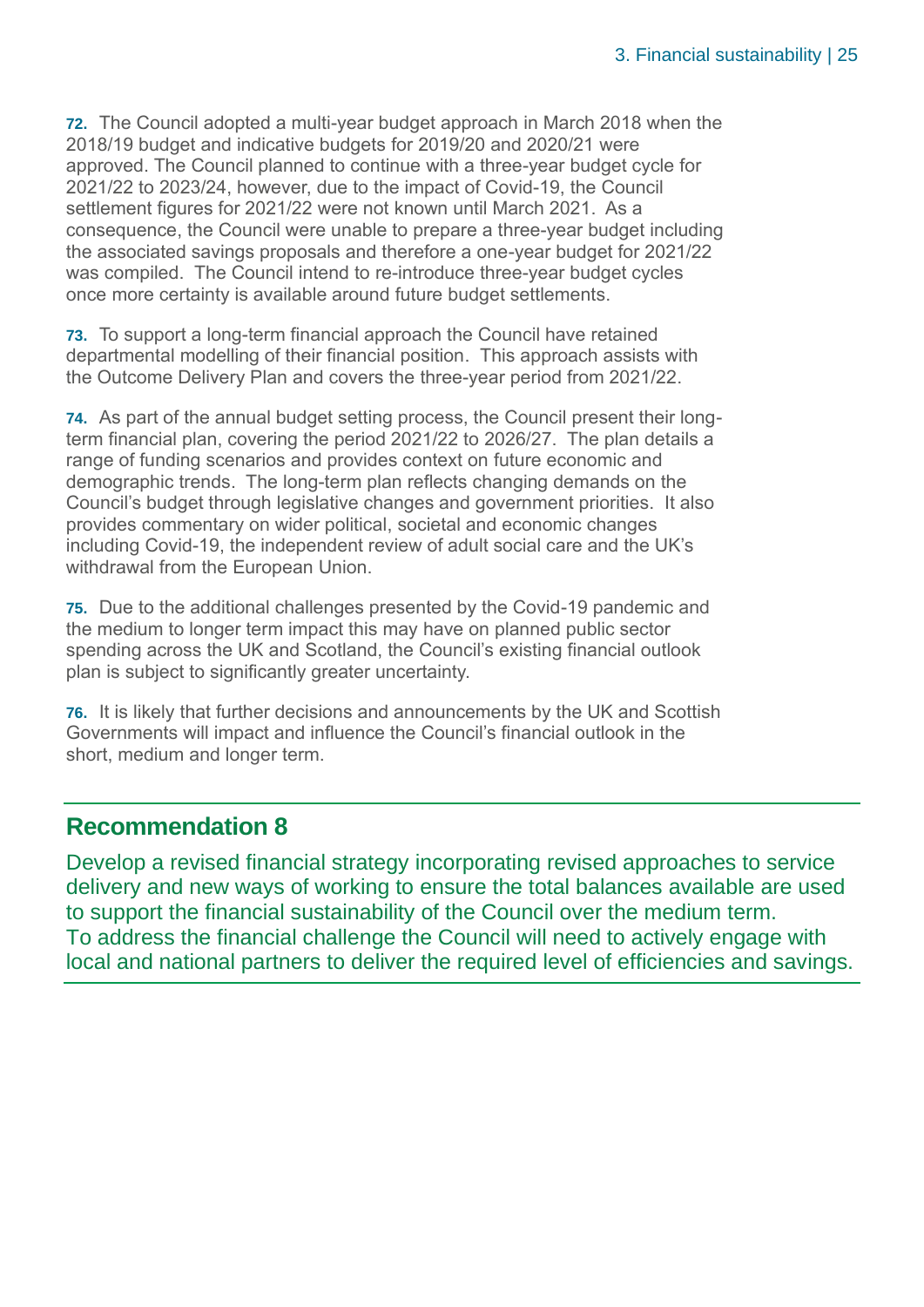## <span id="page-25-0"></span>**4. Governance and**

### **transparency**

The effectiveness of scrutiny and oversight and transparent reporting of information

### **Main Judgements**

The Council has appropriate governance arrangements in place and emergency arrangements implemented at the start of the pandemic were appropriate.

The Council demonstrates its commitment to conducting its business in an open and transparent manner through the recording of committee meetings and availability of information through the Council website.

### **Governance arrangements operating throughout the Covid19 pandemic have been appropriate and operated effectively**

**77.** In response to the Covid-19 pandemic East Renfrewshire Council held an emergency meeting of Full Council on 23 March 2020. An Emergencies Committee was established. Its membership included the Leader and Depute Leader of the Administration and the Leader of the main Opposition Party. Council agreed the following changes to governance arrangements:

- all delegations to committees, with the exception of the Emergencies Committee, were suspended on a temporary basis
- delegated authority was granted to the Chief Executive, all directors and heads of service and the Chief Officer – Legal and Procurement to take operational decisions within their respective areas of operation that would normally require Council/committee approval
- referral to the Emergencies Committee where the proposed decision would be contrary to existing Council policy, or would be seeking an amendment to an existing policy, or for any other reason that would require political approval
- the temporary extension of the delegated authority to be kept under review in order that it may be revoked at the appropriate time.

**78.** . The May 2020 Council meeting lifted the temporary suspension of delegations to committees and it was agreed that the temporary extension of delegated powers to officers would be withdrawn on 30 June 2020.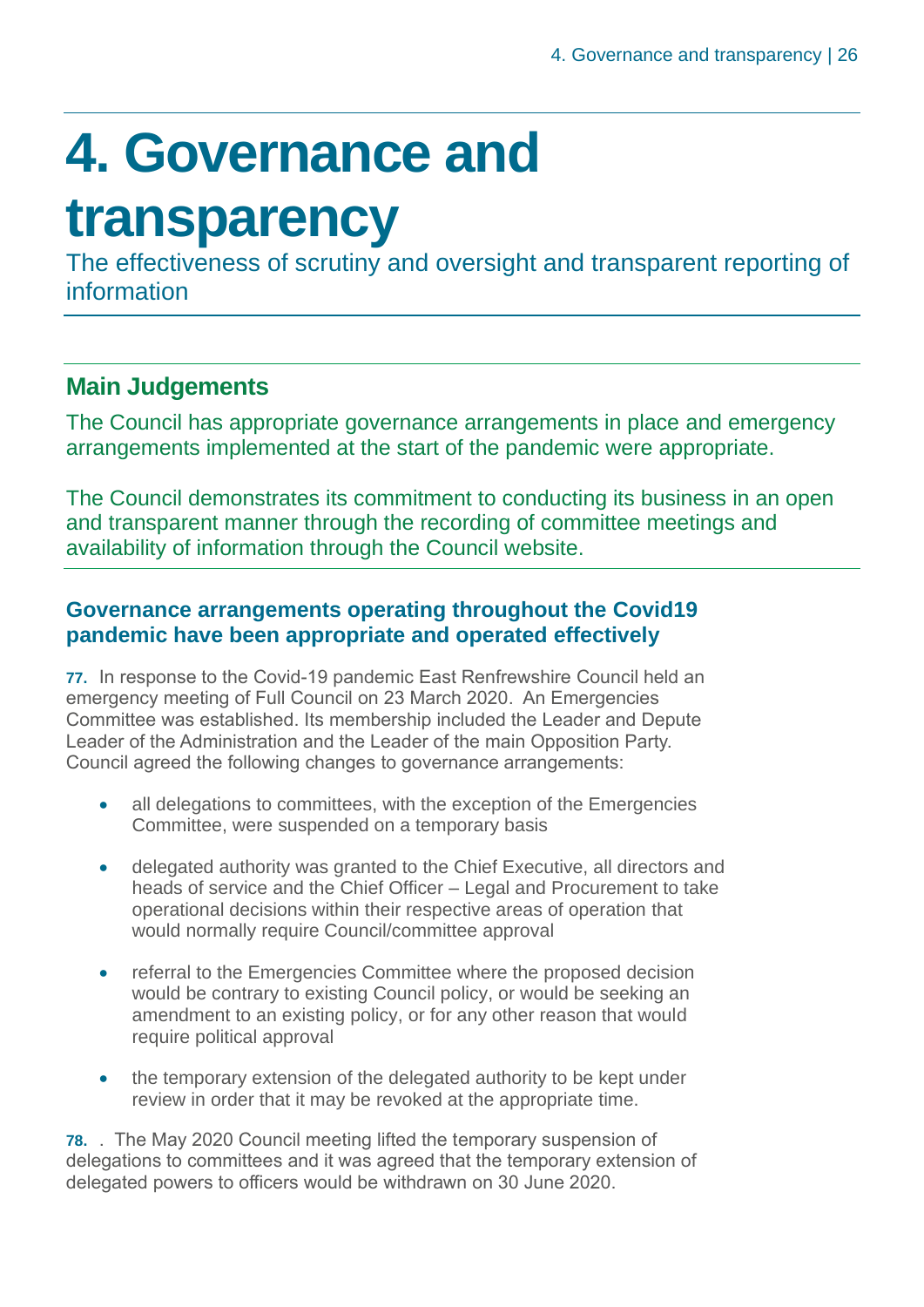**79.** Committee meetings reconvened following the summer 2020 recess. All meetings continue to be held virtually with recordings available on the Council's website. This has enabled key decisions to continue to be made.

**80.** Overall East Renfrewshire Council has appropriate governance arrangements in place and emergency arrangements were established promptly at the start of the pandemic.

### **Audit and Scrutiny Committee**

**81.** Audit committees provide independent assurance to those charged with governance on the adequacy of the risk management framework, the internal control environment and the financial reporting and governance processes.

**82.** *CIPFA's Position Statement: Audit Committees in Local Authorities and Police 2018* outline how committees can effectively discharge its responsibilities by:

- meeting regularly and having a clear policy around what items are taken in public and private.
- being able to meet privately and separately with the external auditor and with the head of internal audit.
- including, as regular attendees the chief finance officers, chief executive, head of internal audit and the appointed external auditor. These officers should be able to access the committee, or the chair as required.
- having the right to call any other officers as required.
- reporting regularly on its work to those charged with governance, and at least annually reporting an assessment of their performance. An annual public report should demonstrate how the committee has discharged its responsibilities.

**83.** At the April 2021 meeting of the Audit and Scrutiny Committee it was agreed that the self-assessment review would be completed before the end of the current administration. A meaningful self-review will address the challenge of how effective the committee perceives itself to be in delivering its business and not merely focus on what activities the committee undertakes.

**84.** There are a variety of tools available to assess effectiveness. To support the development of the new committee, the self-assessment should capture insights which will add value through highlighting areas of good practice and areas where performance may need to improve.

### **Openness and transparency**

**85.** There continues to be an increasing focus on demonstrating the best use of public money. Openness and transparency in how a body operates and makes decisions is key to supporting understanding and scrutiny. Transparency means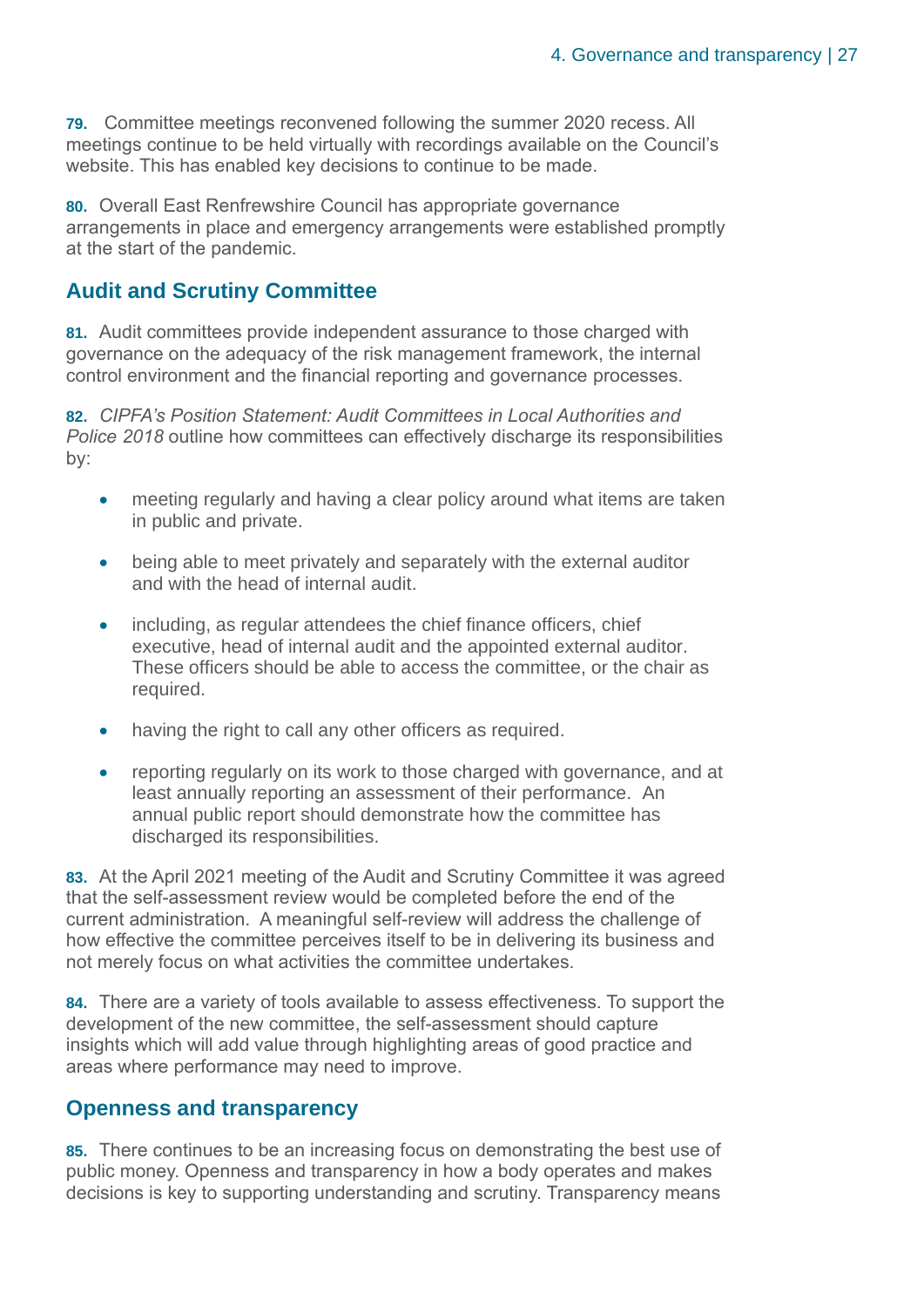that the public has access to understandable, relevant and timely information about how the body is taking decisions and using resources.

**86.** The Council's commitment to transparency is evidenced from several sources. Members of the public can attend meetings of the full Council and other boards. Minutes and supporting papers for committee meetings are available on the Council's website. Most items on committee agendas are covered in open session at meetings rather than in private.

**87.** The Council records its main Council and committee meetings and this is available on the Council's YouTube Channel afterwards. All agenda papers and minutes, including the annual accounts are on the Council's website.

**88.** The Council's website allows the public to access a wide range of information including the register of members' interests, how to make a complaint and current consultations and surveys including the recent budget consultation on future priorities.

**89.** The management commentary that accompanies the financial statements clearly explains to readers how the Council has performed against its revenue and capital budgets and how this is reconciled to the financial statements.

**90.** The Council conducts its business in an open and transparent manner.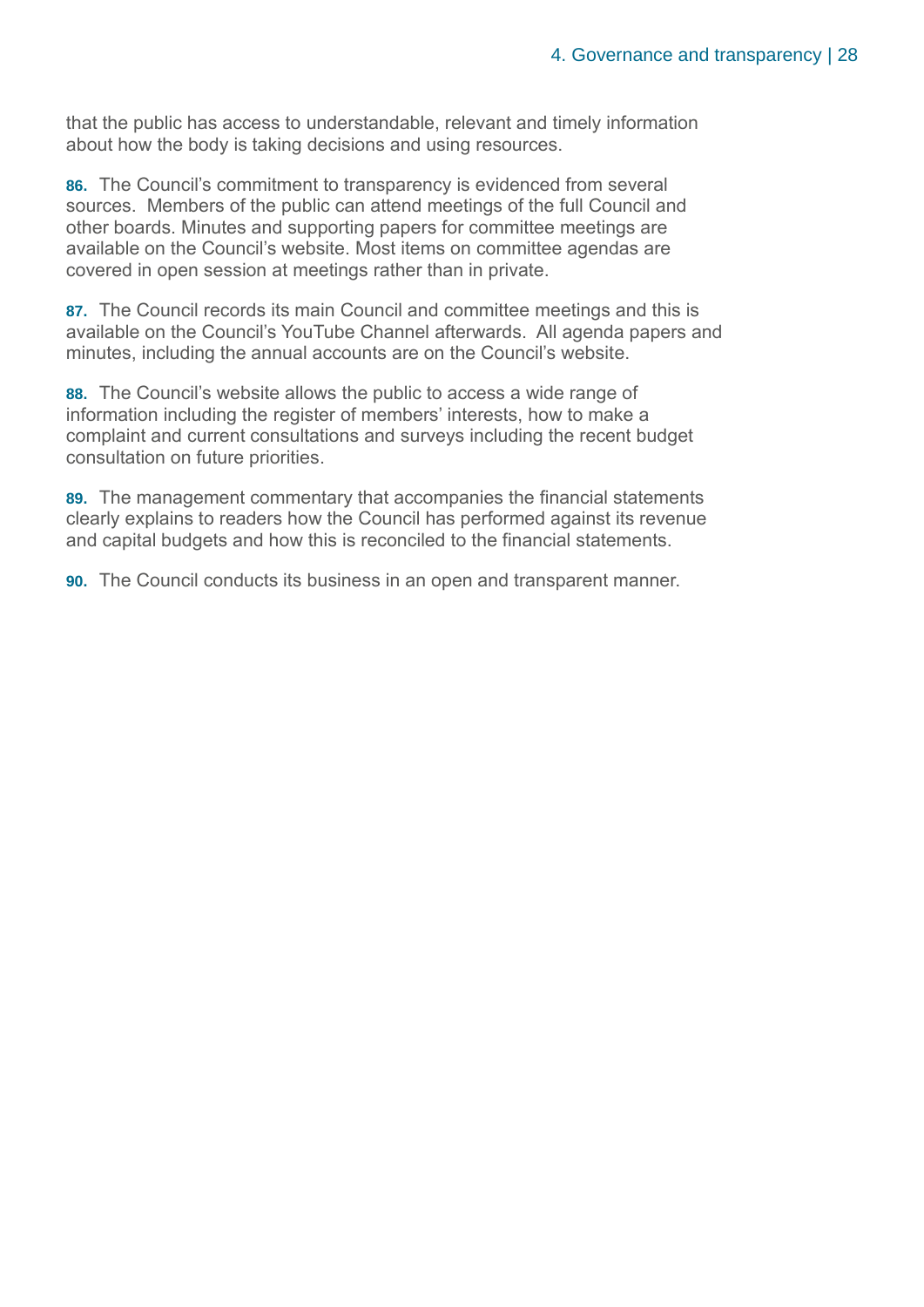## <span id="page-28-0"></span>**5. Best Value**

Using resources effectively and continually improving services.

### **Main judgements**

The Council has an appropriate and effective best value framework in place.

Follow up work around best value findings from prior years including equality training, accommodation strategy and transformation projects has progressed.

The Council continue to perform strongly in comparison to other Councils. However, service performance levels in 2020/21 were impacted by Covid-19. Work is underway to re-establish performance baselines for 2021/22 onwards.

### **The council is making good progress in securing Best Value**

**91.** Best value is assessed over the audit appointment, as part of the annual audit work. In addition, a Best Value Assurance Report (BVAR) for each Council will be considered by the Accounts Commission at least once in this period. The BVAR report for the Council was published in November 2017.

**92.** The BVAR concluded that the Council has a clear vision and strategic direction which reflects its understanding of the local area and is supported by Councillors, officers and the Council's partners. A framework of strategic priorities underpins this vision.

**93.** We also highlighted key areas where the Council should focus its improvement activities going forward. The report made five recommendations for further development including:

- councillors having a more transparent and active role in scrutiny
- a more strategic and co-ordinated approach to planning and managing corporate resources and the transformation programme
- identify why revenue budgets are consistently underspent and introducing realistic budgeting policies
- enhanced engagement with communities and partners
- use of a wider variety of option appraisals as part of transformation and service reviews.

**94.** The Council prepared an action plan to address the recommendations and progress is reported annually to Cabinet. The Council continues to make positive progress in implementing the recommendations from the 2017 Best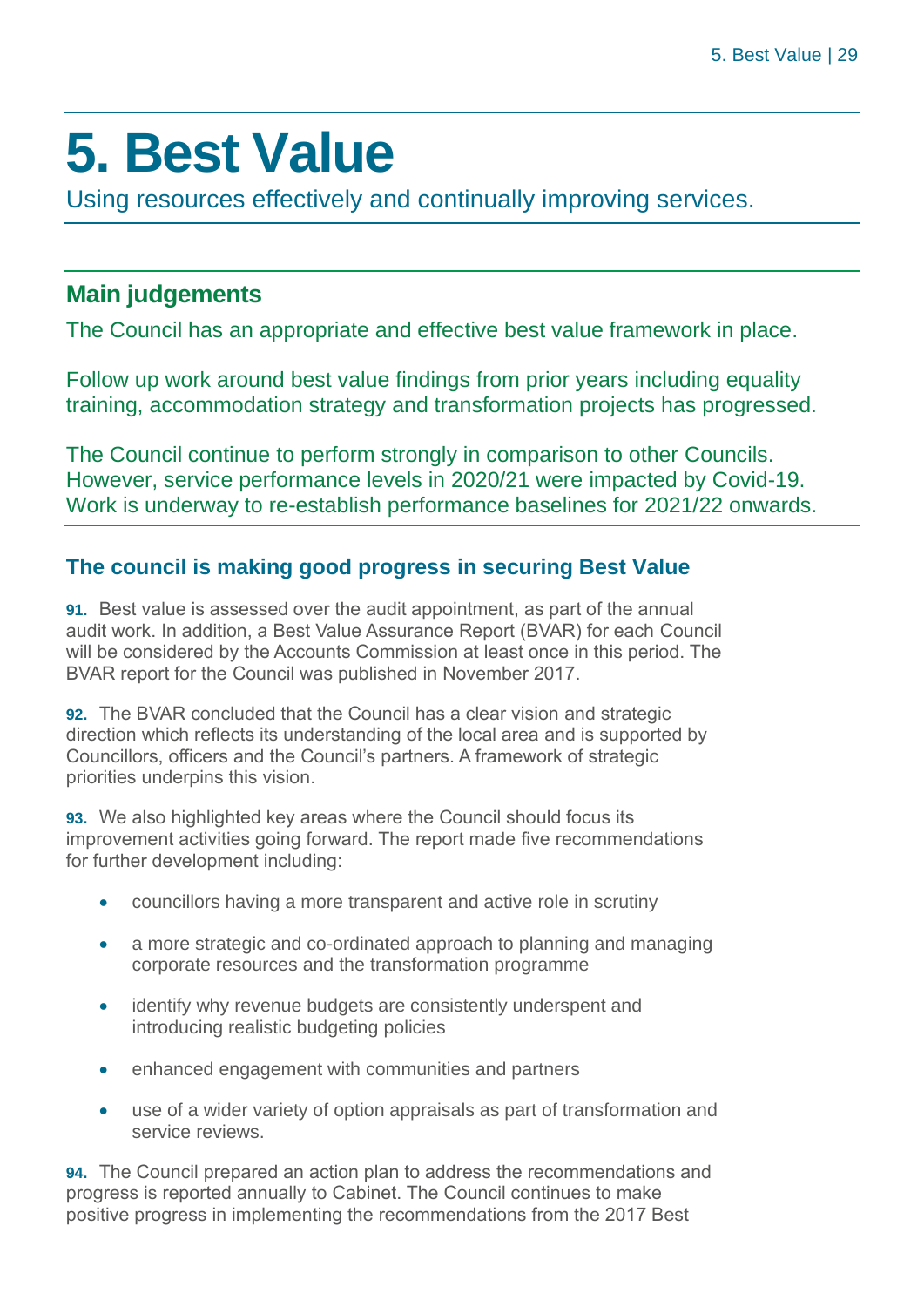Value and Assurance Report. We will continue to monitor the Council's progress against the improvement actions.

### **Equal opportunities**

**95.** The Equality Act 2010 requires the Council in carrying out its functions to eliminate unlawful discrimination, advance equality of opportunity and foster good relations between people. We followed up prior year recommendations around the employee training on equality as part of our 2020/21 audit.

**96.** The Council have demonstrated their commitment to equal opportunities through the Corporate Management Team's decision in February 2021 for mandatory training to be introduced on equalities for all staff. Staff and elected members were invited to undertake the e-learning modules from June 2021 and the training will form part of future corporate induction programmes. Uptake of the training will be monitored and reported to the Equality Officer Working Group and the Corporate Management Team.

**97.** Equally safe is a Scottish Government project to support, strengthen and scale-up Violence Against Women and Girls training at local, regional and national levels. Women's Aid are developing equally safe e-learning training to give public sector staff an understanding of gender equality, sexual violence and domestic abuse. In July 2021, the Council supported the development of an equally safe pilot by inviting a sample of managers within the Council to complete the training.

### **Transformation**

**98.** An update on the Modern Ambitious Programme (MAP) and the Council's new digital strategy was presented to Cabinet on 3 June 2021. This outlined recent achievements and ongoing areas of work including the pandemic response, digital inclusion and each service department's digital plans.

**99.** Digitisation has been important in the Council's response to the pandemic. The Council had to reconfigure services to ensure digital inclusion within education; increased contact from residents and businesses online; the launch of the new council website in July 2020 and the use of data sets and dashboards to monitor the impact and management of Covid response measures including the management of isolation support.

**100.** The Council is currently reviewing its structures and resources for change. A new approach has been established to manage the prioritisation of transformation projects. This has supported the development of a database which details the nature of the project, the expected benefits and the resources required. A prioritisation matrix has been developed to support this process and determine which projects progress.

**101.** We have previously recommended improvements around the Council's linkage and documentation between transformation projects and the attainment of savings. The Council have developed a savings template which outlines the nature of the savings, for example, efficiency, redesign or cost cutting and have started using Engage Process Modeller. This documents the benefit realisation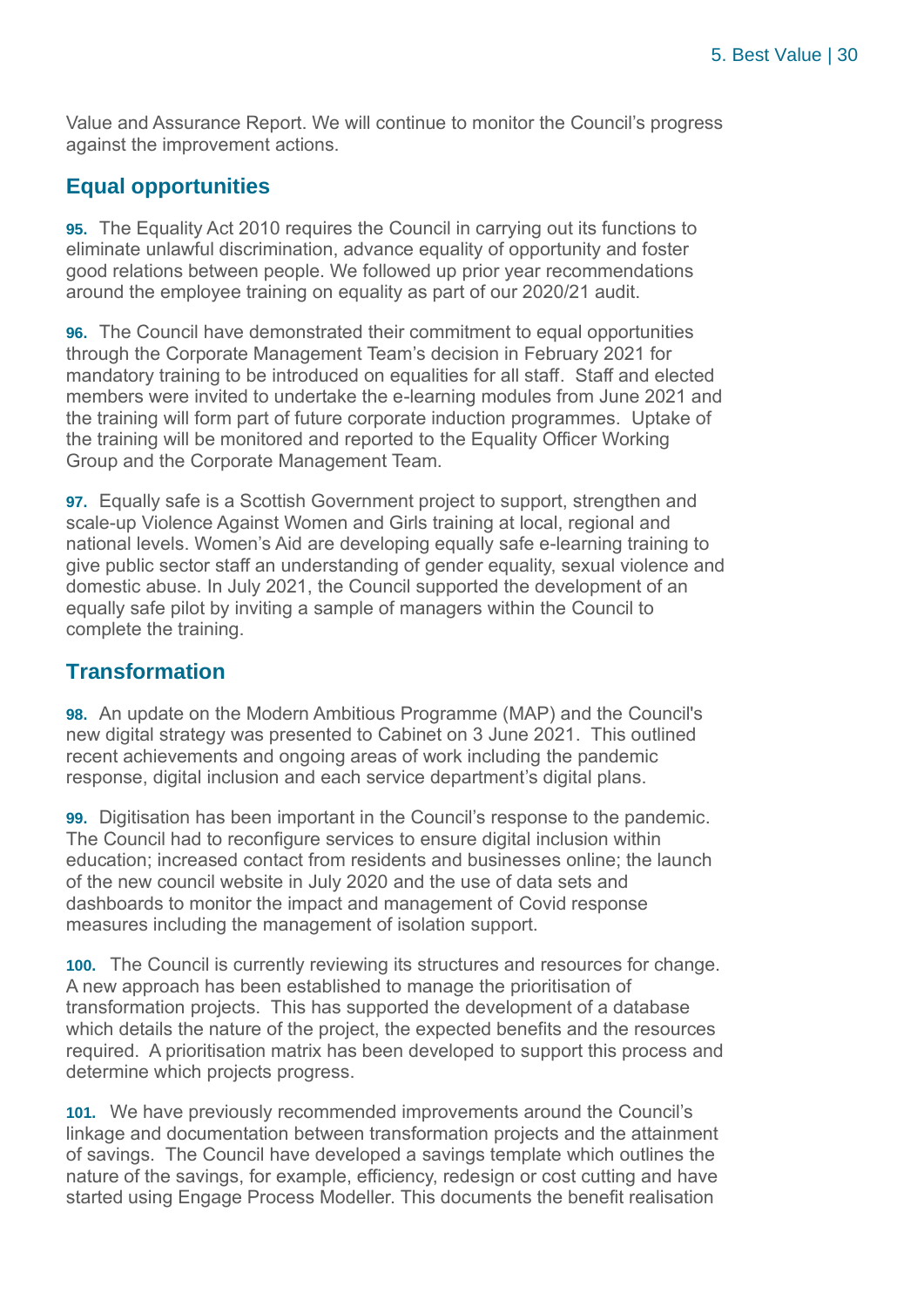from a project and maps the transformation process, including outlining the cost of each phase and the quantification of savings.

### **Accommodation Strategy**

**102.** The Council were developing their accommodation strategy prior to the Covid-19 pandemic. Work paused as attention turned towards the pandemic response. This has provided an opportunity for the Council to re-assess the direction of travel and to consider a variety of working models including home working, office working and hybrid arrangements.

**103.** The Council launched a review of how staff work entitled the 'Way we work' to gather information around working patterns and preferences for the future. This will inform the property needs and configurations for the future. Accommodation will be reviewed in relevant groupings for example, offices, learning, leisure and miscellaneous with offices being considered in the first instance. Officers have developed criteria for application against each property to gather information and assess running costs; the carbon footprint; the future needs for the property; investment requirements and how the property is used and managed.

**104.** The Council plan to develop option appraisals to support the decisionmaking process at key milestones throughout the project.

### **Recommendation 9**

Develop robust option appraisals to consider all relevant financial, legislative and environmental factors including cost, future need, configurations, investment requirements and carbon footprint to enable informed asset management decisions to be made.

### **Business Continuity and Disaster Recovery**

**105.** We have previously reported on the need for the Council to ensure disaster recovery and business continuity plans are up to date, realistic and are tested. Due to the impact of Covid-19 many services are operating within a business continuity scenario and utilising their contingency plans. As a result, no whole scale updates to business continuity plans have been requested.

**106.** The environment department are currently piloting the new Business Impact Assessment process and template which will validate the new approach before it is rolled out across the organisation. It is anticipated that in early 2022, all services will be asked to update their Business Impact Assessment, which will reflect the changes to office working arrangements and take cognisance of a move away from fixed desk working towards a hybrid approach.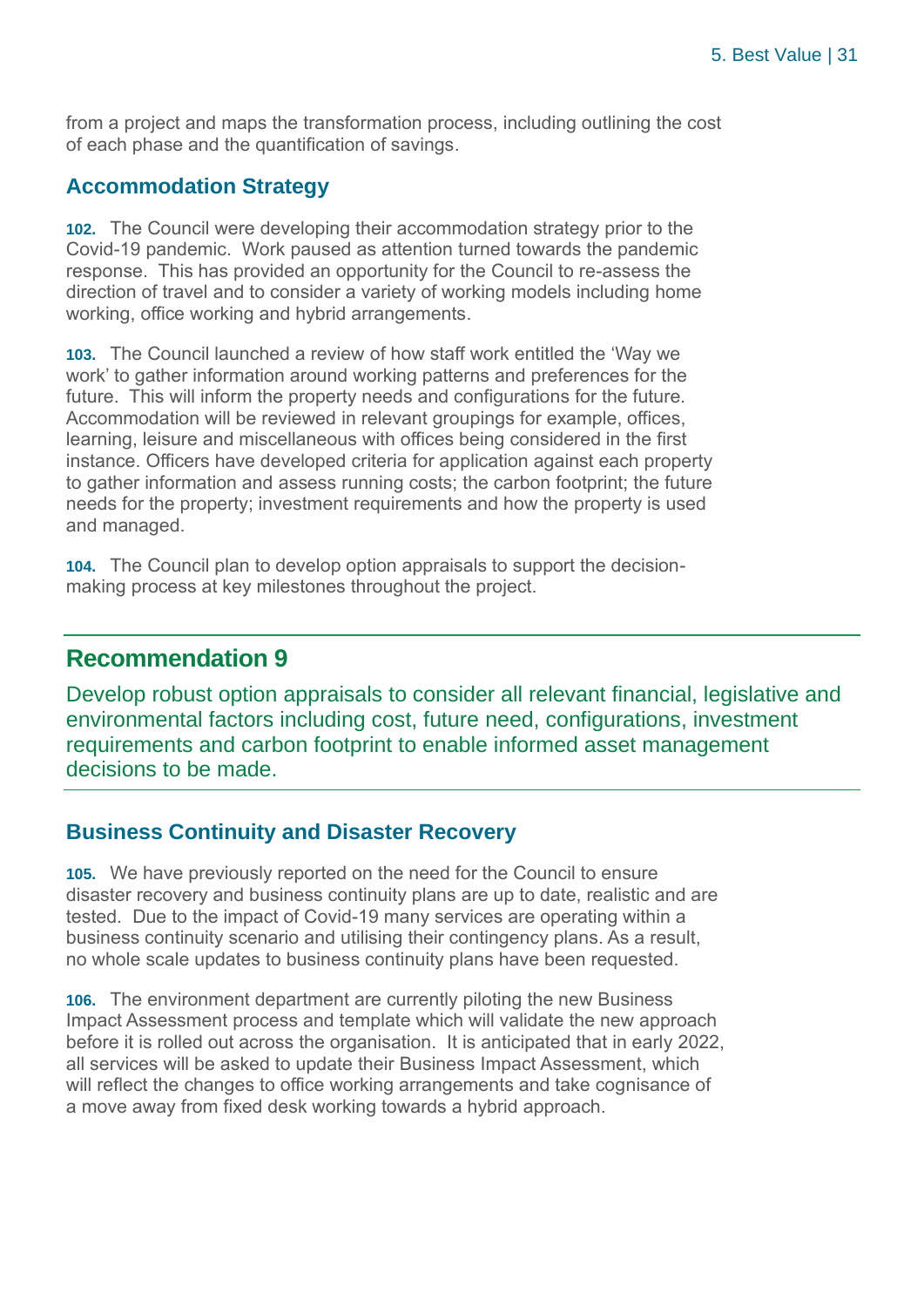### **Performance management arrangements provide a sound base for improvement**

**107.** The Council has established arrangements in place for measuring and reporting its performance. The Council website contains a range of performance reports, including annual performance reports, strategic performance reports and statutory performance indicator reports.

**108.** The Outcome Delivery Plan is a rolling three-year plan which is revised annually. This demonstrates how the Council's services will contribute towards the outcome deliveries in the Community Plan and Fairer East Ren.

**109.** The Annual Strategic Performance report was presented to Council in June 2021. This presents the Council's performance against the Outcome Delivery Plan. This year the report reflected on key areas of the Council's response to supporting residents and communities during the pandemic.

**110.** The plan contains an update for 38 of the 50 indicators. Council agreed in October 2020 that due to the impact of Covid, targets would not be set for the Outcome Delivery Plan for the year 2020-21 and indicator values would be viewed as establishing baselines for a reset for the period 2021-24.

### **Statutory performance indicators (SPIs) are being met**

**111.** The Accounts Commission has a statutory responsibility to define the performance information that Councils must publish. In turn, Councils have their own responsibility, under their Best Value duty, to report performance to the public. The commission does not prescribe how Councils should report this information but expects them to provide the public with fair, balanced and engaging performance information.

**112.** The Accounts Commission issued a revised 2018 Statutory Performance Information Direction in December 2018 which requires a Council to report:

- its performance in improving local public services provided by the Council (on its own and with its partners and communities), and progress against agreed desired outcomes
- its own assessment and independent audit assessments of how it is performing against its duty of Best Value, and how it plans to improve these assessments and how it (with its partners where appropriate) has engaged with and responded to its diverse communities.

**113.** We have evaluated the Council's arrangements for fulfilling the above requirements and concluded that appropriate arrangements are in place.

### **The Council were able to maintain service performance levels despite the pandemic**

**114.** The pandemic is expected to have had a substantial impact on performance measures, particularly for services which have been temporarily suspended, are operating at a reduced level or have had to adapt to new ways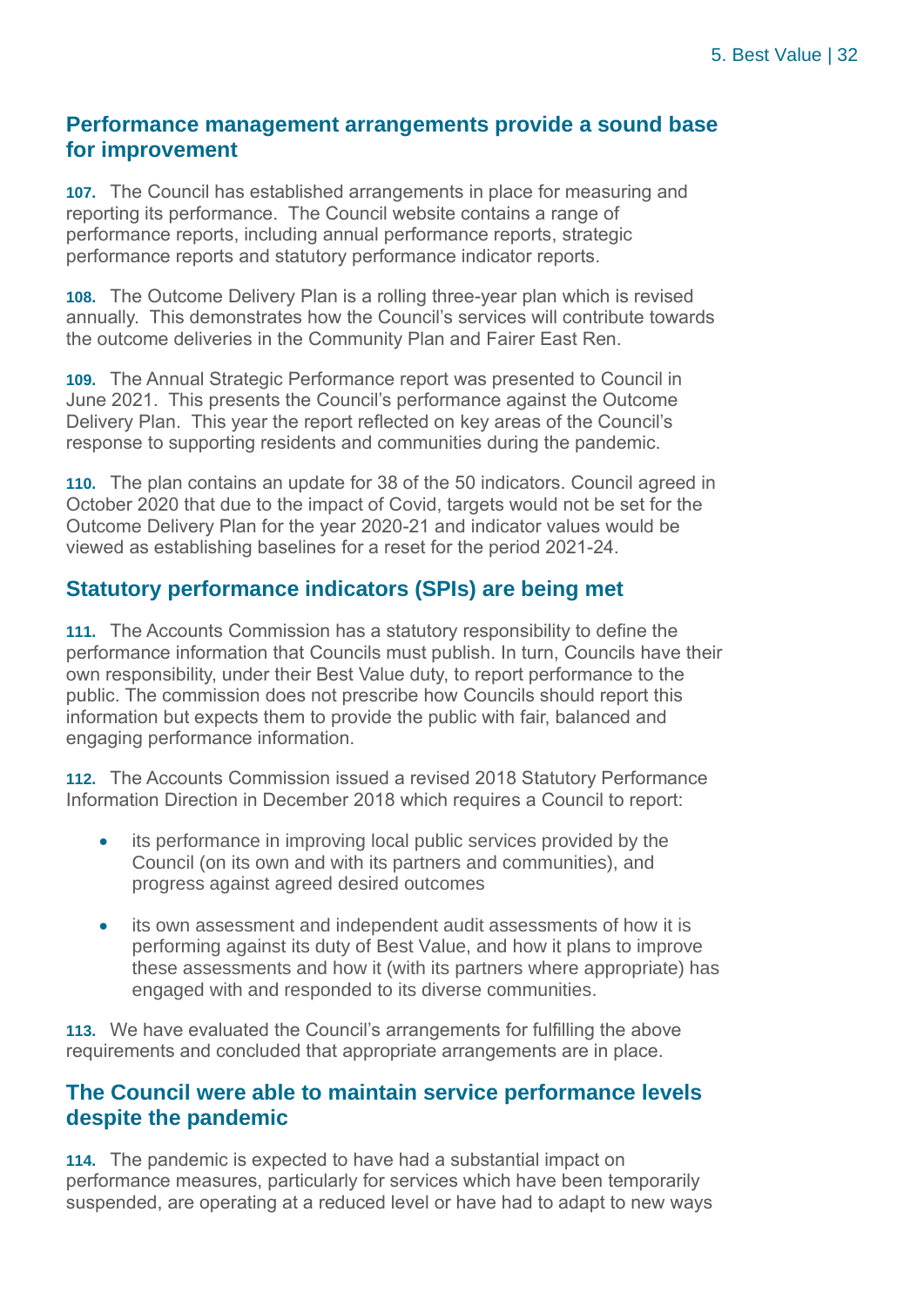of working. The Council have continued to monitor key performance targets throughout the year with annual performance reports being presented to Council. These reports monitor progress against the Council's key priorities.

### **The Council continues to perform well in comparison to other councils**

**115.** The Council participates in the Local Government Benchmarking Framework (LGBF). The framework aims to bring together a wide range of information about how all Scottish Councils perform in delivering better services to local communities, including the cost of services and how satisfied citizens are with them.

**116.** The annual update on performance within the Local Government Benchmarking Framework was presented to Cabinet on 3 June 2021. This provided Cabinet and the public with a full assessment of all 97 indicators in the Local Government Benchmarking Framework (LGBF) for 2019/20, highlighting those indicators in the top and bottom quartile, trend data and ranked position over the two years, Scottish average, and the family group range for all indicators.

**117.** The Council continues to perform well in comparison to other councils with 32 indicators in the top quartile (ranked 1st to 8th), however 18 indicators are in the bottom quartile (ranked 25th to 32nd). Strong performance has been reported in a number of areas including educational attainment of children where the Council has maintained their position as the top performing Council and in environmental services where they were ranked as the best performing Council on percentage of household waste recycled and the percentage of A class roads requiring maintenance.

**118.** Areas where performance could be improved include the:

- proportion of adults supported at home by Adult and Social Care who agree that they are supported to live as independently as possible; and
- sickness absence levels for local government employees.

**119.** These represent pre-pandemic data and will provide a benchmark for future years. The 2020/21 data will be published in 2022.

### **National performance audit reports**

**120.** Audit Scotland carries out a national performance audit programme on behalf of the Accounts Commission and the Auditor General for Scotland. During 2020/21, Audit Scotland published a number of reports which may be of interest to the body. These are outlined in [Appendix 3.](#page-49-0)

**121.** East Renfrewshire Council have arrangements in place to consider and review national reports. The Audit and Scrutiny Committee considered a number of national reports during the past year including the Local Government in Scotland Financial Overview 2019/20; Digital progress in local government and Improving outcomes for young people through school education. The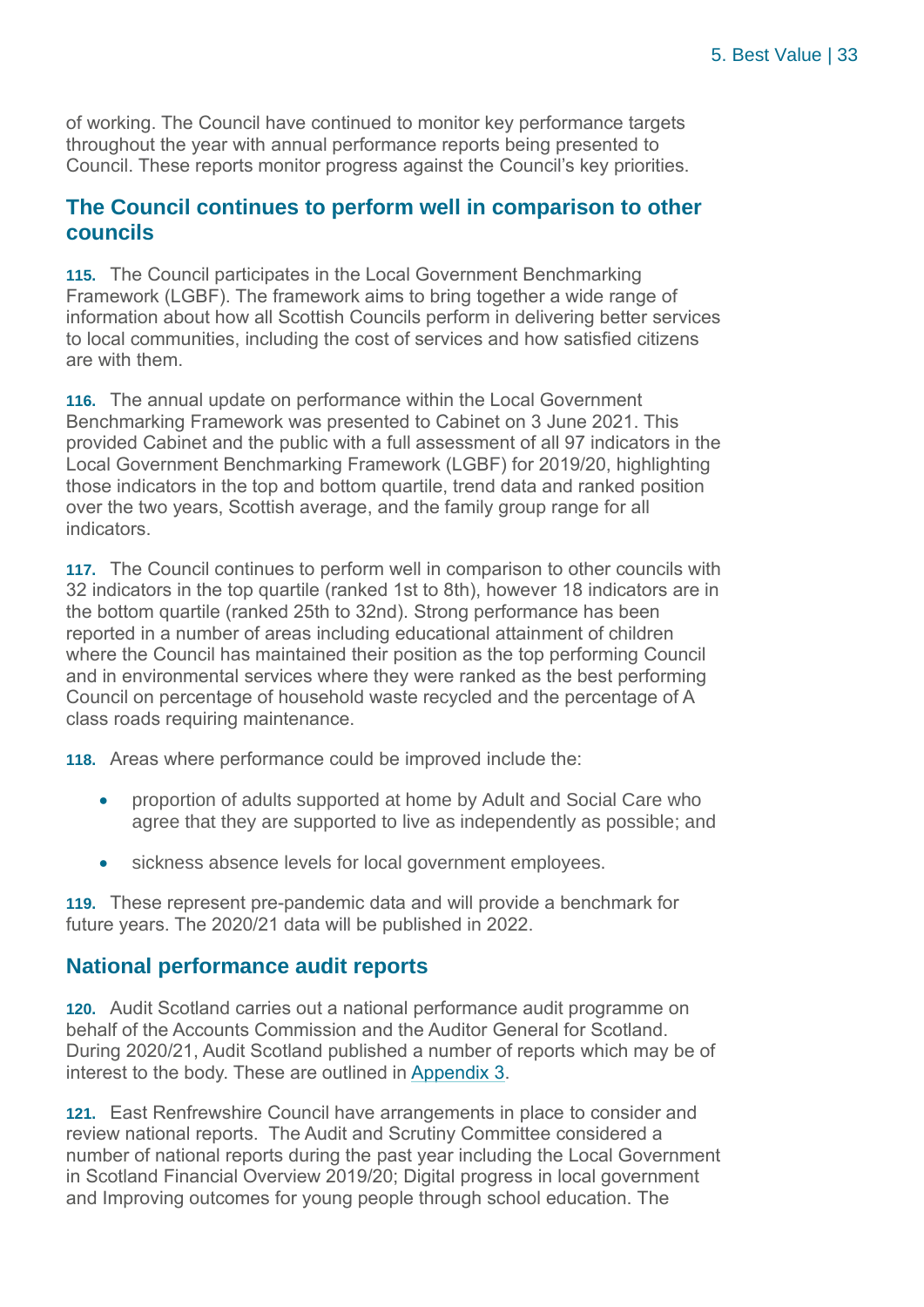committee covering paper outlines key messages and articulates this from an East Renfrewshire Council perspective. The committee agree required actions arising from the report findings.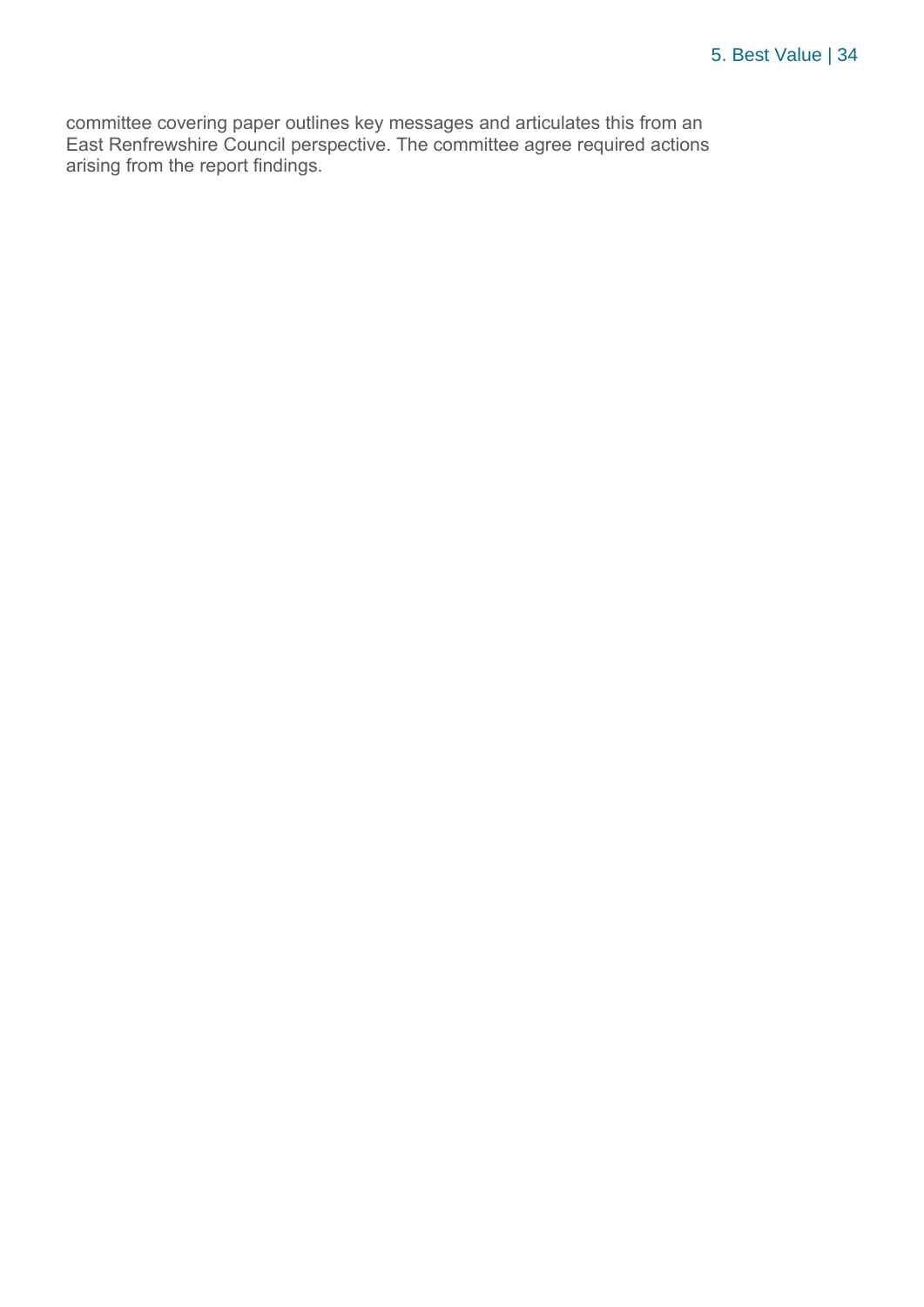### <span id="page-34-0"></span>**Appendix 1** Action plan 2020/21

### **2020/21 recommendations**

refinement to reflect the activity within the Council.

| <b>Issue/risk</b>                                                                                                                                                                                                                                                                                                                                                                                                                                                                                                                                                                                                                                                                                                      | <b>Recommendation</b>                                                                                                                                                                                                                                               | <b>Agreed management</b><br>action/timing                                             |
|------------------------------------------------------------------------------------------------------------------------------------------------------------------------------------------------------------------------------------------------------------------------------------------------------------------------------------------------------------------------------------------------------------------------------------------------------------------------------------------------------------------------------------------------------------------------------------------------------------------------------------------------------------------------------------------------------------------------|---------------------------------------------------------------------------------------------------------------------------------------------------------------------------------------------------------------------------------------------------------------------|---------------------------------------------------------------------------------------|
| 1. Valuation Report<br>The valuation documentation<br>provided to support the<br>annual valuation exercise<br>could be further enhanced<br>through the preparation of an<br>annual valuation report<br>outlining:<br>• the assets revalued in year<br>the methodology applied to<br>the exercise<br>the total valuation amount<br>reflected within the annual<br>accounts and<br>• details of compliance with<br>industry standards.<br>$Risk$ – There is a risk that the<br>documentation to support the<br>valuation exercise lacks detail<br>and results in additional audit<br>work being required to ensure<br>appropriate assurances are<br>obtained to support the<br>valuations within the annual<br>accounts. | The Council's valuer<br>prepares a valuation report<br>on an annual basis outlining<br>the details of the work<br>undertaken, the impact on the<br>asset values and the<br>methodology applied in<br>completing the revaluation<br>programme.<br>Exhibit 2, Point 1 | Agreed.<br><b>Estates Surveyor/Chief</b><br><b>Financial Officer</b><br>31 March 2022 |
| 2. Annual Governance<br><b>Statement</b><br>The Annual Governance<br>Statement provided as part of<br>the unaudited accounts<br>required additional<br>disclosures to be<br>incorporated and further                                                                                                                                                                                                                                                                                                                                                                                                                                                                                                                   | Review and refine the project<br>plan for the delivery of the<br>unaudited Annual<br>Governance Statement to<br>ensure the statement is<br>delivered within agreed<br>timescales and to the<br>appropriate standard.                                                | Agreed.<br><b>CEO Business Manager</b><br>31 March 2022                               |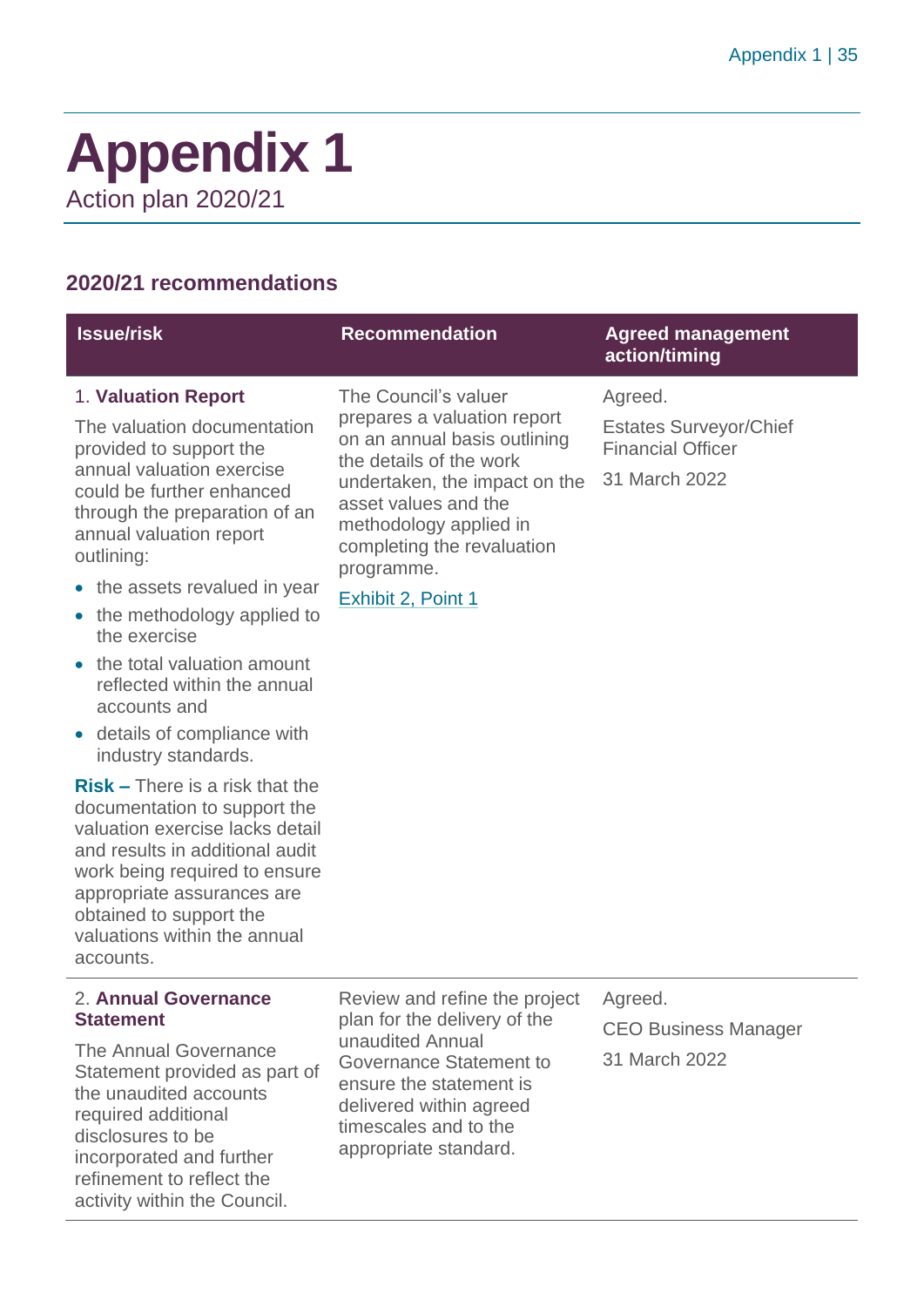### Exhibit 2, Point 2

**Risk –** The Annual Governance Statement does not include all relevant disclosures.

#### **3. Annual Governance Statement**

The Directors' assurance statements varied in terms of the level of detail provided and in some instances we would expect additional narrative to be provided to support the disclosures within the annual governance statement.

**Risk –** The Accountable Officer is not provided with the required assurances and the governance statement omits a significant issue.

Directors should ensure that their assurance statements and certificate are completed comprehensively, within the required timeframe and to appropriate quality standards for review and consideration prior to the drafting of the governance statement.

#### Exhibit 2, Point 3

Agreed.

All directors/CEO Business **Manager** 

30 April 2022

#### **4. Capitalisation of staff costs**

Directly attributable staff costs are part of the cost of a capital asset. From discussions with officers we noted that all staff costs are included within the Comprehensive Income and Expenditure Statement. This is a revenue statement and should not include capital costs.

The Council are able to identify the capital costs and whilst the current arrangements in place are reasonable for internal reporting, to ensure compliance with the Code of Practice on Local Authority accounting the capitalised staff costs need to be removed from the revenue account. The Council should incorporate a process to reallocate capitalised costs for

Develop a process to support year-end reporting requirements for the allocation and recognition of capitalised staff costs within the financial statements.

Exhibit 2, Point 4

Whilst the Council will continue to follow its internal reporting approach, an adjustment will be made at year end to adjust for capitalised staff costs in the annual accounts.

Chief Accountant

31 May 2022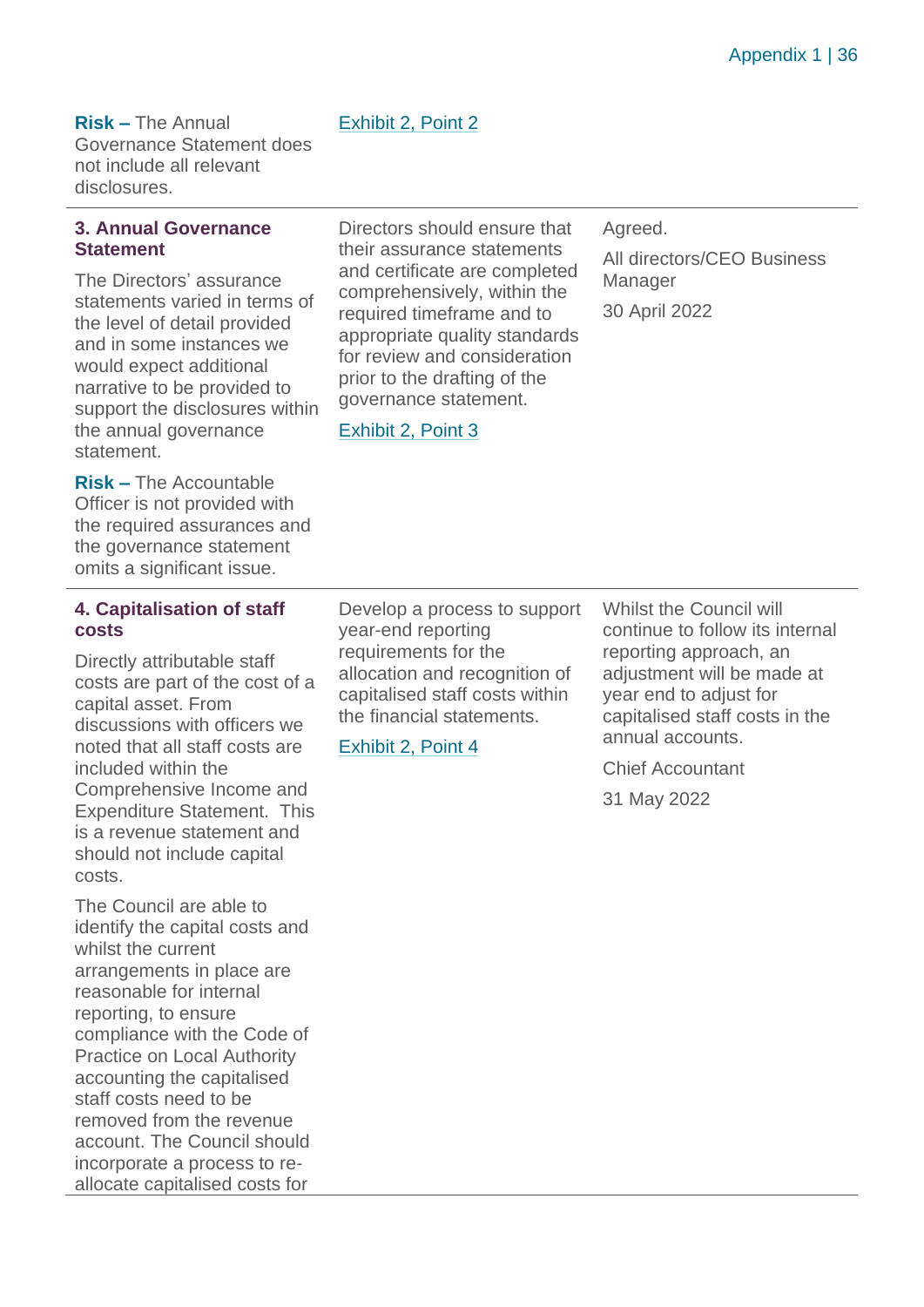the purposes of the annual accounts. Narrative on issue

**Risk –** There is a risk that the income and expenditure shown within the Comprehensive Income and Expenditure Statement is overstated.

### **5. Personal Protective Equipment**

The Council received £912k of personal protective equipment (PPE) from Scottish Government via National Services Scotland during the pandemic to support front line services.

The Council are unable to account for how the PPE was used but it appears that this was distributed to local businesses due to a lack of storage capacity within the Council. The Council procured its own PPE at a cost of £1.05 million during 2020/21. It is not clear at what level the decision to distribute the PPE to local businesses was taken.

**Risk –** There is a risk that resources were utilised unnecessarily on obtaining PPE stock.

### **6. General Fund**

The Council has a history of underspend against budget as previously reported through our annual audit reports. An underspend was reported in 2020/21 through a combination of restrictions placed on non-essential expenditure and the impact of Covid-19 funding received. The general fund reserve position has increased significantly, however, a large Learn the lessons from the PPE experience to review and assess stock control/distribution processes and transparency of decision making with a view to improving control over provision of equipment and avoiding duplicate purchasing.

Exhibit 2, Point 5

The Council reviewed its PPE procurement and distribution arrangements in August 2020. Departments now control their own PPE stocks and purchasing in conjunction with Procurement staff. The position will be kept under review in future.

All directors in conjunction with Chief Purchasing Officer

December 2021

The Council should continue to assess the adequacy of reserve levels as it reviews its financial strategy; and to ensure that members are provided with adequate information to make choices around the utilisation of all monies including previously unused balances.

Paragraph 52

Agreed. The 2020/21 underspend was a result of planned prudent management action whilst there was uncertainty on the COVID funding to be made available from the Scottish Government. The Council will continue to report on current and forecast reserve levels as a key element of its financial planning.

Chief Financial Officer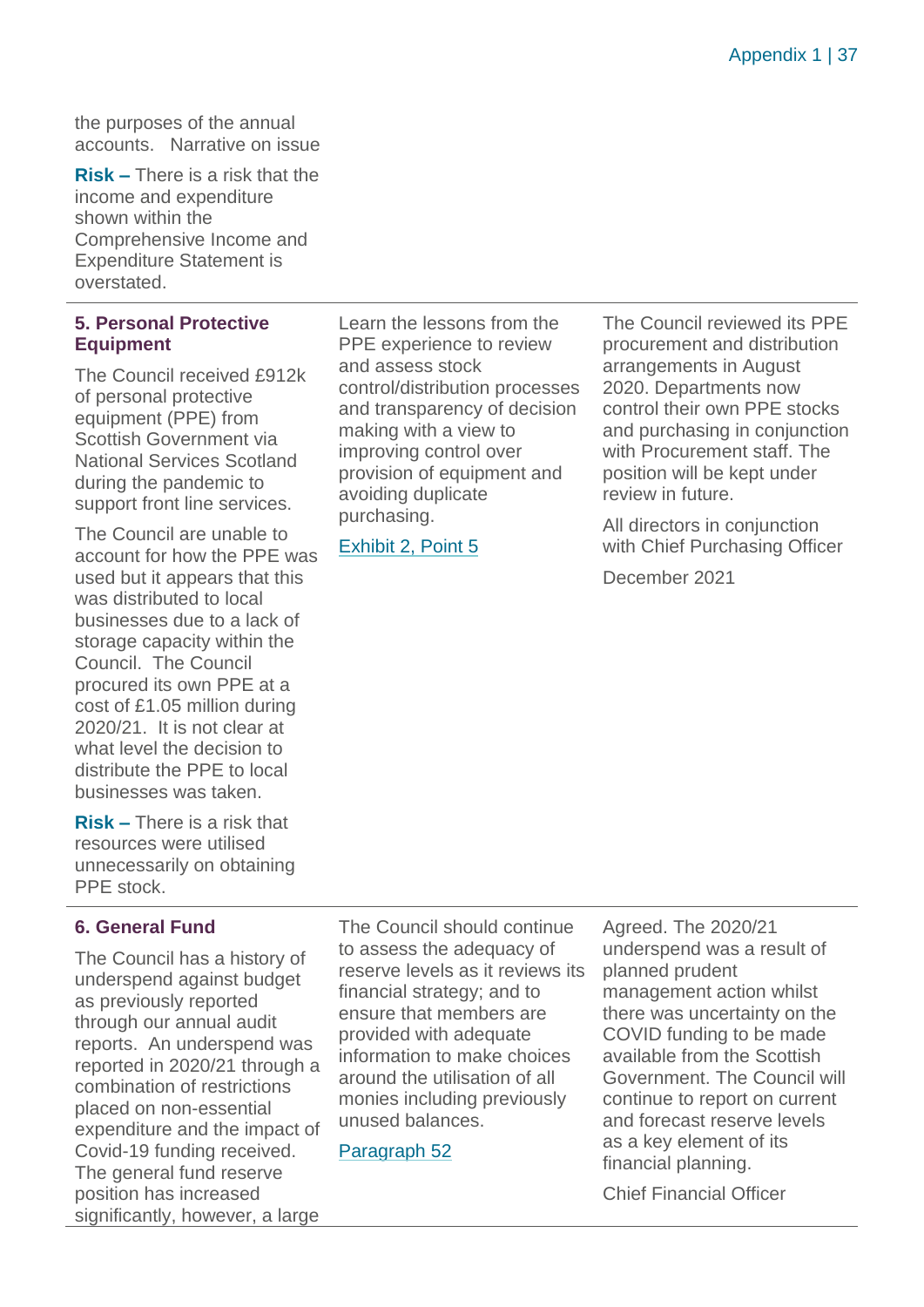Appendix 1 | 38

proportion of the general fund balance is earmarked with a substantial element of the increase in the 2020/21 reserve position relating to Covid-19 unspent grants.

**Risk –** There is a risk that the Council are not fully utilising available budget in year to support the delivery of frontline services.

### **7. Land and building valuations**

The Council revalue elements of its fixed assets over a 5 year rolling programme, with different classes of asset being revalued each year.

**Risk:** There is a risk of large valuation movements between each year's annual accounts.

### Management should consider a valuation methodology whereby 20 per cent of each class of asset is revalued each year, with all assets still being revalued once over a 5 year period.

Paragraph 58

Consideration will be given to this, however implementation of the revised methodology is likely to increase demands on limited staff resources. Any significant changes in individual or group property values will continue to be reflected in the annual accounts each year.

Director of Environment

31 March 2022

Agreed. The Council is currently developing a revised approach to financing key projects including digital transformation, The Way We Work and zero carbon ambitions.

All directors/Chief Financial **Officer** 

February 2022

### **8. Financial strategy to support financial sustainability**

The Council face continuing financial challenges and significant uncertainty.

The Modern Ambitious Programme is continuing to progress and will alter the way the Council works in the future. Alignment of transformation plans and the financial strategy will support decision making around service redesign.

**Risk –** There is a risk that decisions around transformation and redesign of savings are made without detailed financial impacts being available to support the decision-making process.

Develop a revised financial strategy incorporating revised approaches to service delivery and new ways of working to ensure the total balances available are used to support the financial sustainability of the Council over the medium term.

To address the financial challenge the Council will need to actively engage with local and national partners to deliver the required level of efficiencies and savings. Paragraph 76

February 2022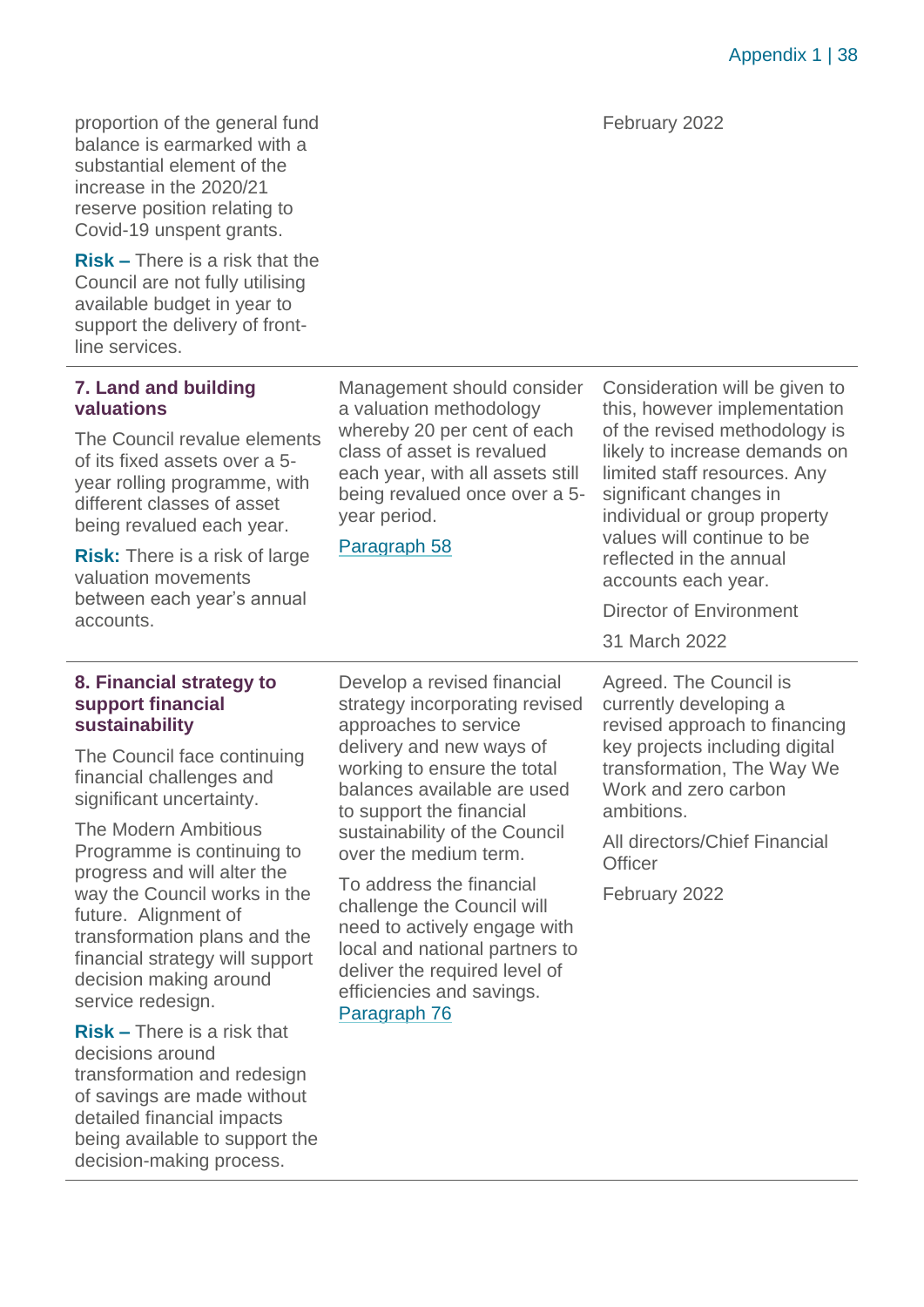### **9. Option Appraisal**

The 'Way we work' project will inform the property needs and configurations for the future. Accommodation will be reviewed in relevant groupings using predetermined criteria. The Council will face challenging decisions regarding the Council's accommodation.

**Risk –** There is a risk that the optimal decision is not reached if all information and options are not fully considered and scrutinised.

The Council should develop robust option appraisals to consider all relevant financial, legislative and environmental factors including cost, future need, configurations, investment requirements and carbon footprint to enable informed asset management decisions to be made.

Paragraph 104

Agreed.

Director of Environment December 2022

### **Follow-up of prior year recommendations**

| <b>Issue/risk</b>                                                                                                                                                                                                                                                            | <b>Recommendation</b>                                                                                                                                                                                          | <b>Agreed management</b><br>action/timing           |  |  |  |  |  |  |
|------------------------------------------------------------------------------------------------------------------------------------------------------------------------------------------------------------------------------------------------------------------------------|----------------------------------------------------------------------------------------------------------------------------------------------------------------------------------------------------------------|-----------------------------------------------------|--|--|--|--|--|--|
| 10. Impact of Covid-19 on<br>valuations of land and<br>buildings                                                                                                                                                                                                             | The Council and the valuer<br>should assess the ongoing<br>impact of Covid-19 on<br>valuation of assets in the<br>coming year. Consideration<br>should be given to revisiting<br>valuations again for 2020/21. | Complete                                            |  |  |  |  |  |  |
| The Council's land and<br>properties are part of a rolling<br>5-year valuation programme.                                                                                                                                                                                    |                                                                                                                                                                                                                |                                                     |  |  |  |  |  |  |
| The valuer noted in the final<br>valuation report that '(year-<br>end) valuations do not reflect<br>the consequences of the<br>prevailing Covid-19 pandemic<br>and its influence on the<br>property market and wider<br>economy which are<br>anticipated to be significant.' |                                                                                                                                                                                                                |                                                     |  |  |  |  |  |  |
| <b>Risk - There is a risk that</b><br>asset valuations remain an<br>area of uncertainty for<br>2020/21 and that the<br>amounts in the financial<br>statements are misstated.                                                                                                 |                                                                                                                                                                                                                |                                                     |  |  |  |  |  |  |
| 11. Clyde Valley Residual<br><b>Waste Treatment</b>                                                                                                                                                                                                                          | Management should prioritise<br>reaching an agreement over<br>the contract of the contract of the contract of the contract of the contract of the contract of the contract of                                  | Complete – accounting<br>treatment for Clyde Valley |  |  |  |  |  |  |

**arrangement**

the accounting treatment for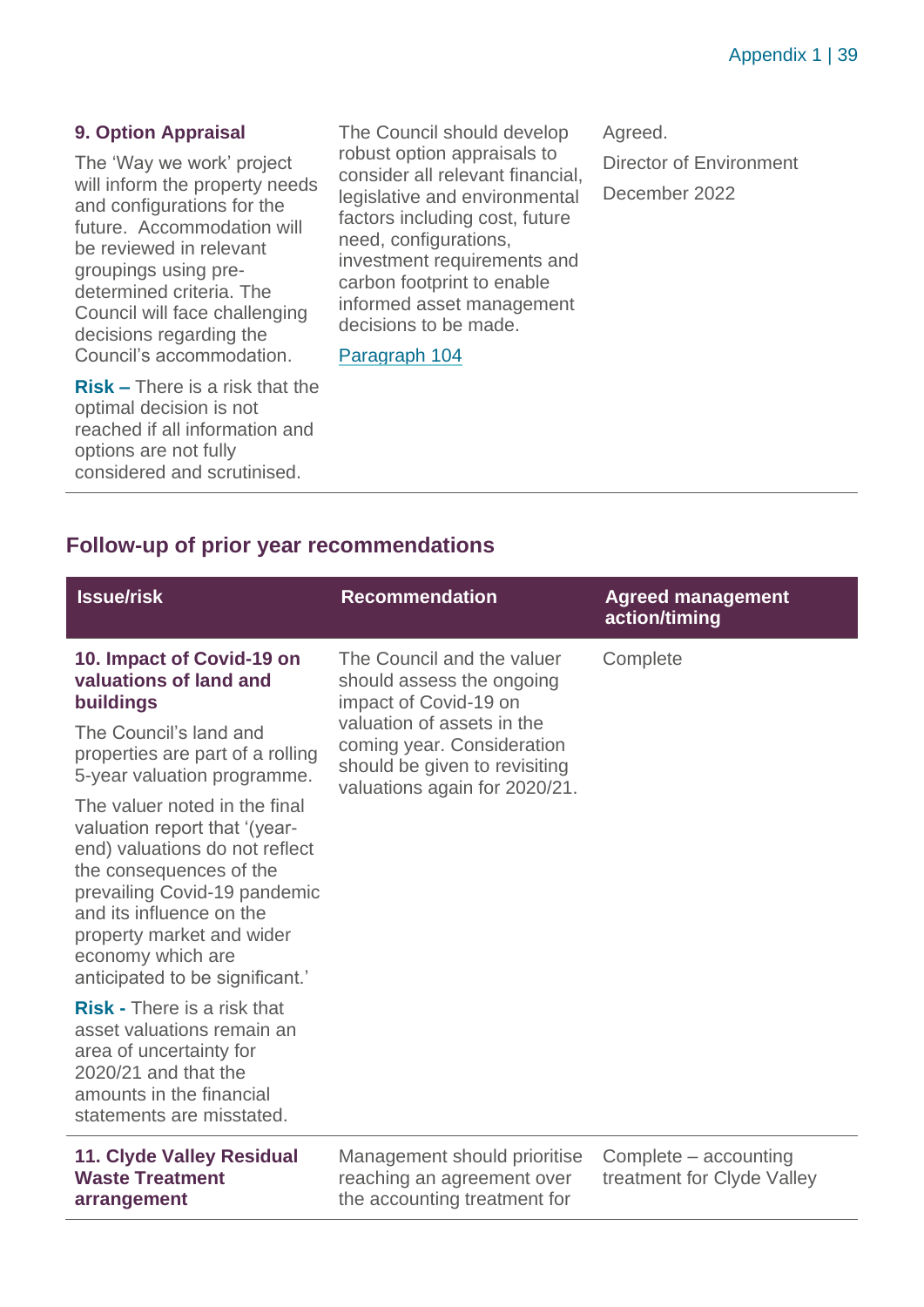### Appendix 1 | 40

| <b>Issue/risk</b>                                                                                                                                                                                                                                                                                                                                                                                                                                                                                                             | <b>Recommendation</b>                                                                                                                                                                                                                                      | <b>Agreed management</b><br>action/timing                                                                                                                                                       |
|-------------------------------------------------------------------------------------------------------------------------------------------------------------------------------------------------------------------------------------------------------------------------------------------------------------------------------------------------------------------------------------------------------------------------------------------------------------------------------------------------------------------------------|------------------------------------------------------------------------------------------------------------------------------------------------------------------------------------------------------------------------------------------------------------|-------------------------------------------------------------------------------------------------------------------------------------------------------------------------------------------------|
| Alongside four other local<br>authorities, East<br><b>Renfrewshire Council entered</b><br>into an agreement with<br>partners in the private sector<br>to improve and run Clyde<br><b>Valley Waste Management</b><br>Facility. An interim financial<br>model has been applied in<br>2019/20 as the accounting<br>treatment has not yet been<br>agreed between partners.                                                                                                                                                        | <b>Clyde Valley Residual Waste</b><br><b>Treatment Facility with</b><br>partners and ensure that<br>processes are put in place to<br>ensure that the accounting<br>treatment for future projects<br>are considered prior to these<br>becoming operational. | <b>Residual Waste Treatment</b><br>Facility has been resolved.                                                                                                                                  |
| <b>Risk - There is a risk that</b><br>there is an inconsistent<br>accounting treatment<br>between different local<br>authorities.                                                                                                                                                                                                                                                                                                                                                                                             |                                                                                                                                                                                                                                                            |                                                                                                                                                                                                 |
| 12. Payroll adjustment<br>relating to responsibility<br>allowances<br>Testing on the payroll system<br>identified a control weakness<br>in relation to the process of<br>awarding responsibility<br>allowances to education staff.<br>For Council staff, a standard<br>form is required to be<br>completed and approved by<br>line managers however such<br>a form is not required to be<br>completed for education staff.<br><b>Risk - There is a risk that</b><br>responsibility allowances are<br>inappropriately awarded. | The Council should<br>consider the<br>implementation of a<br>standard Council wide<br>process for the award of<br>responsibility allowances.                                                                                                               | Complete – audit testing of<br>payroll adjustments relating<br>to responsibility allowances<br>did not identify any issues.                                                                     |
| 13. Systems of internal<br>control<br>As a result of Covid-19 many<br>staff have been working from<br>home for all of 2020/21. This<br>change in working<br>arrangements will impact on<br>how the internal controls<br>operate.<br><b>Risk - There is a risk that the</b><br>internal controls do not                                                                                                                                                                                                                        | The Council should review its<br>framework of controls,<br>including for the new<br>systems, to ensure that the<br>impact of home working is<br>taken into account.                                                                                        | In progress. This will be taken<br>forward as we develop our<br>plans for "The Way We<br>Work".<br>All directors/Chief Financial<br>Officer<br>December 2022 (to align with<br>TWWW in 9 above) |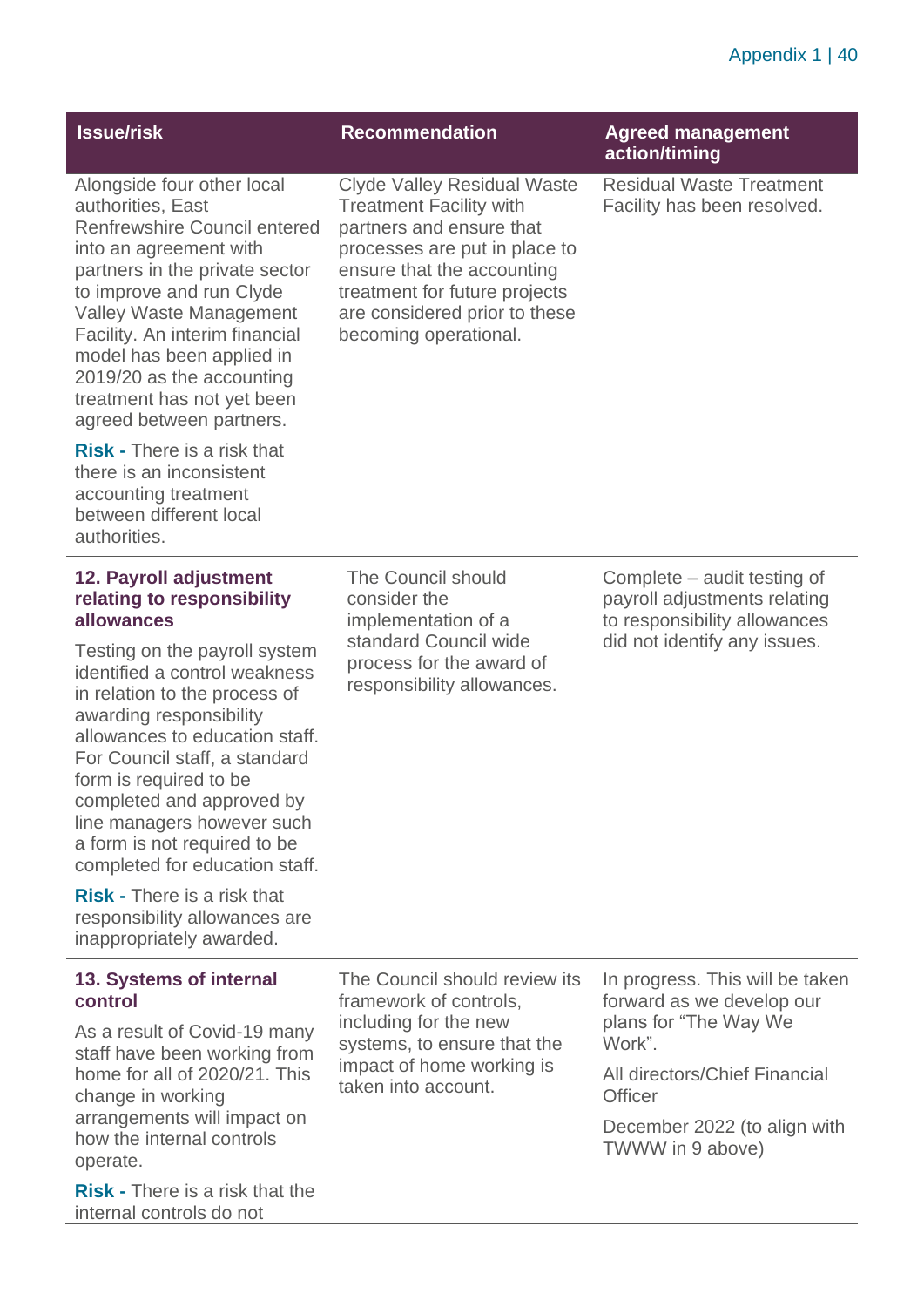### **Issue/risk Recommendation Agreed management**

**action/timing**

operate as expected due to home working.

### **14. Medium to long term financial planning**

The Council operates a 3 year budget cycle, with 2020/21 being the final year in the current cycle. Due to the impact of Covid-19, the Council decided in June 2020 that they would adopt a single year approach for the 2021/22 budget. The intention is that they will revert to 3-year budget setting for 2022-25, when it is hoped that multi-year settlements will be available from Government.

**Risk** – There is a risk that the long-term impact of Covid-19 on the Council's budget is not adequately reflected in the long-term financial plans.

### **15. Annual Instruction to the Valuer**

We recommended in 2017/18 that the Council formalise the relationship with the valuer. This has been partially implemented and we would recommend a formal instruction to be issued by Accountancy Services each year which clearly directs the valuer on the valuations to be undertaken. This instruction should include a formal impairment review to be undertaken and also instruct the valuer to consider the need for indexation to be applied to assets not subject to review under the 5 year rolling programmes.

The impact of Covid-19 in the medium to long term are expected to be significant. The Council will need to revise its financial plans to address the challenges once greater clarity is received on the financial flexibilities to be permitted by the Scottish Government.

Superseded by Action Plan point 8.

The Council should develop a formal process to include: the assets to be revalued and that valuation be provided in accordance with The CIPFA Property Valuation Guide; the need for the valuer to conduct an annual impairment review of assets; and requirement for the valuer to set out their approach to the use of indexation factors.

Superseded by Action Plan Point 1.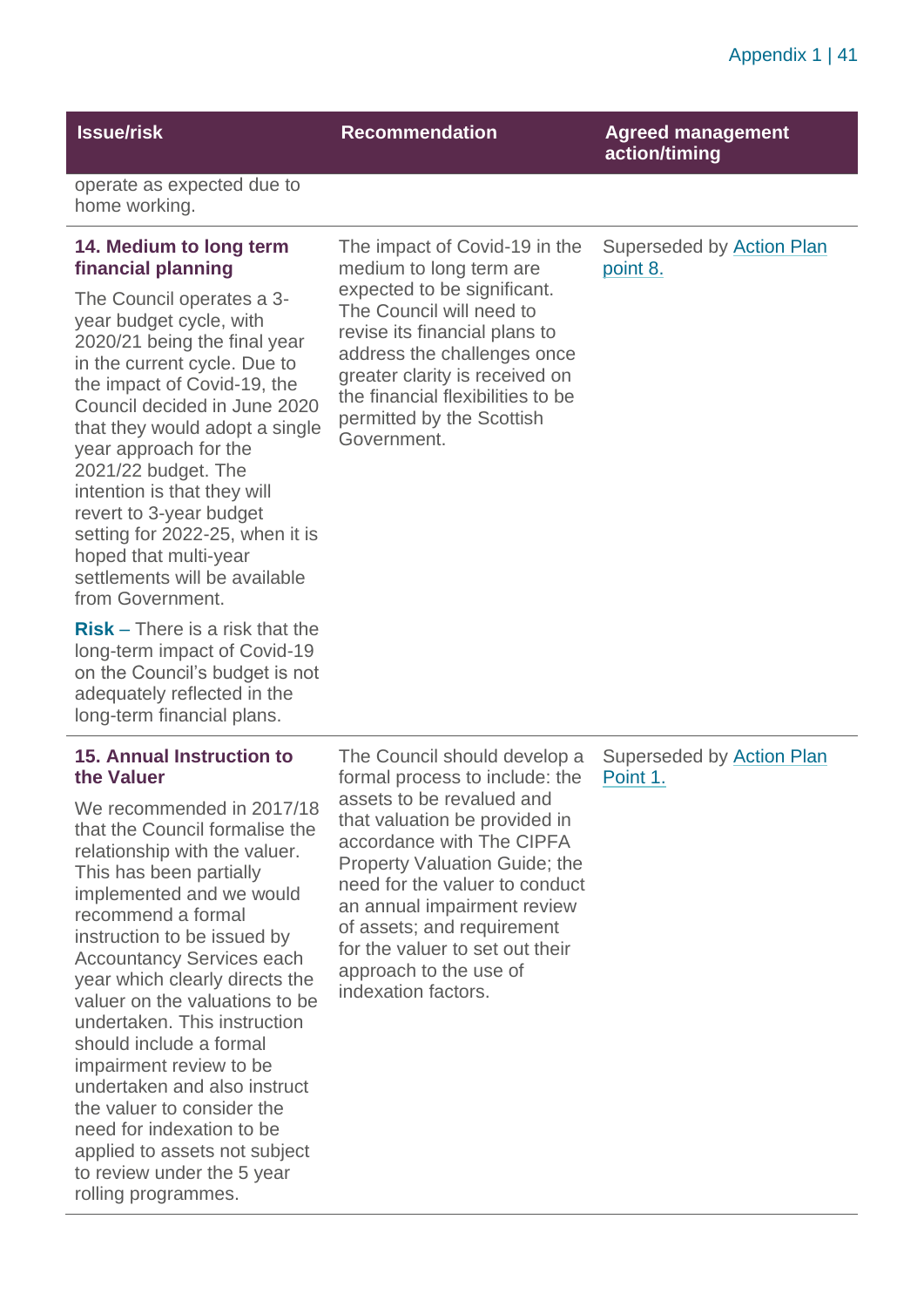| <b>Issue/risk</b>                                                                                                                                                                                                                                                                                                                         | <b>Recommendation</b>                                                                                                                                          | <b>Agreed management</b><br>action/timing    |
|-------------------------------------------------------------------------------------------------------------------------------------------------------------------------------------------------------------------------------------------------------------------------------------------------------------------------------------------|----------------------------------------------------------------------------------------------------------------------------------------------------------------|----------------------------------------------|
| $Risk - Finance$ do not have<br>ownership of the valuation<br>exercise and changes to<br>accounts have to be made<br>due to late information.                                                                                                                                                                                             |                                                                                                                                                                |                                              |
| <b>16. Budget Underspends</b>                                                                                                                                                                                                                                                                                                             | The Council should continue                                                                                                                                    | Superseded by Action Plan                    |
| The Council has a history of<br>underspend against budget<br>as reported in 2016/17 and<br>2017/18. Given the current<br>and future pressures which<br>service budgets are under,<br>there is a need for the budget<br>to reflect the actual pattern of<br>spending and for forecasts to<br>be reviewed to ensure they<br>reflect demand. | to review its budget to ensure<br>budgets and forecasts reflect<br>actual spending and demand<br>patterns.                                                     | Point 6.                                     |
| $Risk$ – There is a risk that the<br>Council may not be able to<br>deliver the targeted savings<br>in 2019/20.                                                                                                                                                                                                                            |                                                                                                                                                                |                                              |
| <b>17. Business Continuity/</b><br><b>Disaster Recovery</b>                                                                                                                                                                                                                                                                               | The Council should ensure<br>that the business continuity<br>arrangements are current and<br>that disaster recovery<br>arrangements are current and<br>tested. | In progress<br>Head of Digital and           |
| We have previously reported<br>on the need for the Council to<br>ensure disaster recovery and<br>business continuity plans are<br>up to date, realistic and are<br>tested. Progress has been<br>made on this and a report on<br>progress is due in mid-<br>September on the status of<br>the plans.                                       |                                                                                                                                                                | <b>Community Safety</b><br><b>June 2022</b>  |
| <b>Risk - Until the plans are</b><br>fully implemented and tested,<br>that the Council suffers a loss<br>of data and disruption to<br>service.                                                                                                                                                                                            |                                                                                                                                                                |                                              |
| <b>18. Transformation</b><br><b>Programme</b>                                                                                                                                                                                                                                                                                             | Enhance the MAP reporting<br>framework to align the                                                                                                            | Superseded by <b>Action Plan</b><br>point 8. |
| During 2018/19 the Council<br>have made good progress in<br>developing a new reporting<br>framework for the                                                                                                                                                                                                                               | Council's transformation<br>programme and its<br>associated projects with<br>approved savings plans to                                                         |                                              |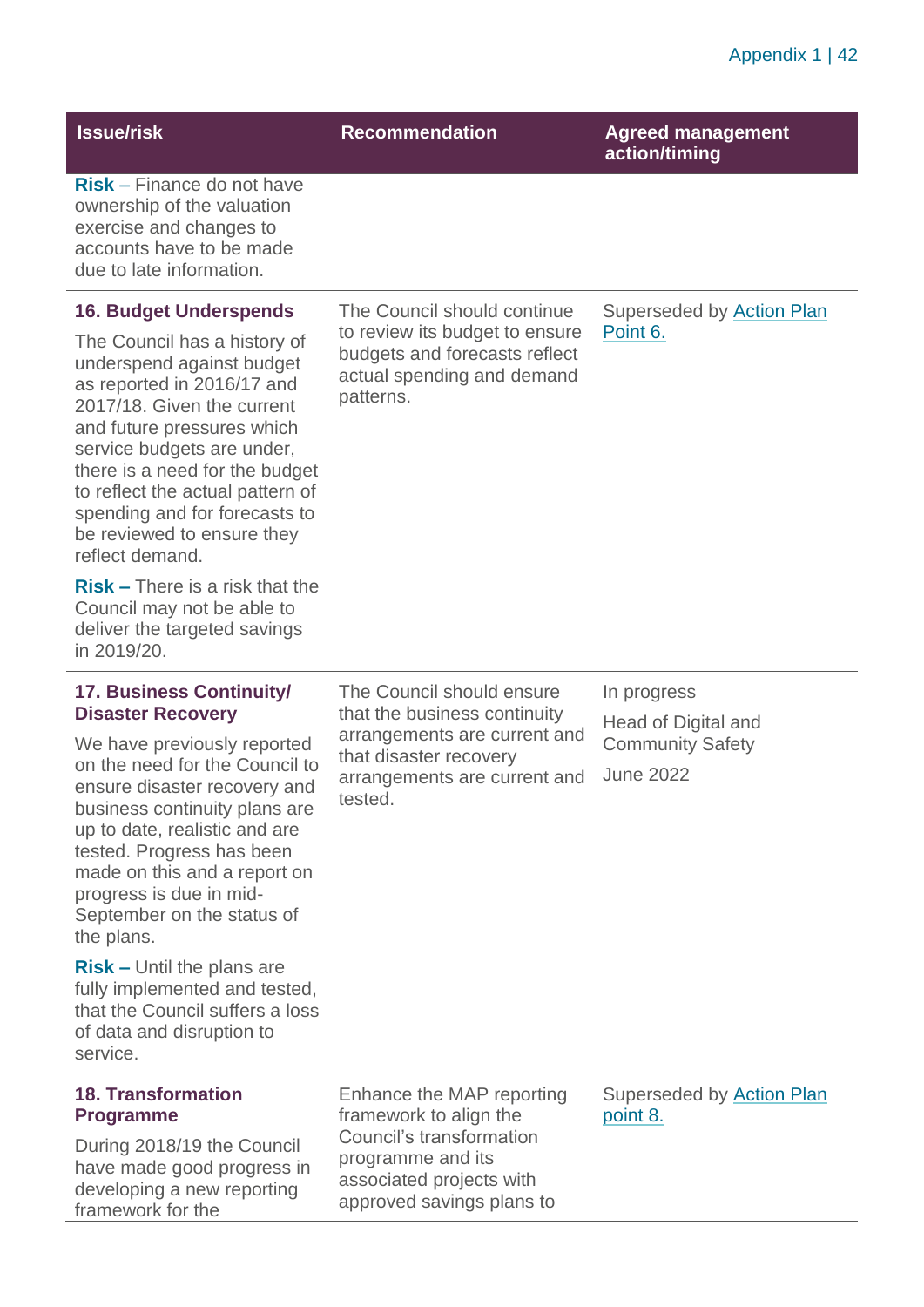| <b>Issue/risk</b>                                                                                                                                                                                                                                                                                                                                                                                                               | <b>Recommendation</b>                                                                                                                                                                                                                                                            | <b>Agreed management</b><br>action/timing                                                                                                             |
|---------------------------------------------------------------------------------------------------------------------------------------------------------------------------------------------------------------------------------------------------------------------------------------------------------------------------------------------------------------------------------------------------------------------------------|----------------------------------------------------------------------------------------------------------------------------------------------------------------------------------------------------------------------------------------------------------------------------------|-------------------------------------------------------------------------------------------------------------------------------------------------------|
| <b>Transformation Programme.</b><br>Corporate monitoring of the<br>progress of projects and<br>reporting to members has<br>improved. However, the<br>reporting of the financial links<br>to savings targets and<br>progress against agreed<br>savings plans require further<br>development.<br><b>Risk - It is not possible to</b><br>monitor progress against the<br>target savings and benefits to<br>be delivered by the MAP | track savings achieved at<br>both the programme and<br>project level.                                                                                                                                                                                                            |                                                                                                                                                       |
| projects.<br><b>19. Accommodation</b><br><b>Strategy</b><br>A draft Accommodation<br>Strategy was reported to the<br>Council in October 2018.<br>Work on the development of<br>a final Accommodation<br>Strategy is still ongoing.<br><b>Risk - Future decisions on</b><br>the future of the Council's<br>estate are made in the                                                                                                | Approve a finalised<br><b>Accommodation Strategy to</b><br>inform future decisions, in<br>particular the planned new<br>build Leisure Centre, the<br>Eastwood park master plan<br>and the development of the<br>Council's corporate landlord<br>approach to asset<br>management. | Superseded by Action Plan<br>Point 9.                                                                                                                 |
| absence of an overarching<br>accommodation strategy.                                                                                                                                                                                                                                                                                                                                                                            |                                                                                                                                                                                                                                                                                  |                                                                                                                                                       |
| <b>20. Equal Opportunities</b><br><b>Training</b><br>Training for employees on<br>equalities is not a mandatory<br>part of the Council's<br><b>Continuous Professional</b><br>Development programme and<br>equality training has not<br>featured as an explicit<br>element of the members<br>training and induction<br>programme.                                                                                               | Training on equalities should<br>be a mandatory requirement<br>for employees and elected<br>members should be provided<br>with training on equality,<br>including the Public Sector<br>Equality Duty to ensure they<br>can carry out their role<br>effectively.                  | <b>Complete</b><br>Mandatory training has been<br>introduced for all Council<br>employees.<br>Completion rates for the<br>training will be monitored. |
| <b>Risk - Equality issues are</b><br>not effectively mainstreamed<br>and adequately considered                                                                                                                                                                                                                                                                                                                                  |                                                                                                                                                                                                                                                                                  |                                                                                                                                                       |

as part of the Council's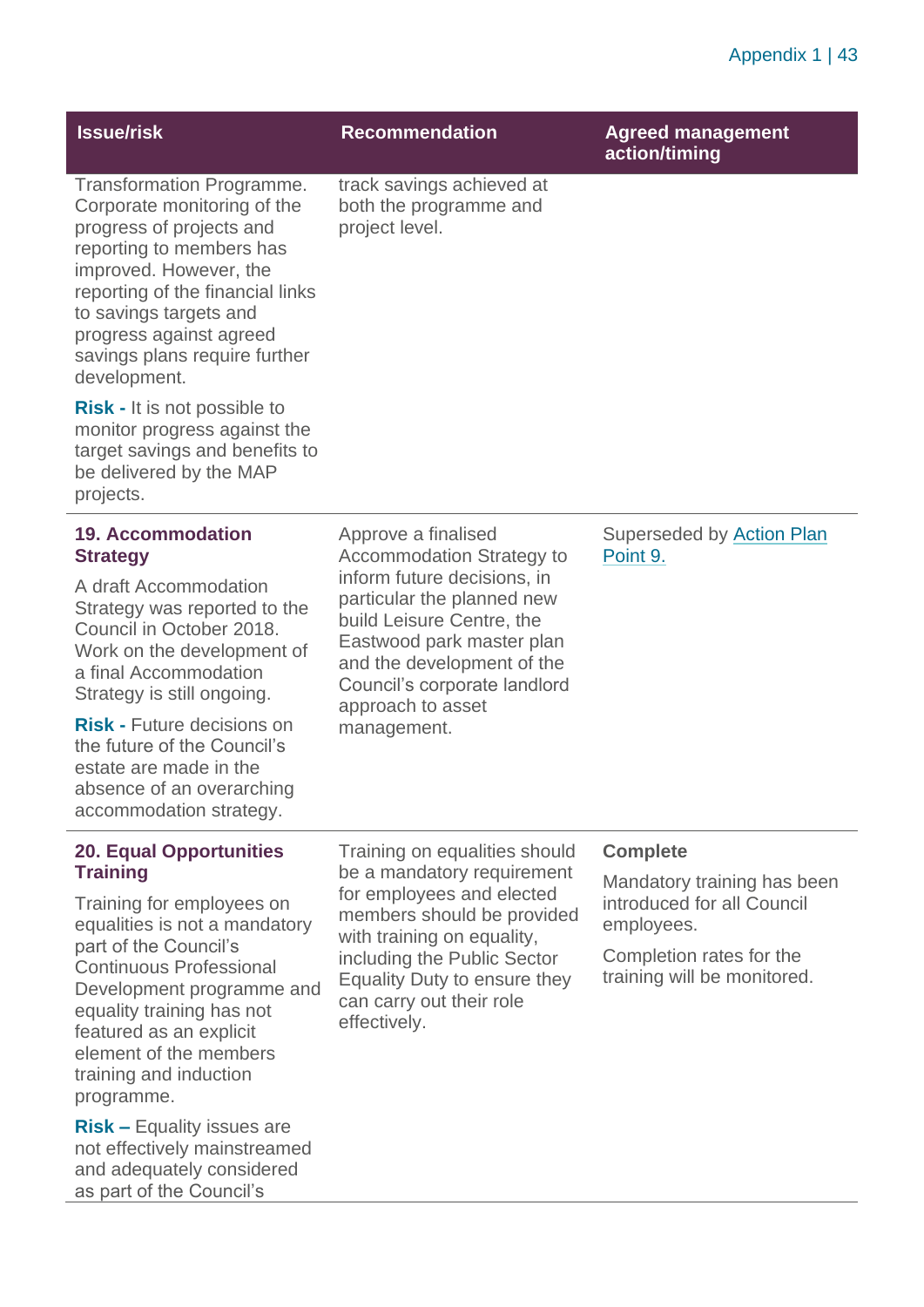| <b>Issue/risk</b>                          | <b>Recommendation</b> | <b>Agreed management</b><br>action/timing |
|--------------------------------------------|-----------------------|-------------------------------------------|
| strategic planning and<br>decision making. |                       |                                           |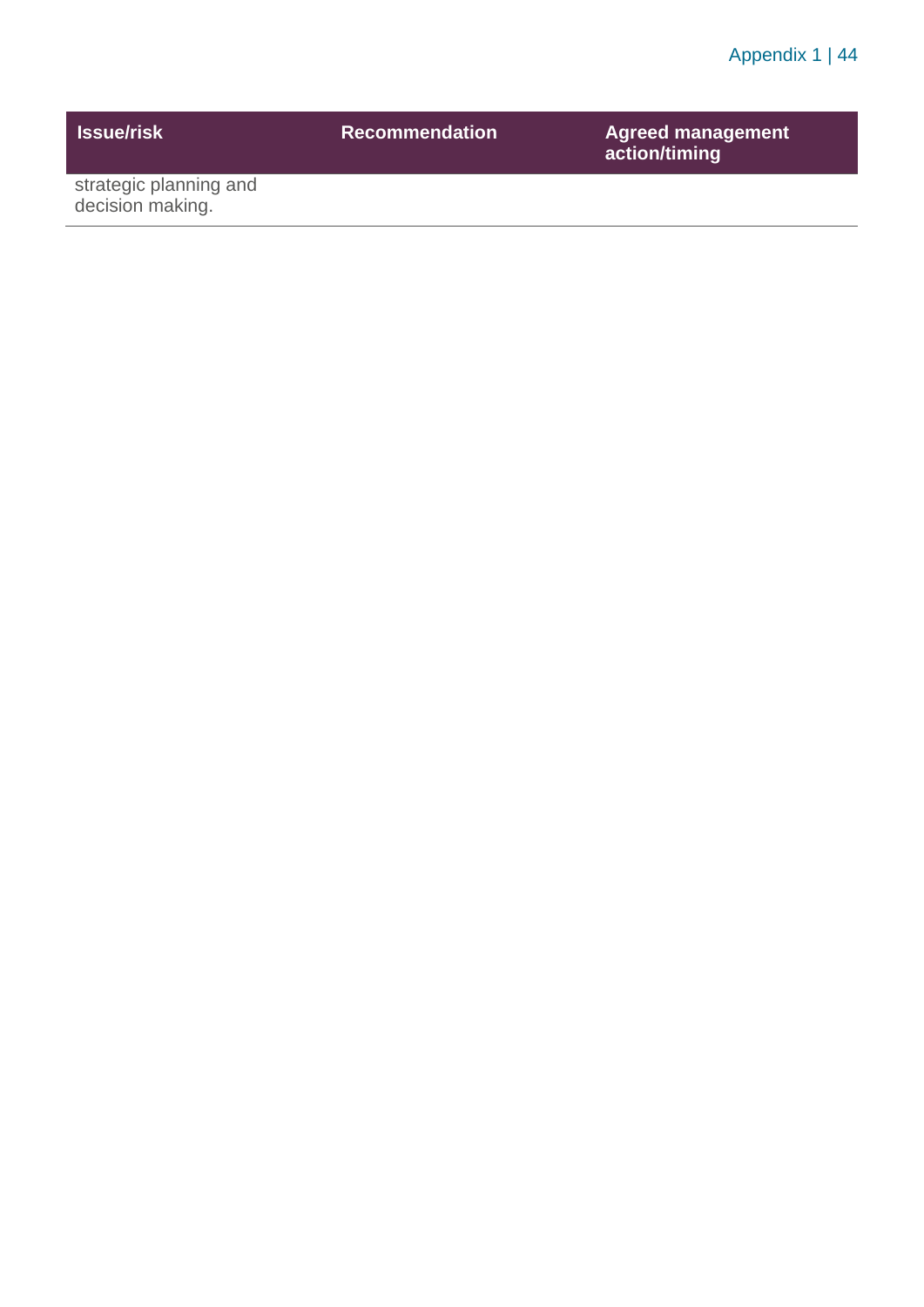## <span id="page-44-0"></span>**Appendix 2**

Significant audit risks identified during planning

The table below sets out the audit risks we identified during our planning of the audit and how we addressed each risk in arriving at our conclusion. The risks are categorised between those where there is a risk of material misstatement in the annual accounts and those relating our wider responsibility under the [Code](http://www.audit-scotland.gov.uk/report/code-of-audit-practice-2016)  [of Audit Practice 2016.](http://www.audit-scotland.gov.uk/report/code-of-audit-practice-2016)

| <b>Audit risk</b>                                                                                                                                                                                   | <b>Assurance procedure</b>                                                                                                                                                                                                                           | <b>Results and conclusions</b>                                                                                                                                                                           |
|-----------------------------------------------------------------------------------------------------------------------------------------------------------------------------------------------------|------------------------------------------------------------------------------------------------------------------------------------------------------------------------------------------------------------------------------------------------------|----------------------------------------------------------------------------------------------------------------------------------------------------------------------------------------------------------|
| 1. Material misstatement<br>due to fraud caused by the<br>management override of                                                                                                                    | Detailed testing of journal<br>entries.<br>Reviewed of accounting<br>estimates and judgements.<br>Focussed testing of accruals<br>and prepayments.<br>Evaluation of significant<br>transactions that are outside<br>the scope of normal<br>business. | <b>Results: Substantive testing</b><br>of journal entries did not<br>identify any issues.                                                                                                                |
| controls<br><b>International Auditing</b><br>Standard require that audits<br>are planned to consider the<br>risk of material misstatement                                                           |                                                                                                                                                                                                                                                      | A review of the accounting<br>estimates and judgements<br>within the annual accounts<br>was undertaken and no<br>issues were identified.                                                                 |
| on the financial statements<br>caused by fraud, which is<br>presumed to be a significant<br>risk in any audit. This<br>includes the risk of fraud due<br>to the management override<br>of controls. |                                                                                                                                                                                                                                                      | We tested a sample of<br>transactions taken from both<br>pre and post year end to<br>confirm expenditure and<br>income had been accounted<br>for in the correct financial<br>year.                       |
|                                                                                                                                                                                                     |                                                                                                                                                                                                                                                      | We tested a sample of<br>accruals and prepayments<br>and evaluated significant<br>transactions that were<br>outside the normal course of<br>business. No issues were<br>identified through this testing. |
|                                                                                                                                                                                                     |                                                                                                                                                                                                                                                      | <b>Conclusion: Our testing did</b><br>not identify any evidence of<br>management manipulating<br>accounting records or<br>overriding controls.                                                           |
| 2. New payroll system<br><b>East Renfrewshire Council</b><br>introduced a new payroll<br>system during 2020/21. The                                                                                 | Review and testing of the<br>controls in place within the<br>new payroll system.                                                                                                                                                                     | <b>Results: The review and</b><br>testing of controls within the<br>new payroll system were<br>concluded satisfactorily.                                                                                 |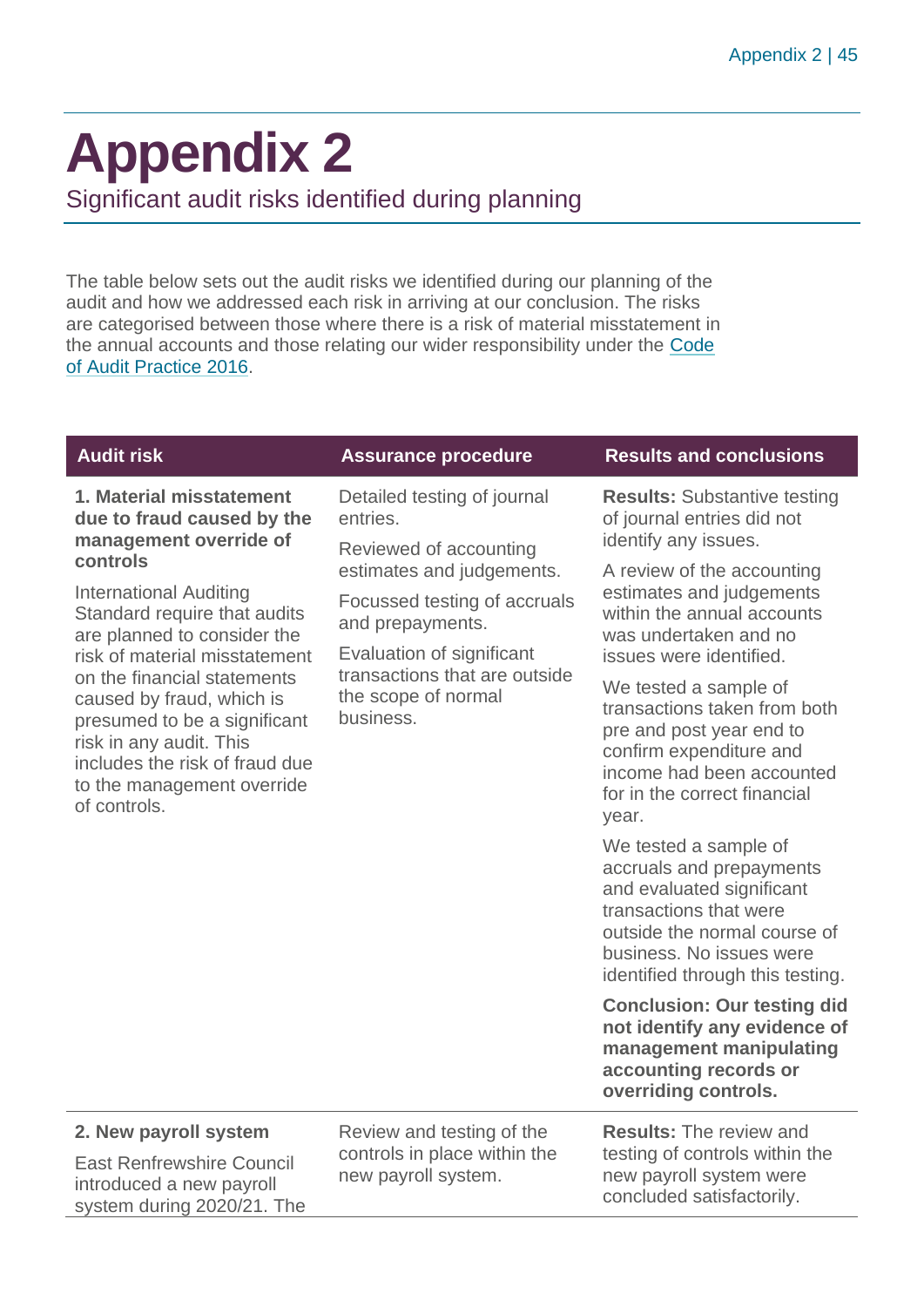| <b>Audit risk</b>                                                                                                                                                                       | <b>Assurance procedure</b>                                                                                     | <b>Results and conclusions</b>                                                                                                                 |
|-----------------------------------------------------------------------------------------------------------------------------------------------------------------------------------------|----------------------------------------------------------------------------------------------------------------|------------------------------------------------------------------------------------------------------------------------------------------------|
| payroll figures within the<br>2020/21 financial statements<br>will be produced from the<br>new system. There is an<br>increased risk of<br>misstatement in the figures<br>and balances. | Confirm the completeness<br>and accuracy of balances<br>transferred from the old to the<br>new payroll system. | No issues were identified with<br>the review of balances<br>transferred from the old to the<br>new payroll system.                             |
|                                                                                                                                                                                         |                                                                                                                | <b>Conclusion: The controls in</b><br>place within the new<br>payroll system are<br>appropriate and no<br>significant issues were<br>reported. |
| 3. New council tax and                                                                                                                                                                  | Review and testing of the                                                                                      | <b>Results:</b> The review and                                                                                                                 |

### **3. New council tax and housing benefit system**

East Renfrewshire Council introduced a new council tax and benefit system during 2020/21. As the new system will be used for the production of council tax income account figures and benefit awards in the 2020/21 financial statements, there is an increased risk of misstatement in the figures and balances.

Review and testing of the controls in place within the new council tax and benefits system.

Confirm the completeness and accuracy of balances transferred from the old to the new system.

**Results:** The review and testing of the controls within the new council tax and benefits system identified several areas for improvement including the introduction of controls which were not operating fully on the new system in 2020/21. Additional work was undertaken by the audit team to ensure sufficient assurance could be obtained for the financial statements audit.

The completeness and accuracy of balances from the old system to the new system was reviewed and appropriate assurances obtained.

**Conclusion: Additional audit work undertaken provided the required assurances for the 2020/21 financial statements audit. Recommendations made within our management letter presented to the Audit and Scrutiny Committee in September 2021 will be followed up as part of our 2021/22 audit.**

**Results:** Our review of the valuer was completed, and we concluded that we could

### **4. Estimates and judgements in the valuation**

Complete the 'review of the work of an expert' for the inhouse valuer.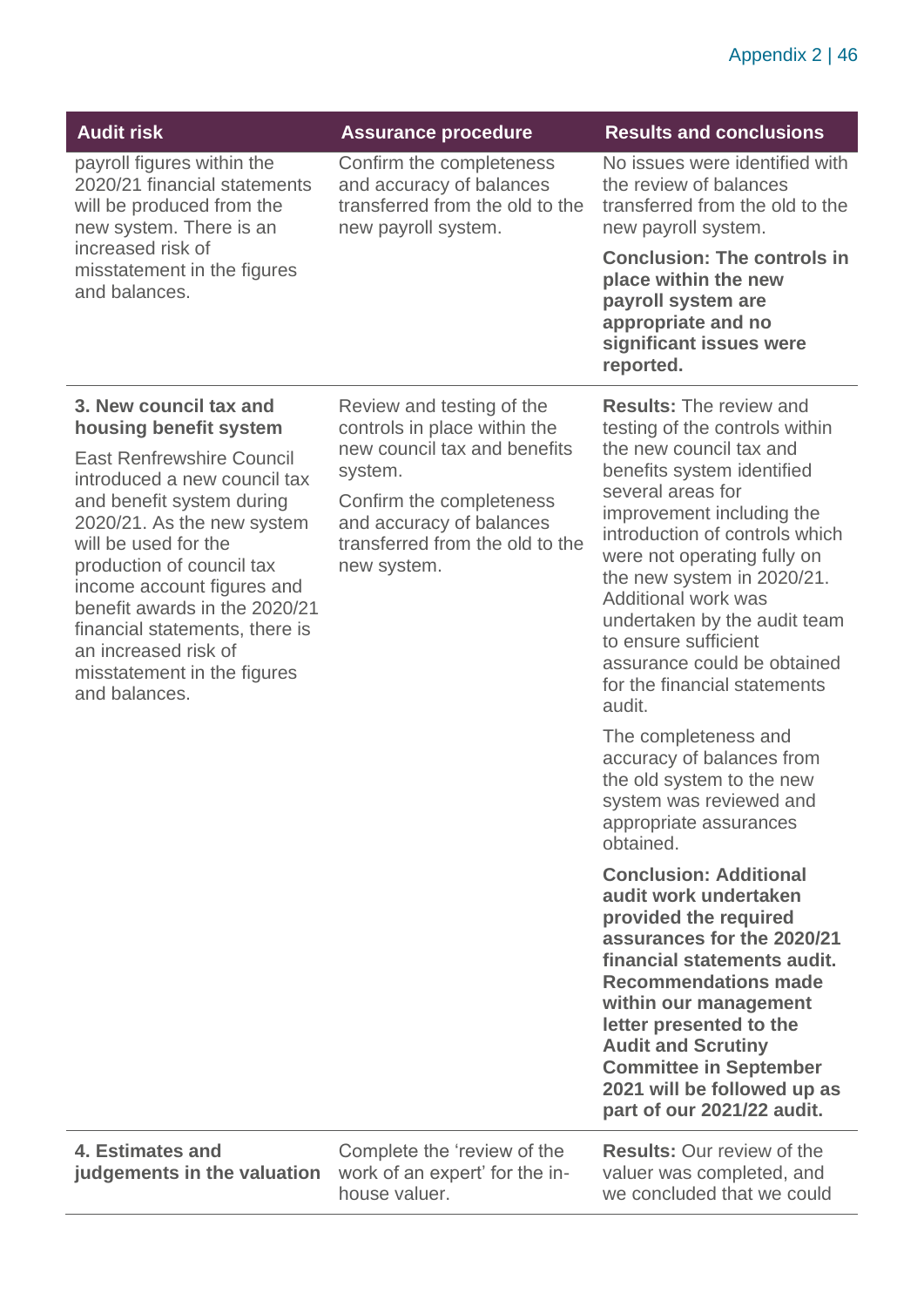### **of property, plant and equipment**

At 31 March 2020, East Renfrewshire Council had property, plant and equipment (PPE) with a net book value of £729 million. There is a significant degree of subjectivity in the valuation of these assets as they are based on specialist and management assumptions and estimates. Any changes in assumptions and estimates made by the valuer or management can result in changes in value.

The Council's valuer reported a material uncertainty, caused by Covid-19, the valuation of land and buildings in 2019/20. We understand the latest guidance issued by the Royal Institute of Surveyors (RICS) suggests that this will not be required in 2020/21 but recognise this position may change in the coming months.

Review and assess the reasonableness of revaluations performed in year.

An assessment of the underlying information the valuer is using to base valuations to ensure it is complete and accurate.

Examine evidence that the valuer is performing an annual impairment exercise.

Assess the Council's responses to any changes in guidance issued by RICS.

#### **Audit risk Assurance procedure Results and conclusions**

rely on the year end valuations.

Satisfactory evidence was obtained to confirm the reasonableness of the revaluations in the year.

Information was received on the underlying information the valuer is using to base valuations. We were able to conclude that the valuations are complete and accurately based.

Information was received to support the work done on assessing the need to impair the value of assets. We found that there could be improvements in the level of detail provided.

The Council have complied with appropriate guidance issued by RICS regarding the valuation of assets.

**Conclusion: While estimates and judgements included in the audited accounts are satisfactory the evidence to support the valuation of land and buildings, specifically in terms of reports from the valuer, could be improved. See action plan point 1.**

### **5. Estimates and judgements in the valuation of the pension liability**

East Renfrewshire Council recognised a net liability of £87.594 million relating to its share of the Strathclyde Pension Fund at 31 March 2020. There is a significant degree of subjectivity in the measurement and valuation

Completion of 'review of the work of an expert' for the professional actuary.

Review of the estimates and assumptions made in calculating the pension fund liability.

Assess the completeness and accuracy of information submitted by the Council to

**Results:** Our review of the actuary was completed, and we concluded that we could rely on the year end valuations.

We have reviewed the actuarial assumptions made within the calculation of the pension fund liability and have not noted any issues.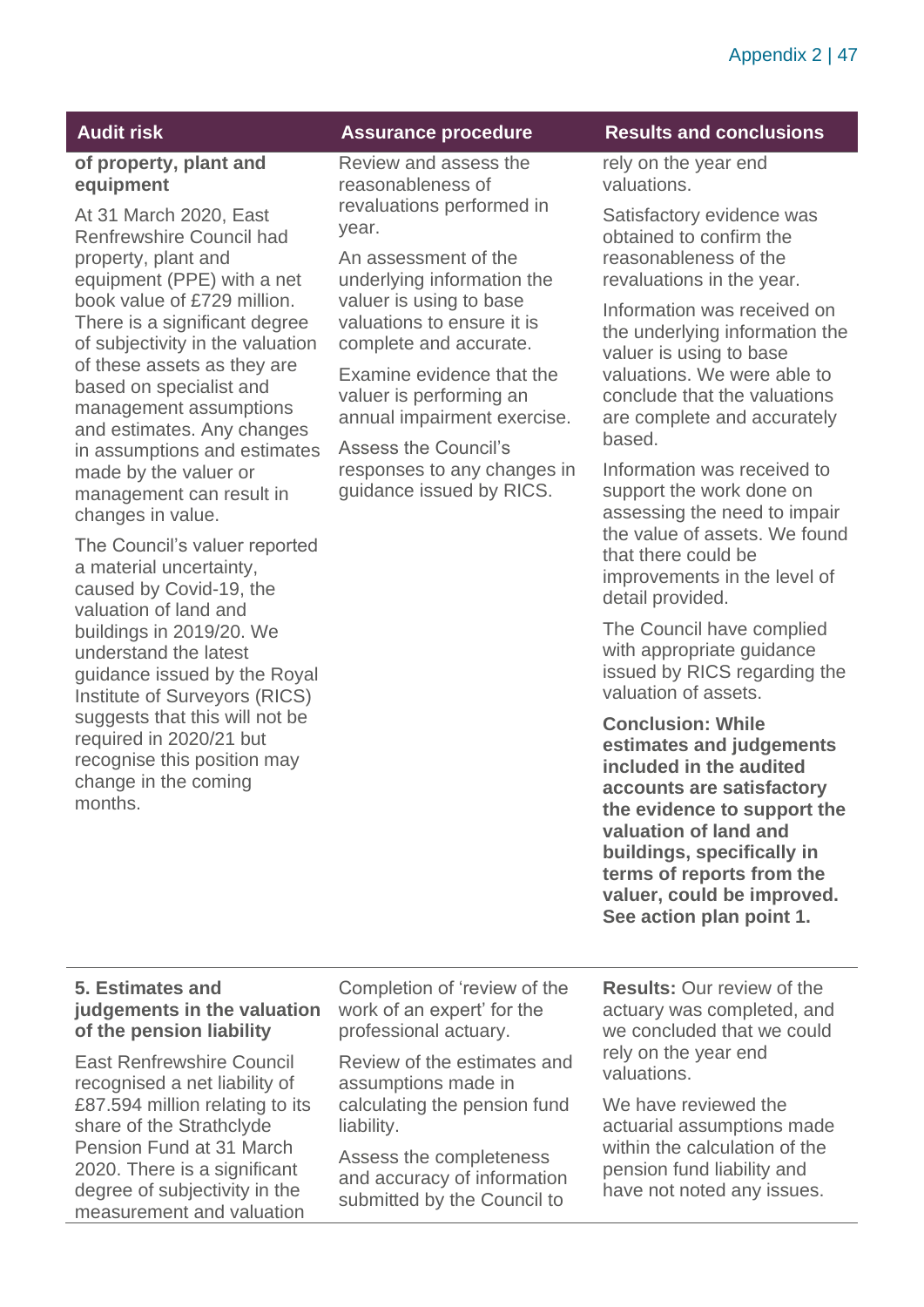| <b>Audit risk</b>                                                                                                                                                            | <b>Assurance procedure</b>                                                         | <b>Results and conclusions</b>                                                                          |
|------------------------------------------------------------------------------------------------------------------------------------------------------------------------------|------------------------------------------------------------------------------------|---------------------------------------------------------------------------------------------------------|
| of the pension fund liability.<br>The valuation is based on<br>specialist assumptions and<br>estimates and changes in                                                        | <b>Strathclyde Pension Fund to</b><br>support the triennial valuation<br>exercise. | Confirmed that information<br>submitted to Strathclyde<br>Pension Fund is in line with<br>requirements. |
| these can result in material<br>changes to the valuation.                                                                                                                    |                                                                                    | <b>Conclusion: Estimates and</b><br>judgements in relation to                                           |
| Additionally, the triennial<br>valuation exercise will take<br>place for the pension fund<br>and impact on the 2020/21<br>annual accounts. This<br>exercise is more detailed |                                                                                    | pensions included in the<br>audited accounts are<br>satisfactory.                                       |

**6. Impact of additional funding due to Covid-19 on the financial statements**  The Covid-19 pandemic has resulted in significant financial pressures for the Council. The Scottish and UK governments have announced a range of additional funding streams for the Council to support frontline services and help the Council manage the financial pressures caused by Covid-19. This has also resulted in an associated increase in expenditure, with some new expenditure streams. Total additional expenditure in 2020/21 is expected to be around £9 million.

than the annual valuations and will also set employer contribution rates for the next

three years.

Assess how the Council has processed and controlled the additional funding and associated expenditure,

Assess how the additional funding and associated expenditure impacts on the financial statements.

Review the Annual Report and Accounts and consider how the additional funding and associated expenditure has been reported.

**Results:** Completed a walkthrough of the process and controls surrounding additional funding and expenditure in the areas of business support grants, education hardship grant and self-isolation grants.

Confirmed that income and expenditure continued to be processed through the Council's normal controls and processes.

Reviewed the disclosures within the annual report and accounts and concluded that the reporting of additional funding and associated expenditure is complete and accurate.

**Conclusion: The annual report and accounts reflects accurately the additional funding provided to the Council in 2020/21.**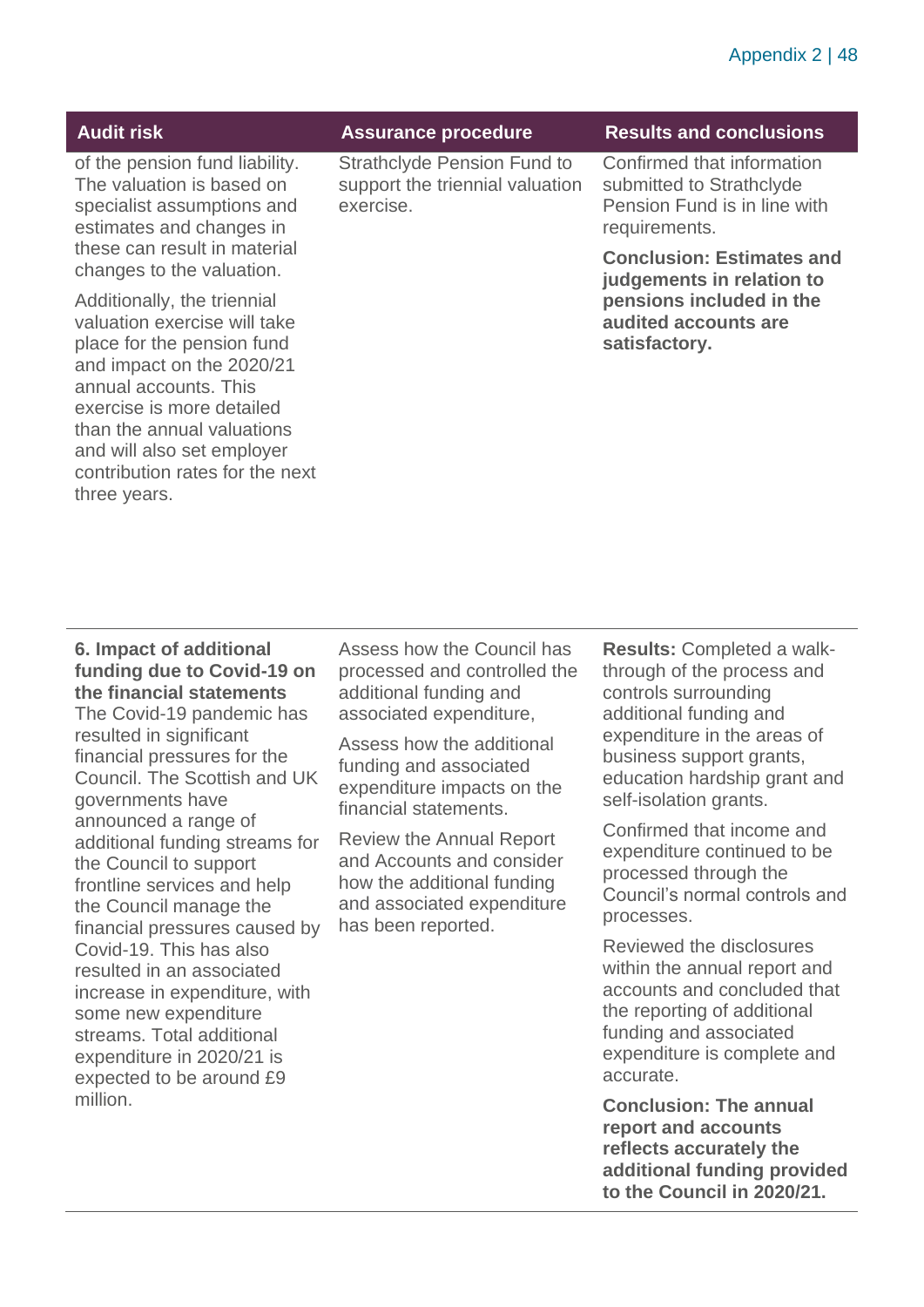### **Risks identified from the auditor's wider responsibility under the Code of Audit Practice**

### **7. Financial sustainability**

Whilst the Council are projecting a year end underspend on departmental activity for 2020/21 the financial challenges going forward remain significant.

The Council approved a oneyear 2021/22 budget in March 2021. This had a funding gap of £8.5 million. As part of the budget process, Council approved savings of £3.5m and use of reserves of £3 million.

In the short to medium term the Council will continue to face a number of uncertainties and pressures that may have a financial impact on the Council. There is a risk that the Council is not able to deliver its strategic objectives.

Assessment of the adequacy of the Council's longer term financial management arrangements and plans reported to members.

Monitor the Council's financial position through budget monitoring reports presented to members and consider the delivery of in year savings programmes and the robustness of future savings plans and targets.

### **Audit risk Assurance procedure Results and conclusions**

**Results:** Reviewed and considered the council's financial plans.

Considered budget reporting through the committee structure during the year.

**Conclusion: The Council updated their medium-term financial plan along with their one-year budget for 2021/22. The Council intend to revert to 3-year budget setting from 2023.**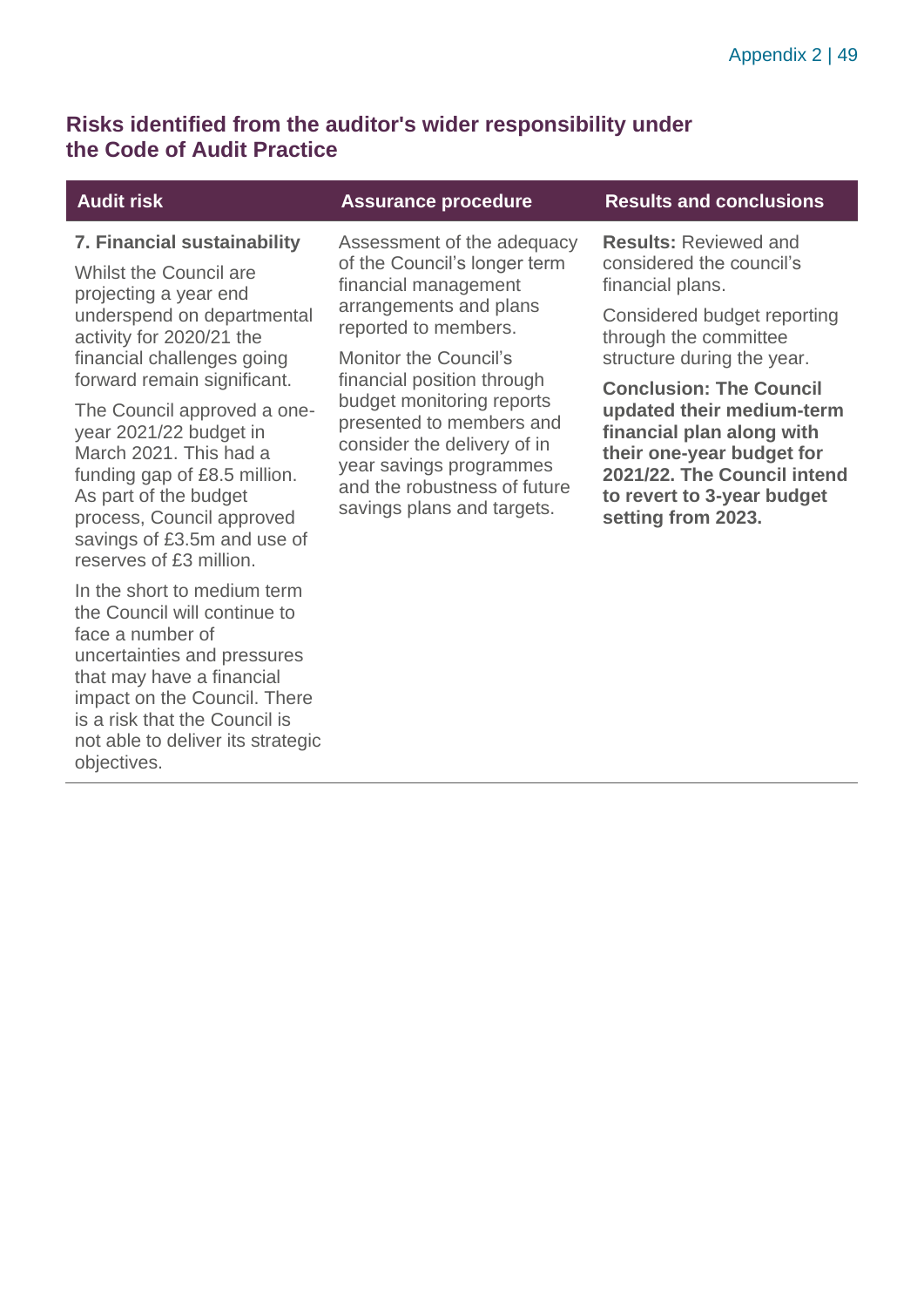## <span id="page-49-0"></span>**Appendix 3**

Summary of national performance reports 2020/21

April [Affordable housing](https://www.audit-scotland.gov.uk/report/affordable-housing)

**June** [Highlands and Islands Enterprise: Management of Cairngorm mountain and](https://www.audit-scotland.gov.uk/report/highlands-and-islands-enterprise-management-of-cairngorm-mountain-and-funicular-railway)  [funicular railway](https://www.audit-scotland.gov.uk/report/highlands-and-islands-enterprise-management-of-cairngorm-mountain-and-funicular-railway)

[Local government in Scotland Overview 2020](https://www.audit-scotland.gov.uk/report/local-government-in-scotland-overview-2020)

July [The National Fraud Initiative in Scotland 2018/19](https://www.audit-scotland.gov.uk/report/the-national-fraud-initiative-in-scotland-201819)

**January** [Digital progress in local government](https://www.audit-scotland.gov.uk/report/digital-progress-in-local-government) [Local government in Scotland: Financial overview 2019/20](https://www.audit-scotland.gov.uk/report/local-government-in-scotland-financial-overview-201920)

February [NHS in Scotland 2020](https://www.audit-scotland.gov.uk/report/nhs-in-scotland-2020)

March [Improving outcomes for young people through school education](https://www.audit-scotland.gov.uk/report/improving-outcomes-for-young-people-through-school-education)